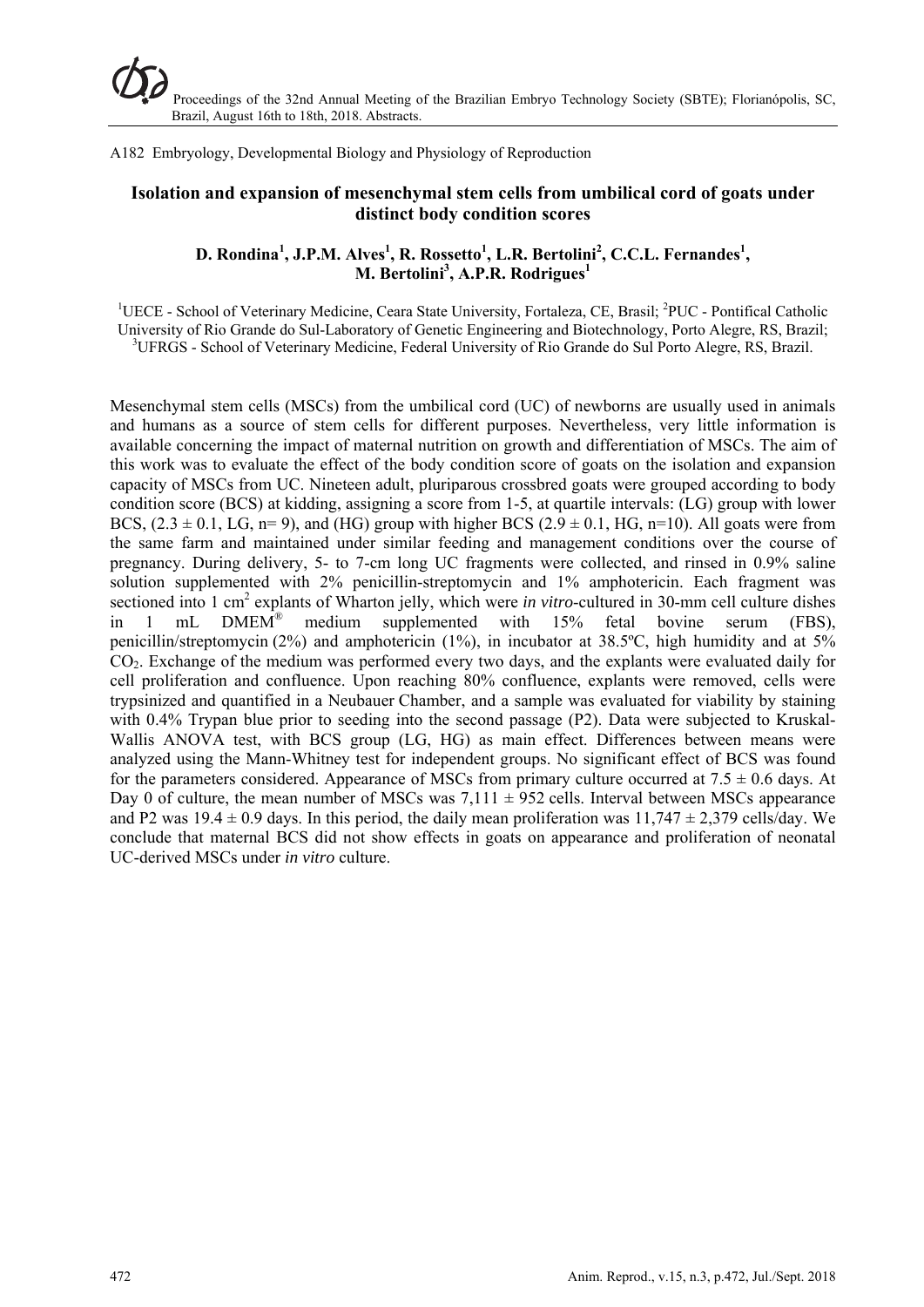A183 Embryology, Developmental Biology and Physiology of Reproduction

# **Effects of a pre-IVM culture with steroids and NPPC for 12 and 24 hours on chromatin configuration of bovine oocytes**

#### **I.L. Gama, A.C.S. Soares, J.N. Sakoda, J. Buratini**

UNESP - Universidade Estadual Paulista, Botucatu, SP, Brasil.

Oocyte quality is crucial for assisted reproductive technologies applied to animals and humans. *In vitro* matured oocytes are less competent to become fertilized and advance to the blastocyst stage in relation to *in vivo* matured oocyte. We have recently proposed a two-step culture system for IVM that was able to hold germinal vesicle breakdown (GVBD) for 9 hours during the first culture step and to improve embryo quality after IVM/IVF. In this study, aiming to test the efficacy of this culture system to hold oocyte nuclear maturation, we assessed chromatin configuration and GVBD rates after 0, 12 and 24 hours of the pre-IVM culture step. Bovine ovaries (predominantly Nellore, *Bos indicus*) were obtained from a local abattoir, COCs were aspirated from follicles of 3–8mm and pools of 20-30 oocytes were divided in three groups to be cultured for 0h (control), 12h and 24h. The pre-IVM was cultured in basic medium (TCM 199 supplemented with BSA, amikacin, pyruvate natriuretic peptide C (NPPC), estradiol, progesterone, androstenedione and r-hFSH (PCT Patent No. 201690005). After culture, oocytes were mechanically denuded, fixed and stained with Hoechst 33342 for chromatin configuration evaluation with fluorescence microscopy. Germinal vesicle (GV) was classified as GV0, GV1, GV2, GV3, GVBD, MI (metaphase I), MII (metaphase II) and DEG (degenerate). Data were arcsine transformed and groups compared by the Tukey's test or Wilcoxon's test when data were non-parametric. Differences were considered significant when P< 0.05. Oocytes examined at 0h (control group; n=110 oocytes from 4 replicates) were GV1 2.5%, GV2 40.1%, GV3 54.5%, GVBD 1.0% and DEG 1.9%. After pre-IVM for 12h (n=107 oocytes from 4 replicates), 0.9% of the oocytes were in GV1, 27.1% in GV2, 49.5% in GV3, 20.7% in GVBD and 1.8% were degenerated. After pre-IVM for 24h (n=92 oocytes from 4 replicates), 2.8% of the oocytes were in GV1, 17.4% in GV2, 6.4% in GV3, 32.3% in GVBD and 41.1% were degenerated. Therefore, culture time did not alter the percentage of oocytes at GV1, but decreased the percentage of oocytes at GV2 stage, which was significantly higher at 0h in comparison with 24h. After pre-IVM for 24h there was a decrease in the percentage of GV3 oocytes, while the GVBD rate increased gradually with time. In conclusion, the pre-IVM culture step tested is not capable to entirely prevent GVDB for 12h in bovine oocytes from abattoir. In addition, pre-IVM culture for 24h leads to degeneration of the chromatin and is not suitable for IVM/IVF.

Acknowledgements**:** CAPES, FAPESP.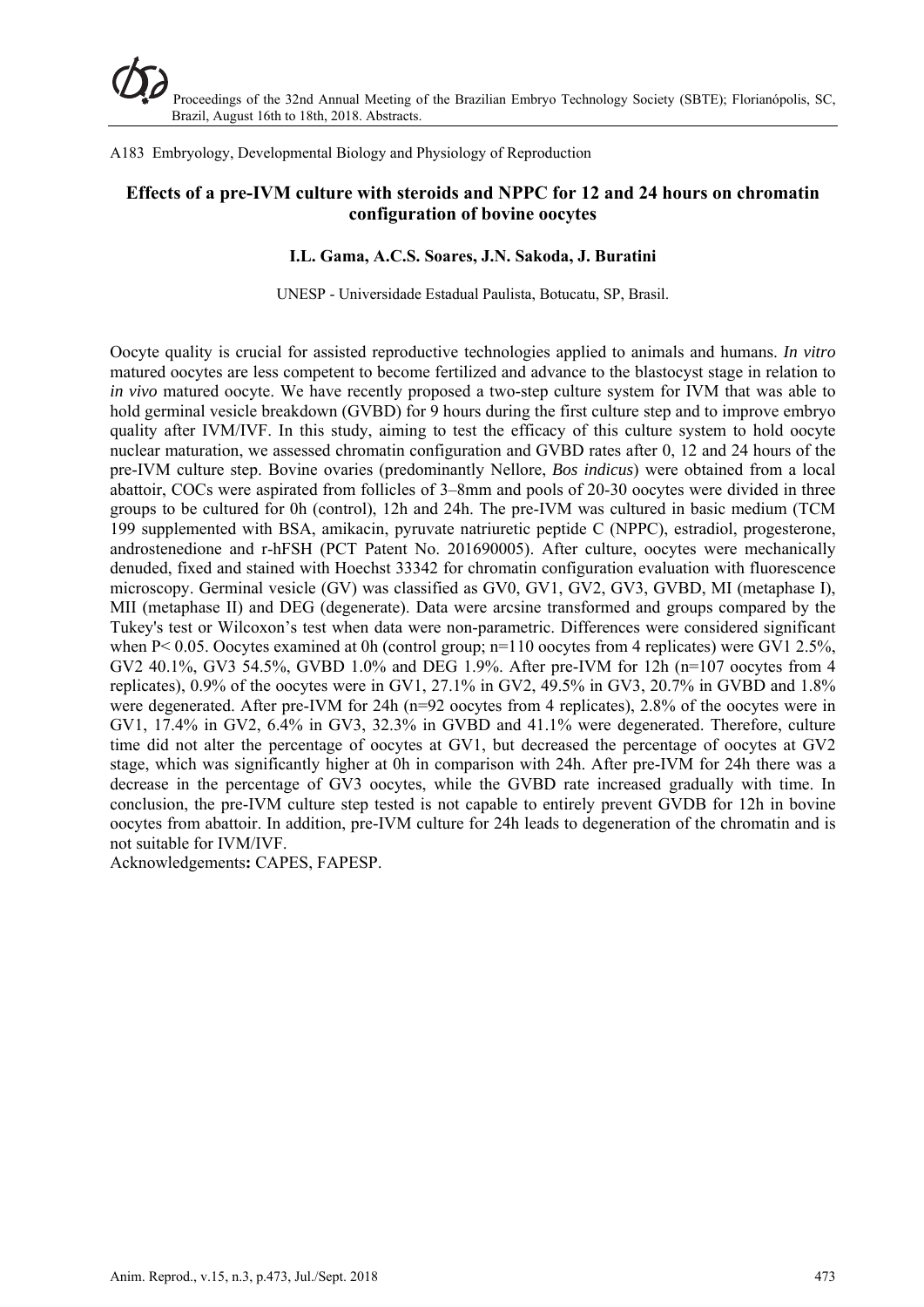A184 Embryology, Developmental Biology and Physiology of Reproduction

#### **Anticipation of the first ovulation of the year in mares**

#### **M.F. Souza, G.A. Dutra, R.C.L. Morais, T. Castro, G. Stefani, M.A. Ferreira Sá, D.R. Gomes, N. Figueiredo, J.C.F. Jacob**

UFRRJ - Universidade Federal Rural do Rio de Janeiro, Seropédica, RJ, Brasil.

Research on equine breeding has focused on understanding better the mechanisms that determine reproductive seasonality. Successful protocols that stimulate ovarian cyclicity in mares to overcome winter anestrus and/or prolonged transition phase concern to equine industry. Several strategies aiming the anticipation of first ovulation (OV) have been tested, in order to anticipate the breeding season. The aim of this study was to evaluate whether the ultrasound guided transvaginal follicular aspiration technique, associated with the administration of PGF2α during the spring transition season, was able to induce cyclicity in mares. The experiment was carried out in the Animal Reproduction area of the DRAA/IZ/UFRRJ, during the spring transitional season (August and September) of 2015. We selected 18 mares (Mangalarga Marchador breed), aged 5-12 years, weighing between 350-450 kg. Mares were randomly assigned into two groups: Group 1 - Control (GI;  $n = 9$ ), without treatment; Group 2 -Transvaginal follicular aspiration + PGF2 $\alpha$  (Lutalyse®, Zoetis, Campinas, Brazil) (GII; n = 9), largest follicle aspirated ( $> 25$ mm) and seven days later, administration of 7.5 mg Dinoprost (PGF2 $\alpha$ ), IM. Only mares with absence of corpus luteum, as well as presence of a follicle > 25 mm were used. The mean follicular diameter at the beginning of treatment was  $29.1\pm0.7$ mm and  $28.9\pm1.1$  mm, for GI and GII, respectively. All mares were monitored every 48 hours until the time of the second OV following treatment. The GII group was more efficient ( $P \le 0.05$ ) in promoting the anticipation of the first OV of the year comparing to GI group. For GII, 66.7% (6/9) of the mares ovulated between 14 and 16 days after starting the treatment, while in the GI, no animal ovulated. All mares (9/9) from GII ovulated up to 18 days after treatment. On the other hand, in GI 22.2% (2/9), 66.7% (6/9) 88.9% (8/9), 100% (9/9) ovulated up to 18 days, 24 days, 30 days, and 42 days after treatment, respectively. The time until the first OV was 24.9±7.5 and 16±1.2 days for GI and GII, respectively. An anticipation of 8.9 days in OV was observed in GII when compared to GI. All mares ovulated normally, demonstrating that none of them returned to the transitional period, and that the average days between the first and second OV did not differ between groups ( $P > 0.05$ ). The results of the present study allow to conclude that the follicular aspiration technique during the spring transition period associated with administration of 7.5mg of PGF2α seven days later was able to induce cyclicity in mares.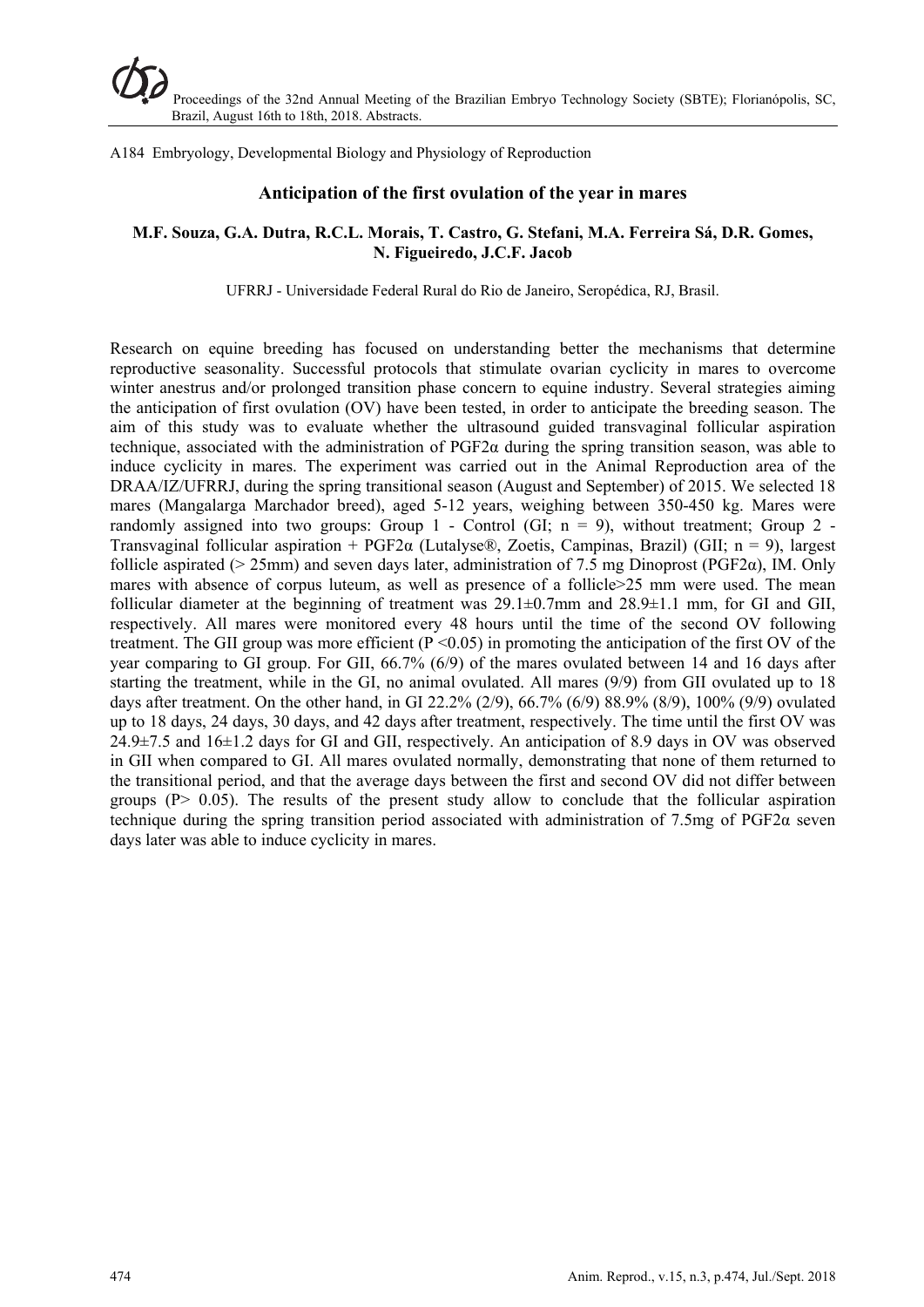A185 Embryology, Developmental Biology and Physiology of Reproduction

# **ISG15 expression in peripheral blood mononuclear cells as an indicator to identity and monitor embryonic signaling in beef heifers subjected to fixed-time artificial insemination**

#### **E.E. Correa Junior, F.A. Machado, B.M. Pasqual, E.K. Dotto, M.T. Rovani, G.R.E. Correa, K. Bertolin, A.Q. Antoniazzi**

UFSM - Federal University of Santa Maria - Biotechnology and Animal Reproduction Laboratory - BioRep, Santa Maria, RS, Brazil.

In ruminants, maternal recognition of pregnancy is characterized by secretion of a protein called interferon tau (IFNT) produced by trophoblast cells. The endocrine action of IFNT on blood cells increases the expression of interferon-stimulated genes (ISGs), such as Interferon stimulated gene 15 (ISG15). The objective of this study was to evaluate the expression of *ISG15* in peripheral blood mononuclear cells (PBMC) in beef heifers subjected to fixed-time artificial insemination (FTAI). FTAI protocol was performed on 13 beef heifers. On Day -10, estradiol benzoate (2mg/IM) was injected and a progesterone intravaginal device (IVD) (1g) was inserted. On Day -2 the IVD was removed and prostaglandin and estradiol cypionate analog were injected. FTAI occurred 48 hours after IVD withdrawal (n=9; Day 0). The non-bred group was not inseminated (n=4). On Days 16 and 18 following FTAI, blood from the coccygeal vein was collected to isolate blood cells using 4mL tubes containing EDTA, then blood was diluted in 0.9% NaCl. In a 15 mL tube containing Ficoll-Paque PREMIUM® was slowly added the blood solution. Centrifugation was performed at 400XG for 20 minutes at room temperature. Thereafter, the following fractions were identified and separated: plasma, erythrocytes, mononuclear and polymorphonuclear cells. Next to the separation of the fractions, mononuclear cells (PBMC) were collected and stored at -80°C in a cryotube. Subsequently, mRNA extraction, cDNA and qPCR were performed. *RPL19* and *RN18S1* were used as housekeeping genes. After isolation of PBMC fraction, a glass-slide fraction-film was prepared to determine the purity of the fraction. The purity was accessed based on cell morphology. The percentage of PBMC present was determined and samples above 95% were included in the study. On the 29th and 60th days following FTAI, the pregnancy diagnosis was performed by ultrasonography, in order to allocate them in one of the 02 groups: pregnant  $(n=6)$ , nonpregnant  $(n=3)$ , and non-bred  $(n=4)$  heifers. Data were analyzed by ANOVA and multiple comparisons were performed by Tukey's test. Differences were considered at P≤0.05. The results revealed that on Day 16 following FTAI, there was no difference in *ISG15* expression in PBMCs from pregnant, non-pregnant and non-bred heifers. No difference was found between non-pregnant and non-bred groups. However, results from the Day 18 showed significant difference between pregnant (upregulation) compared to the other groups. The results from Day 18 compared to Day 16 following FTAI revealed an upregulation in ISG15 expression in pregnant heifers (5 fold change). It suggests that the expression of ISG15 in mononuclear cells can be used as a tool not only to identify, but also monitor embryonic signaling along pregnancy in beef heifers. This research was funded by CNPq and CAPES.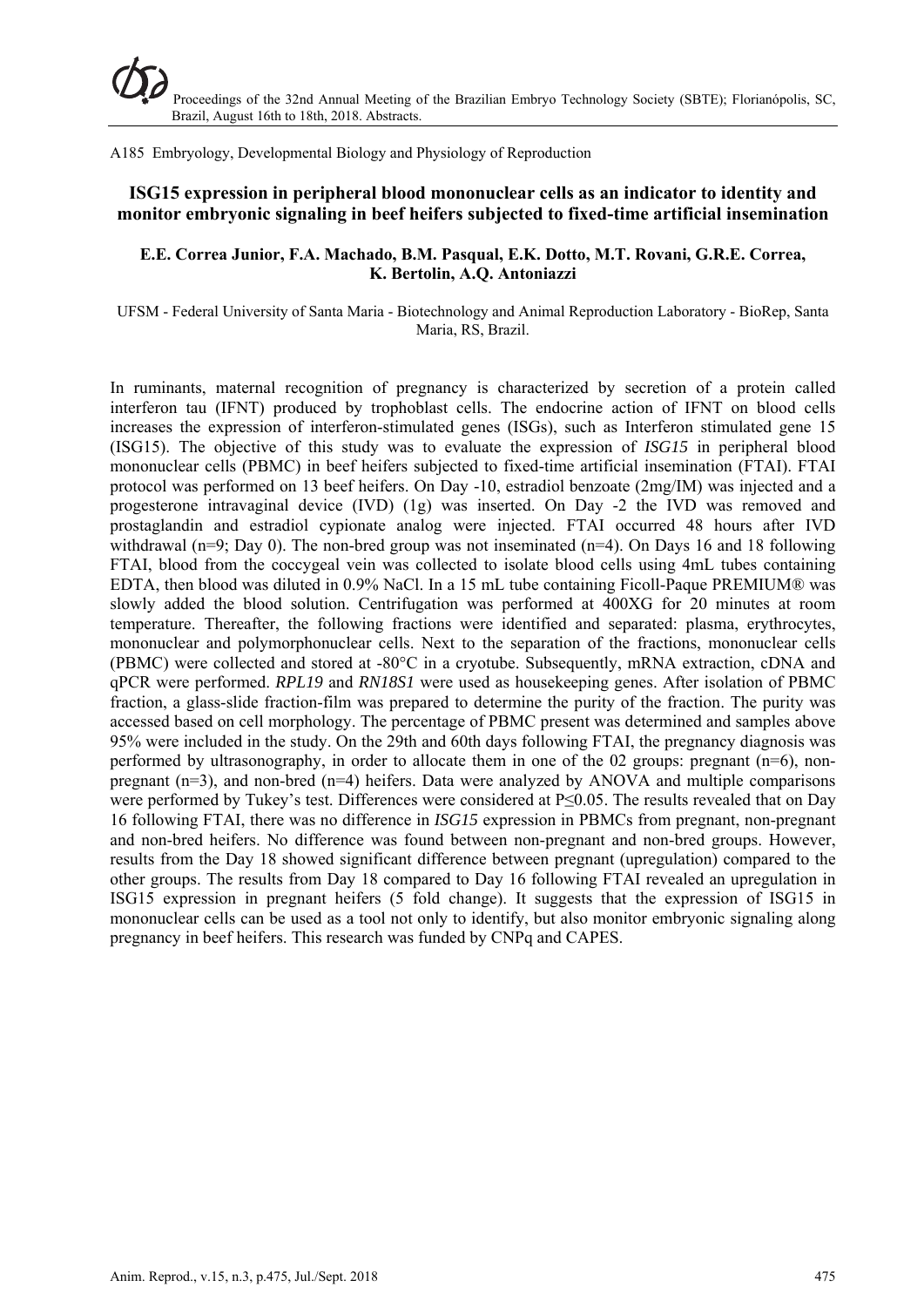A186 Embryology, Developmental Biology and Physiology of Reproduction

# **Dynamic changes in miRNAs levels during early embryonic development** *in vivo***: From bovine oocytes to blastocysts**

#### **R. Mazzarella, M. del Collado, G.M. Andrade, F. Perecin, F.V. Meirelles, J.C. Silveira**

FZEA - USP - Faculdade de Zootecnia e Engenharia de Alimentos da Universidade de São Paulo, Pirassununga, SP, Brasil.

The early embryonic development is a crucial stage for the determination of a successful pregnancy. One of the most important events of this period is the transition from maternal to embryonic genome activation (EGA), which occurs around 8-16 cells stage in the bovine. During this period of the developmental process, the maternal messenger RNAs (mRNAs) are replaced by embryonic mRNAs that regulate signaling pathways involved in cell differentiation, proliferation and metabolism. Recent studies showed that microRNAs (miRNAs), short non-coding RNAs, can regulate gene expression through post transcriptional mechanisms. Consequently, miRNAs can play a critical role regulating transcripts such as the maternal mRNA during and after the major maternal-to-embryonic transition. The aim of this study was to determine the dynamic of miRNAs levels during early bovine embryonic development *in vivo*. For this, bovine cumulus-oocyte-complexes and embryos produced by artificial insemination (AI) were collected through ovum-pick-up and oviduct flush. Samples of denuded mature oocytes as well as 4 cell embryos, 8-16 cell embryos, morulae and blastocysts were collected for real-time PCR analysis of 380 bovine miRNAs. The day of AI was considered day 0 for embryo collection. Samples were grouped in 3 polls of 10 oocytes; 5 embryos collected on day 2 (D2), containing 4 cells; 5 embryos collected on day 3 (D3), containing 8 to 16 cells; 10 morulae and 10 blastocysts in each poll. Reverse transcription was performed with 100ng of total RNA using the miScript PCR System kit (Qiagen). Real-Time PCR analysis of the miRNAs was performed with a custom miRNA profiler plate. Data were normalized by the geometric mean of 3 endogenous small RNAs (RNU43snoRNA, bta-miR-99b and Hm/MS/Rt T1). The relative levels ΔCt were analyzed by ANOVA followed by Tukey-Kramer HSD test. A total of 175 miRNAs were commonly identified from oocyte to blastocyst stage. The total number of miRNAs identified in each stage was 274 in oocytes, 263 in D2, 272 in D3, 302 in morulae and 292 in blastocyst. The total number of miRNAs identified as unique for each stage were four for oocytes, none for D2, one for D3, seven for morulae and eight for blastocyst. A total of 42 miRNAs were differentially expressed comparing from oocyte throughout blastocyst stage. Additionally, a total of 32 miRNAs were differently expressed comparing oocytes, D2 and D3 embryos. Bioinformatics analysis identified regulated pathways that play an important role modulating cell differentiation and metabolism such as Hippo signaling, TGFbeta, Cell cycle and ErbB signaling. Thus, is important to understand how miRNAs levels are dynamic changing during early embryonic development and their predict impact modulating different pathways during each developmental stage *in vivo*, which can be applied on the assisted reproduction industry in cattle and humans. Financial support: FAPESP 2014/22887-0 and 2015/21674-5.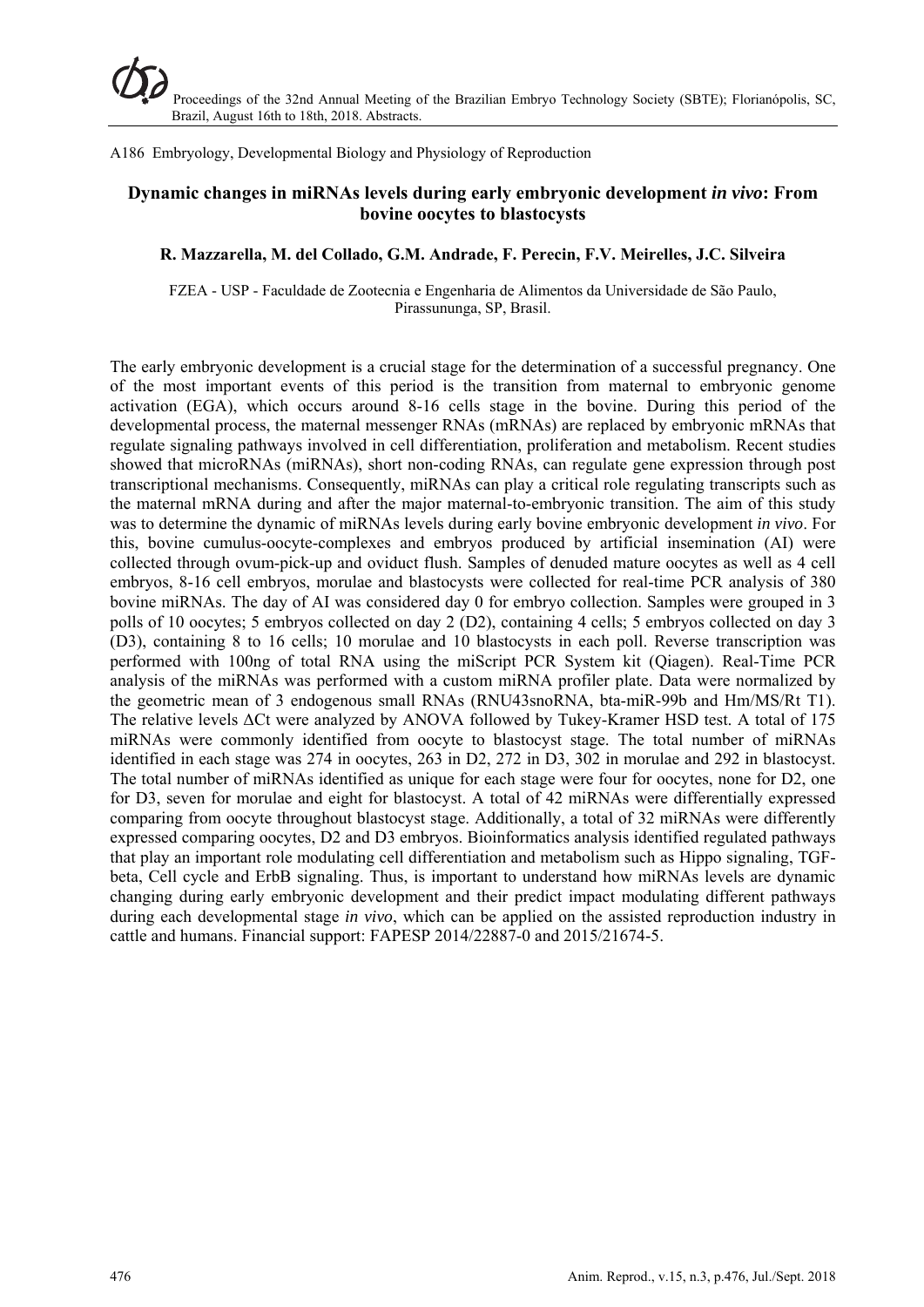A187 Embryology, Developmental Biology and Physiology of Reproduction

# **Functionality evaluation of two extenders for Puma concolor sperm cryopreservation by interspecific** *in vitro* **fertilization with domestic cat oocytes**

# **A. Sestelo<sup>1</sup> , M. Duque2 , N. Gañan3 , D. Salamone2 , E. Roldan3 , L. Barañao4**

<sup>1</sup>ECOPARQUE - Laboratory of Reproductive Biotechnology, Buenos Aires Eco-park, Buenos Aires, Argentina; <sup>2</sup>LIBA - Laboratory of Animal Biotechnology, Acrigulture Ecoulty, University of Buenos Aires, Buenos Aires  $^{2}$ UBA - Laboratory of Animal Biotechnology, Agriculture Faculty, University of Buenos Aires, Buenos Aires, Argentina; <sup>3</sup>CSIC - Museo Nacional de Ciencias Naturales (CSIC), Madrid, Spain; <sup>4</sup>CONICET - Instituto de Biología y Medicina Experimental, CONICET, Buenos Aires, Argentina.

Despite some advance in the cryopreservation of sperm from endangered felids, little is known about suitable protocols to cryopreserve sperm from *Puma concolor* (PC). In the present study, sperm obtained by electroejaculation from five different males were cryopreserved in either a Tes-Tris- or a lactose-based diluent. The objectives were 1) to compare *in vitro* motility and acrosome status of PC sperm cryopreserved in both extenders and 2) to test functionality of PC sperm cryopreserved in both extenders through their ability to fertilize mature domestic cat oocytes. Straws were thawed by exposing them to air for 10s and then immersing them in a water bath at 37°C for 30s. The contents of the straws were poured into a sterile 1.5-mL microtube pre-warmed to 37 $^{\circ}$ C. The sperm suspension was diluted (1:3 v/v) by the slow (drop by drop) addition of a modified Tyrode's solution. Sperm parameters, percentage of motile spermatozoa and quality of motility was assessed and sperm motility index (SMI) was calculated as follows:  $[\%$  motile sperm + (quality x20)]/2. Acrosome integrity (AI) was assessed by staining with Coomassie brilliant blue. For IVF, *in vitro* matured domestic cat oocytes (n=256 Tes-Tris, n=274 lactose) were co-incubated with  $0.5 \times 10^5$  motile spermatozoa mL<sup>-1</sup> under  $5\%CO_2$  in air at 38.5°C for 18–20h. Presumptive zygotes were cultured *in vitro* in 50 µl drops of modified Tyrode's medium in 5%CO<sub>2</sub>, 5%O<sub>2</sub>, 90%N<sub>2</sub> at 38.5°C. Cleavage was assessed 48h post fertilization, and 5% FBS was added at day 5 of *in vitro* culture. Blastocyst stage was evaluated at Day 8. Results, mean ( $\pm$  s.e.m.), showed that SMI and AI (pre&post thawing) was similar for both extenders: pre-thawed (SMI:  $66 \pm 2.4$  vs.  $64 \pm 2.6$ ; AI:  $66 \pm 2.4$ 6.1% vs.  $60 \pm 7.4$ %), and post-thawed (SMI:  $66 \pm 7.5$  vs.  $74 \pm 3.7$ ; AI:  $40 \pm 7.3$ % vs.  $39 \pm 6.0$ %) Tes-Tris vs. lactose respectively. For IVF, results showed a high cleavage rate in both groups  $(141/256, 55\pm2.4\%)$ vs. 148/274, 54±5.2%), and a high development to morula (110/256, 43±4.3% vs. 114/274, 42±2.9%), and to the blastocyst stage (70/256,  $27\pm3.6\%$  vs. 76/274,  $28\pm2.6\%$ ) for all males (Tes-Tris vs. lactose respectively). There were no significant differences between groups at any development stage. In conclusion, we found that both extenders can be used to cryopreserve PC sperm maintaining functional conditions and that fertilizing capacity can be tested using *in vitro*-matured domestic cat oocytes.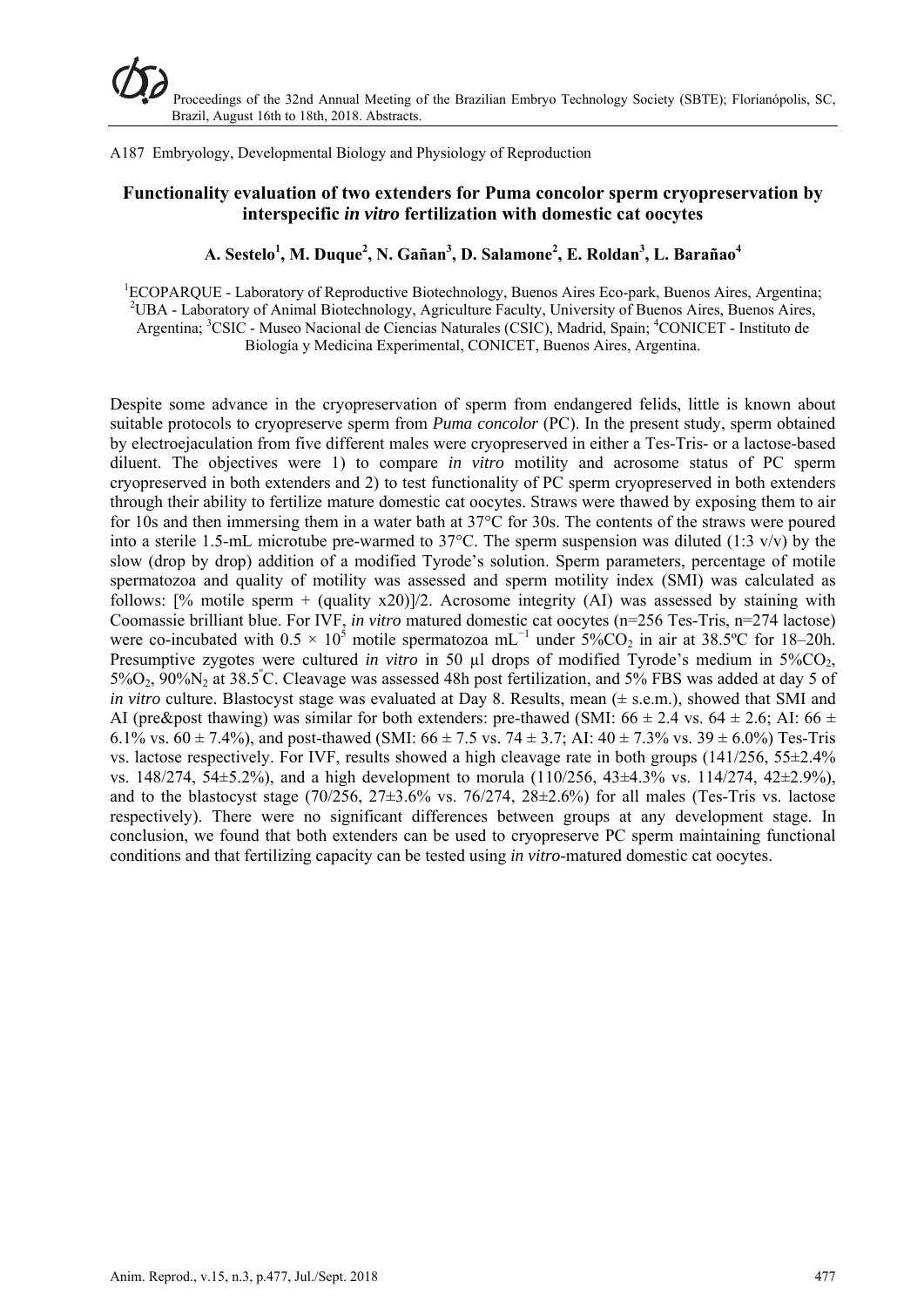A188 Embryology, Developmental Biology and Physiology of Reproduction

#### **Effect of time after slaughter on large-scale chromatin configuration in cattle**

#### **J.N. Sakoda, A.C.S. Soares, I.L. Gama, J. Buratini**

UNESP - Universidade Estadual Paulista 'Júlio de Mesquita Filho', Botucatu, São Paulo, SP, Brasil.

The oocyte cumulus complex (COC) when removed from its follicular environment undergoes spontaneous and early resumption of meiosis (Zhang *et al.*, Molecular Human Reproduction, 15:399-409, 2009), which is one of the reasons why *in vitro* matured oocytes have lower developmental competence when compared to *in vivo* matured oocytes. However, there are no previous studies describing the dynamics of chromatin configuration after slaughter, this is particularly relevant to studies aiming to evaluate chromatin status in oocytes recovered from ovaries obtained in abattoirs. The aim of this study was to assess the effect of time after slaughter on chromatin configuration of bovine oocytes. COCs were aspirated from abbatoir ovaries at 2 ( $n = 384$ ) or 4 hours ( $n = 314$ ) after slaughter. To control effect of time, the averages of time of slaughter waiting, transport and manipulation of oocytes were 40min, 15min and 1h, respectively, for the group of 2hs; and 2h20min, 40min and 1h, respectively, for the group of 4hs. The ovaries were transported in a thermal vessel containing sterile saline solution (0.9% NaCl) heated at 35-37°C. In the laboratory, ovaries were washed in heated saline solution, sterilized with 70% alcohol, and follicles 3-8mm in diameter were aspirated for oocyte recovery. Oocytes were denuded, fixed in methanol 60%, washed in PBS solution, stained with 1μg/ml Hoechst 33342 and chromatin configuration was evaluated in a fluorescence microscope (Nikon Eclipse 80i) to be classified in 4 germinal vesicle (GV) stages with increasing chromatin compaction (GV0, GV1, GV2 and GV3) or as germinal vesicle breakdown (GVBD) and degenerate (DEG) oocytes. The data were arcsine transformed and groups were compared by the Wilcoxon test, considering values of  $P \le 0.05$  as significant differences. Two hours after slaughter, percentages of GV0, GV1, GV2, GV3, GVBD and DEG oocytes were, respectively, 0%, 7.4%, 46.4%, 35.4%, 0.9% and 9.9%. The correspondent percentages after 4h post mortem were 0.7%, 1%, 43%, 43.7%, 0.1% and 11.5%. The distribution pattern of oocyte classes did not differ between 2 and 4 hours after slaughter. These data suggest that as long as the oocyte remain in its physiological microenvironment, chromatin configuration does not significantly change until 4 hours after slaughter. Acknowledgment: FAPESP, CAPES, LaMEm, Professor Marcelo Nogueira, Professor Anthony C. Castilho.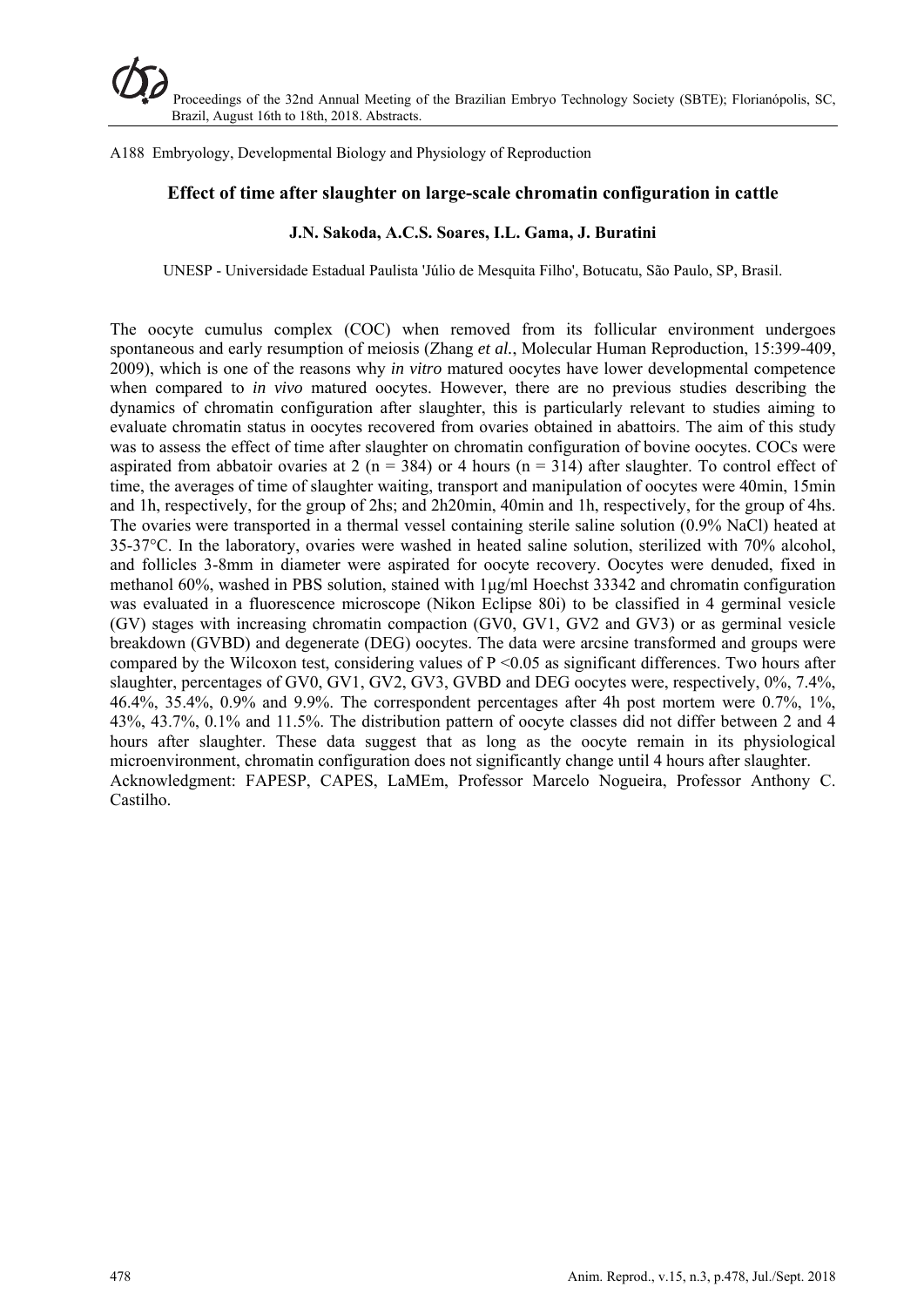A189 Embryology, Developmental Biology and Physiology of Reproduction

## **Morphometry after implantation of bovine embryos submitted to thermal stress during IVP**

#### **P.H.E. Guedes<sup>1</sup>, P.M.S. Rosa<sup>2</sup>, H.R.S. Dias<sup>3</sup>, R.V. Serapião<sup>4</sup>, A.J.R. Camargo<sup>4</sup>, C. Freitas<sup>5</sup>,** L.A.G. Nogueira<sup>1</sup>, A.E. Pinna<sup>1</sup>, J.V.G. Silva<sup>6</sup>, S.C.S. Marques<sup>7</sup>, C.S. Oliveira<sup>5</sup>

<sup>1</sup>UFF - Universidade Federal Fluminense, Niterói, RJ, Brasil; <sup>2</sup>UNESP - Universidade Estadual Paulista Júlio De Mesquita Filho, Jaboticabal, SP, Brasil; <sup>3</sup>USS - Universidade Severino Sombra, Vassouras, RJ, Brasil; <sup>4</sup>PESAGRO -Empresa de Pesquisa Agropecuária do Estado do Rio de Janeiro, Niterói, RJ, Brasil; <sup>5</sup>EGL - Embrapa Gado De Leite, Juiz de Fora, MG, Brasil; <sup>6</sup>UGB - Centro Universitário Geraldo Di Biase, Barra do Piraí, RJ, Brasil; <sup>7</sup>UBM -Centro Universitário de Barra Mansa, Barra Mansa, RJ, Brasil.

Induced thermotolerance is a biological phenomenon that consists of cellular resistance after heat treatment and our hypothesis is that this phenomenon can be used for the benefit of embryos in periods of thermal stress. The objective of this study was to induce thermotolerance in bovine embryos and to analyze their development after implantation in the recipients. For this purpose, F1 Holstein-Gir cows were aspirated to obtain oocytes and embryos were produced by *in vitro* fertilization using conventional protocols. The embryos of the TT group were submitted to the temperature increase curve varying from 39 to 40.5°C, for 6h, 144 hpi. 168hpi blastocysts (N 33, 56TT and 77C) were transferred to crossbred Holstein-Gir recipients, between November/2017 and February/2018, in four replicates. The gestations were followed from days 31 to 55, every 6 days, by ultrasonography, measurements were made of the area of the embryonic vesicle (VES); caudal skull length (CCC); biparietal diameter (DBP); and fetal heart rate (HR). CEUA 3956180316. The means of the measurements were analyzed statistically through the Student's T-Test. There was no differences between gestation rates of the gropus  $(C=22, TT=18,$ P=0.70, Ficher exact test). At 31 days of gestation (D31) there was no difference between the areas of VES between groups (C=9.71  $\pm$  1.61mm2, TT=9.68  $\pm$  1.14 mm2, P=0.9495). In the D37 the VES area was higher in the TT group (C=13.71  $\pm$  1.67 mm2, TT=15.81  $\pm$  2.41 mm2, P=0.0062). In D43, D49 and D55, there were no differences between VES area between groups (D43,  $C=20.98 \pm 2.37$  mm2, TT=21.87  $\pm$  2.47 mm2, P=0.2781, D49, C=28.8  $\pm$  2, 35 mm2, TT=30.04  $\pm$  2.50 mm2, P=0.1377, D55, C=36.43  $\pm$ 3.77 mm2, TT=37.87 ± 3.58 mm2, P=0.2580). The CCC did not differ on days D31, D37, D43, D49 and D55 between the groups (D31, C=9.38  $\pm$  1.43 mm, TT=9.50  $\pm$  0.96 mm, P=0.7976, D37, C=15.62  $\pm$ 2,02mm, TT=16.05  $\pm$  1.87mm, P=0.5073, D43=23.03  $\pm$  1.72mm, TT=23.06  $\pm$  1.97mm, P=0.9628, D49,  $C=31.95 \pm 1.78$ mm, TT=31.85  $\pm$  1.65mm, P=0.8649, D55, C=45.76  $\pm$  3.79mm, TT=45.38  $\pm$  2.72mm, P=0.7321). The DBP did not differ on days D43, D49 and D55 between groups (D43, C=8.06  $\pm$  0.70 mm, TT=8.37  $\pm$  0.47 mm, P=0.1198, D49, C=10.59  $\pm$  0.83 mm, TT=10.62  $\pm$  0.55 mm, P=0.9155, D55,  $C=12.50 \pm 0.87$  mm, TT=12.43  $\pm$  1.20 mm, P=0.8530). The HR did not differ on days D43, D49 and D55 between the groups (D43, C=183.23  $\pm$  6.94bpm, TT=185.53  $\pm$  6.39bpm, P=0.3547, D49, C=181.05  $\pm$ 3.76bpm, TT=182 ± 4.74bpm, P=0.5626, D55, C=173.93 ± 11.06bpm, TT=178.07 ± 6.35bpm, P=0.2188). Although direct effects on pregnancy rates and fetal growth were not observed, the heat treatment performed was safe and did not affect fetal implantation and development. The increase in size of the germinal vesicle in the TT group suggests benefit to the embryos treated in the initial stages of formation of the appendages and fetal membranes, possibly through an adaptive response. Developments in this study are ongoing.

Acknowledgments to FAPEMIG.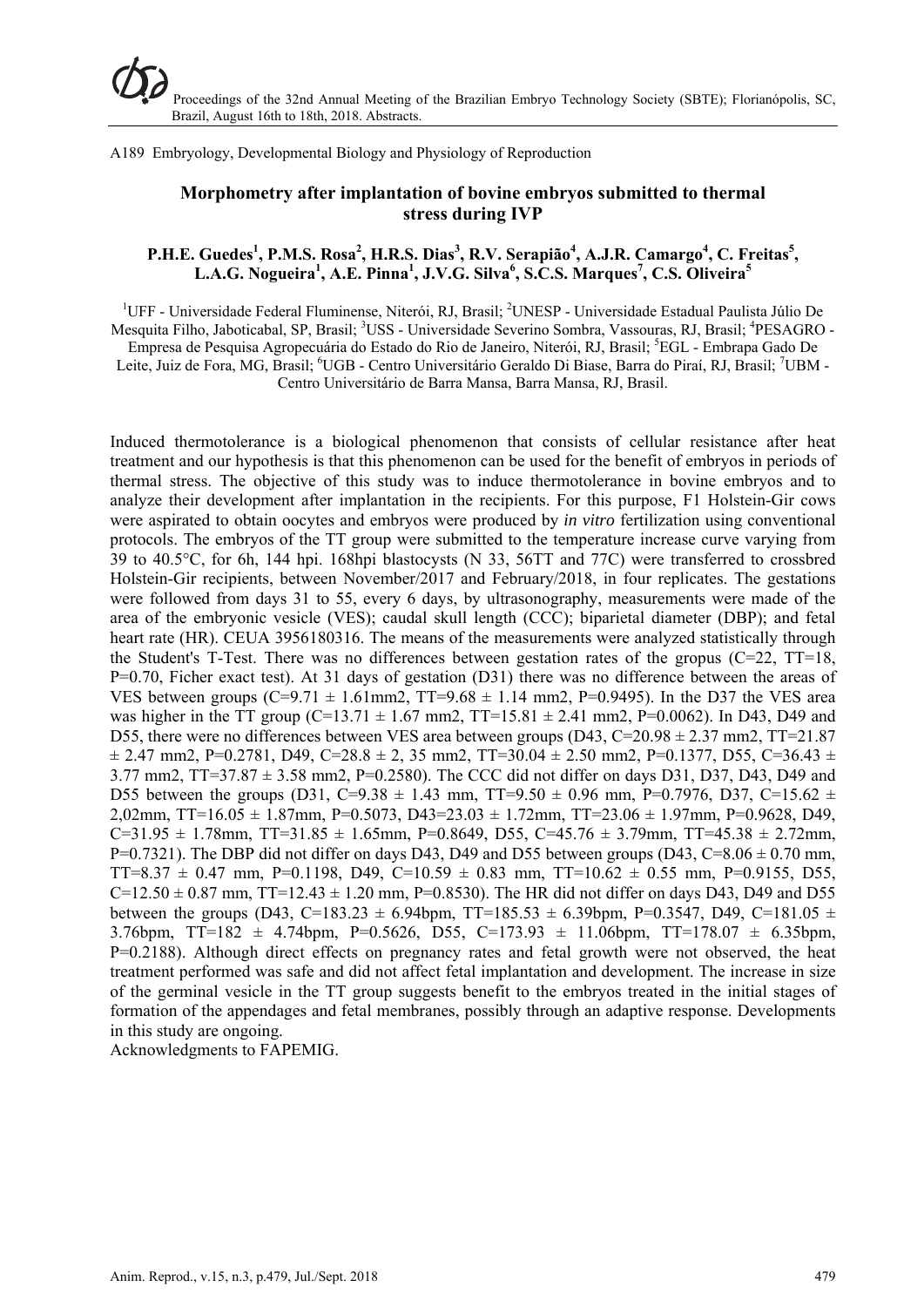A190 Embryology, Developmental Biology and Physiology of Reproduction

# **Recipient cows carrying IVF or SCNT conceptus have different miRNAs profile in the corpus luteum during maternal recognition of pregnancy**

#### $\mathbf{A}. \text{ Bridi}^1, \text{ A.C.F.C.M. Ávila}^1, \text{T.H.C.} \text{ de Bem}^1, \text{ G.D. Melo}^2, \text{ G. Pugliesi}^2, \text{ N. Forde}^3, \text{ F.V. Meirelles}^1,$ **J.C. Silveira<sup>1</sup> , F. Perecin1**

<sup>1</sup>FZEA/USP - Department of Veterinary Medicine, Faculty of Animal Science and Food Engineering, University of São Paulo, Pirassununga, Brazil; <sup>2</sup>FMVZ/USP - Department of Animal Reproduction, Faculty of Veterinary Medicine and Animal Science, University of São Paulo, São Paulo, Brazil, São Paulo, SP, Brasil; <sup>3</sup>FMH/University of Leeds - Discovery and Translational Sciences Department, Leeds Institiute of Cardiovascualr and Metabolic Medicine, Faculty of Medicine and Health Sciences, University of Leeds, Leeds, United Kingdom.

In mammals, corpus luteum (CL) secretes P4 that is necessary to establish and maintain pregnancy. Normal luteal function requires an intricate molecular regulation, which involves transcription and translation of several genes. MicroRNAs are small non-coding RNA molecules involved in posttranscriptional regulation of target genes leading to mRNA degradation or translation repression and may play a role in regulating CL function during maternal recognition of pregnancy. Previous studies have demonstrated an increased rate of embryo loss in SCNT due to embryonic developmental problems leading to impaired pregnancy recognition. This study tested the hypothesis that IVF and SCNT-derived conceptuses elicit a different miRNA profile in the corpus luteum of recipient cows. Slaughterhouse ovaries were collected to make SCNT embryos. IVF embryos were performed by commercial laboratory. On day 7, Nellore cows previously synchronized received one IFV or SCNT embryo. The CL samples from six cows were collected on day 19 of pregnancy, in animals carrying a single embryo produced by IVF (n=3) or SCNT (n=3). P4 concentration in serum were measured on days 9, 14 and 19 following embryo transfer. Total miRNA reverse transcription for mature miRNAs was performed in CL samples from recipient cows carrying IVF or SCNT embryos using miScript HiSpec Buffer. We evaluate the relative levels of 384 bovine miRNAs. Geometric mean of miR-99b, RNU43 snoRNA and Hm/Ms/Rt U1 snRNA was used to normalize the data and differences in relative levels were determined by Student's ttest. Progesterone concentration in serum was similar between IVF (11.40  $\pm$  0.5ng/mL; 12.90  $\pm$ 2.1ng/mL;  $16.97 \pm 2.28$ ng/mL) and SCNT ( $10.97 \pm 4.32$ ng/mL;  $17.07 \pm 6.87$ ng/mL;  $16.40 \pm 2.40$ ng/mL) groups on days 9, 14 and 19, respectively. A total of 288 mature miRNAs were identified in IVF and SCNT CLs, with 10 miRNAs differently detected between the groups. In CL from SCNT pregnancies, 8 miRNAs were downregulated, while 2 miRNAs were upregulated when compared with CL from IVF group. Bioinformatics analysis with DIANA (TarBase v7.0) was used to determine enriched pathways regulated by these miRNAs. The increased miRNAs (miR-130b, miR-149-5p, miR-222, miR-218, miR-454, miR-485, miR-490 and miR-584) in CL from IVF group regulated signaling pathways such as FoxO, TNF, estrogen, TGF-beta, mTOR and steroid biosynthesis. Furthermore, bta-miR-101 and bta-miR-33a, that were upregulated in CL from SCNT modulates MAPK, FoxO and TGF-beta pathways. Some individual miRNAs were previously identified as involved in modulation of angiogenesis, steroidogenesis and CL regression. The results suggest that on day 19, molecular changes may occur in CL of IVF and SCNT embryo recipients cows possibly caused by conceptus of different origins and may contribute to impaired pregnancy recognition during this time.

Funding: FAPESP 2014/22887-0; FAPESP-CONFAP 2016/50433-9; FAPESP 2017/19681-9. Acknowledgment: WTA.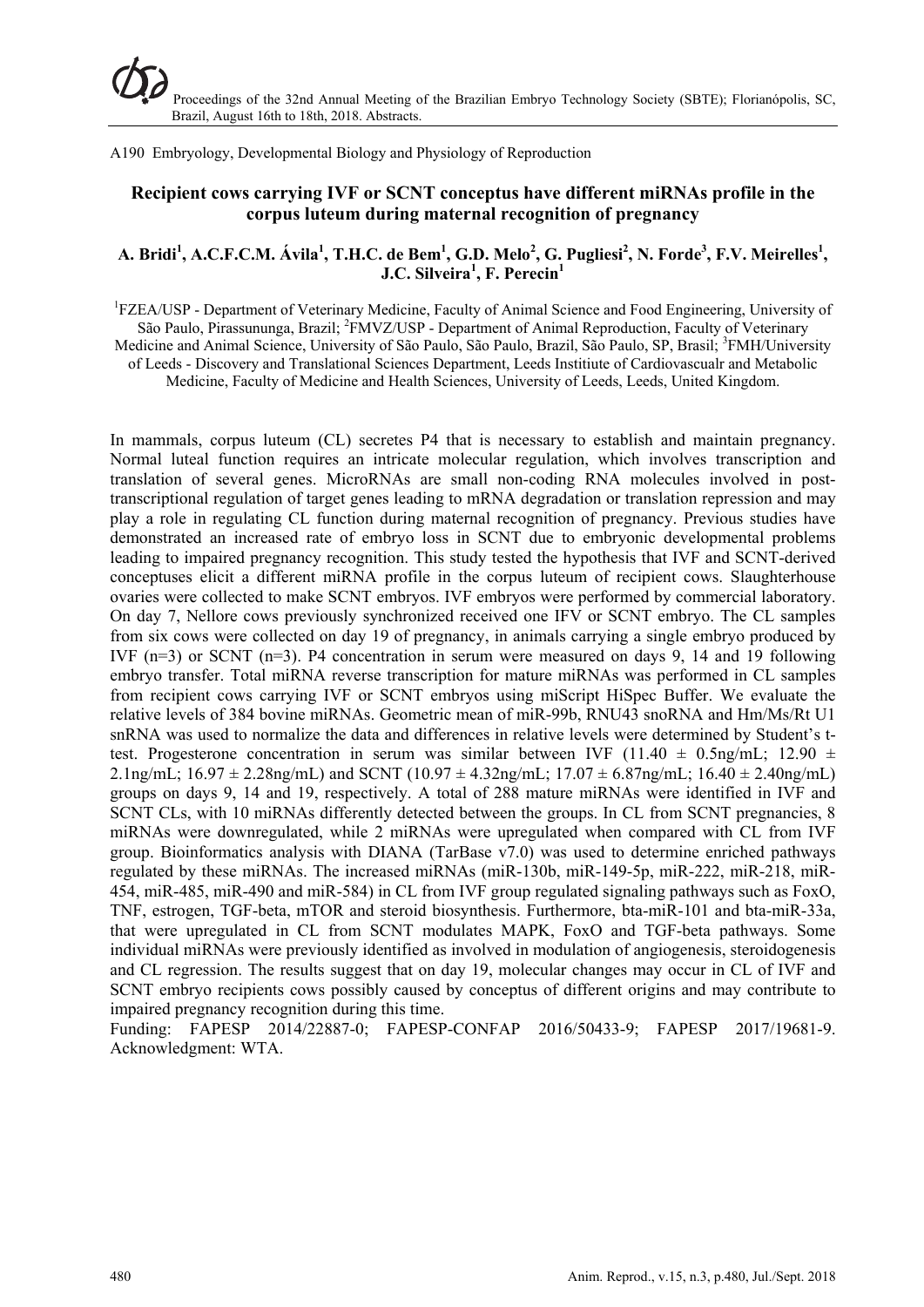A191 Embryology, Developmental Biology and Physiology of Reproduction

#### **Induction of survival mechanisms to thermal stress in bovine embryos**

# **C.S. Oliveira<sup>1</sup>, P.H.E. Guedes<sup>1,3</sup>, S.C.S. Marques<sup>1</sup>, J.V.G. Silva<sup>1</sup>, A.J.R. Camargo<sup>2</sup>, C. Freitas<sup>1</sup>, R.V Serapião<sup>2</sup> , N.Z. Saraiva<sup>1</sup> , L.S.A. Camargo<sup>1</sup>**

<sup>1</sup>CNPGL - Embrapa Gado de Leite, Juiz de Fora, MG, Brasil; <sup>2</sup>PESAGRO-RIO, Niterói, RJ, Brasil; <sup>3</sup>UFF - Universidade Federal Fluminense, Niterói, RJ, Brasil.

Thermal stress during embryonic development is associated with increased gestational losses in cattle. An alternative to avoid the negative effects of thermal stress is to induce thermotolerance, a phenomenon that involves the expression of HSP proteins and makes the cells resistant to subsequent stress. The aim of this study was to develop a protocol for the thermal treatment of Girolando (3/4) IVF embryos, which would induce thermotolerance without causing negative effects over development. For this, embryos produced *in vitro* from Girolando cows (1/2) were used (CEUA-EGL 3956180316). After some tests, we standardized a temperature increase curve ranging from 38.5 to 40.5ºC for 6 hours, applied in morulae  $(144$ hpi) – TT group, which did not alter the production of blastocysts/ morulae at d7 (C 70.20%, TT 71.67%,  $p = 0.82$ , Fisher exact test,  $n = 371$  morulae, 173-198 per group). Immunofluorescence analysis showed that the treatment induced increased nuclear expression of HSP70 protein after 12h (C 43.27  $\pm$ 9.22, TT 62.80  $\pm$  18.10, p = 0.01, T Test, n = 19 blastocysts, 9- 10 per group), measured by fluorescence intensity using Photoshop software (pixels 0-255). There was no effect on the blastocyst total cell number  $(C \ 70.53 \pm 20.06, T$ T 78.00  $\pm$  14.87, T-test, n = 27 blastocysts, 12 to 15 per group). In a second experiment, the TT embryos were exposed to thermal shock at  $40.5 \degree$  C for 2 hours at d7, and survived 15% more than control embryos (C 71.42%, TT 86.66%,  $p = 0.004$ , Fisher's exact test,  $n = 263$ blastocysts, 124-139 per group). The effects of treatment after implantation are described in another abstract. The future prospects of the study include embryo transfer of TT embryos in lactating cows, during the summer, to validate the thermotolerance of the embryos, and to follow gestations till birth to prove the safety of this treatment. Therefore it is concluded that the induction of survival mechanisms can be an important strategy to mitigate the effects of thermal stress.

Acknowledgements: Fapemig CVZ APQ 00972/16 and CNPq (PIBIC).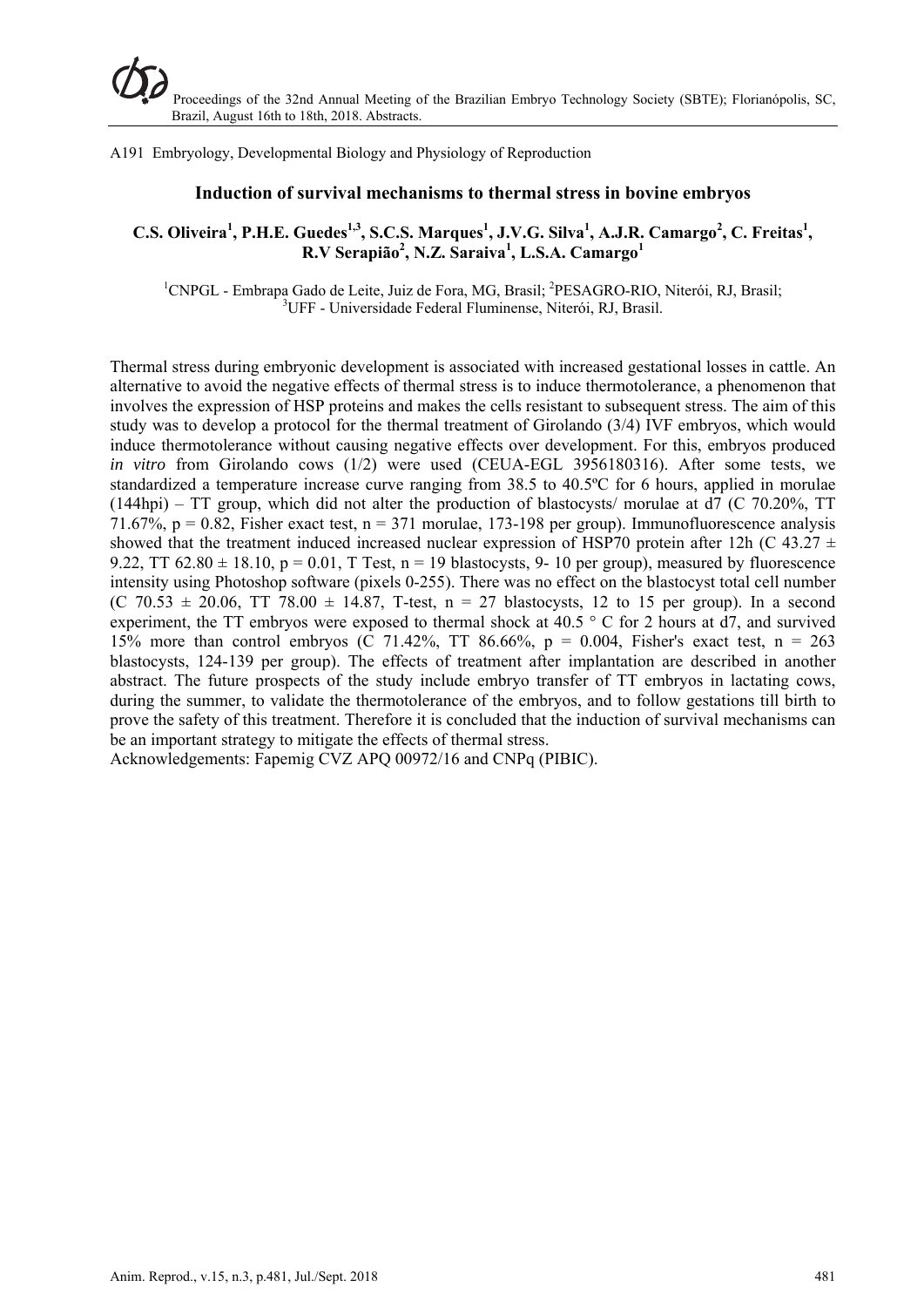A192 Embryology, Developmental Biology and Physiology of Reproduction

# **Calcium serum levels and calcium supplementation at the time of delivery on uterine quality in dairy cows**

#### **R. Ferreira, C. Hoefle, A. Fritzen, G. Fiordalisi, R. Pereira**

UDESC - Universidade do Estado de Santa Catarina, Departamento de Zootecnia, Florianópolis, SC.

The objectives of the study were 1) to correlate plasma levels of calcium in early postpartum with the incidence of subclinical endometritis in the late postpartum period and; 2) to evaluate the effect of calcium formate supplementation on uterine health. The study was carried on in two stages using 73 multiparous and primiparous cows from Jersey and Holstein breeds. In the first experiment the calcium level at 24 hours after calving was correlated with the percentage of neutrophils and the incidence of subclinical endometritis. Blood samples were collected after delivery to determine the serum calcium concentration and cytology for determination of subclinical endometritis was performed 34 to 40 days after delivery by Cytobrush method. The percentage of neutrophils was affected by calcium concentration in the first 24 hours postpartum (P≤0.01). The second experiment was carried out to evaluate the effect of calcium formate supplementation in animals with different plasma levels of calcium on the incidence of subclinical endometritis. The animals were classified according to calcium concentration (normocalcemic:  $Ca \geq 8.5$ mg/dL or hypocalcemic:  $Ca \leq 8.5$ mgdL) and were randomly assigned to receive (Treated group) or not (Control group) calcium formate supplementation at 6 and 30 hours after delivery. Calcium formate treatment reduced neutrophil counts only in normocalcemic cows (P<0.05). In addition, calcium formate treatment decreased the frequency of animals with subclinical endometritis between days 34 and 40 postpartum ( $P \le 0.05$ ). In this study we demonstrated that calcium concentrations in first 24h postpartum affects the percentage of endometrial neutrophils 34 to 40 days later. Moreover, we can conclude that supplementation of two doses of calcium formate at 6 and 30 hours postpartum reduces the incidence of subclinical endometritis in normocalcemic cows. Cows with calcium concentration higher than 8mg/dL in the first 24h postpartum have lower incidence of subclinical endometritis.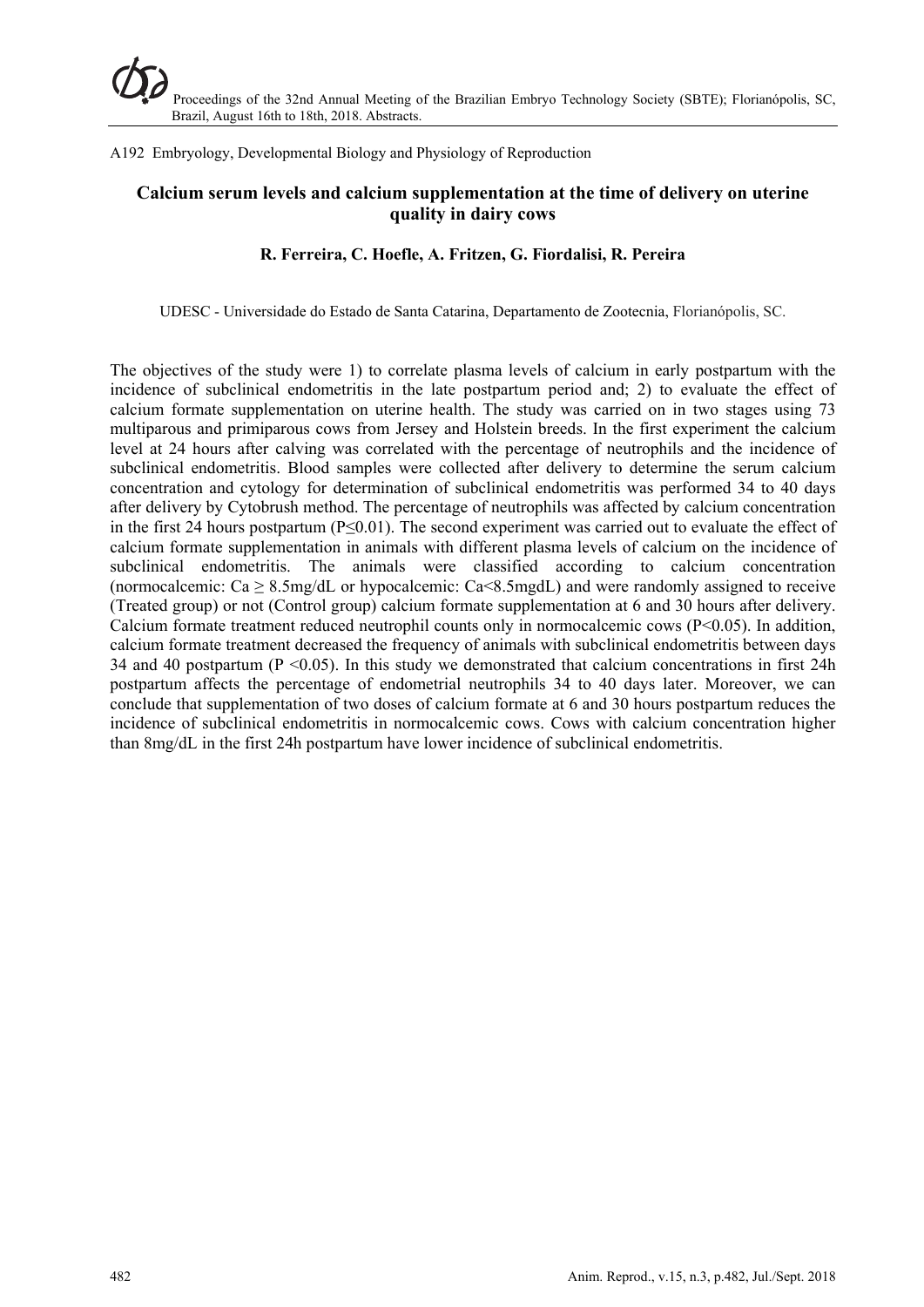A193 Embryology, Developmental Biology and Physiology of Reproduction

## **Effect of epigenetic modulators on development of bovine embryos derived from heatshocked oocytes**

## A.C. Vieira<sup>2</sup>, C.C.R. Quintao<sup>1</sup>, E.P. Costa<sup>2</sup>, L.G.B. Siqueira<sup>1</sup>, C.S. Oliveira<sup>1</sup>, T.A. Silva<sup>1</sup>, **C.D. Vieira<sup>1</sup> , L.S.A. Camargo<sup>1</sup>**

<sup>1</sup>Embrapa - Embrapa Gado de Leite, Juiz de Fora, MG, Brasil; <sup>2</sup>UFV - Universidade Federal de Viçosa, Viçosa, MG, Brasil.

High temperatures during bovine oocyte maturation have been associated with changes in gene expression and on embryonic chromatin organization. This study aimed to analyze the effect of two epigenetic modulators on the development of embryos derived from oocytes submitted to heat shock: 1) Scriptaid, an inhibitor of histone deacetylase and 2) 5-Aza-2'deoxycytidine (AZA), an inhibitor of DNA methylation. Bovine oocytes from slaughterhouse ovaries were matured *in vitro* at conventional temperature (38ºC) for 24h (group with no heat shock: NHS) or at 41.5ºC for 12h followed by 38ºC for a further 12h (heat shock group: HS) under the same conditions of the NHS group. Afterwards, the oocytes from both groups were fertilized *in vitro* for 20h and after the end of fertilization the presumptive zygotes were denuded and randomly exposed to 500 nM Scriptaid or 10 nM AZA for 0h or 24h, comprising six treatments: NHS-0h (n=258), NHS+24hScriptaid (n=242), NHS+24hAZA (n=255), HS-0h (n=263), HS+24hScriptaid (n=261) and HS+24hAZA (n=276). Embryos were cultured in CR2aa medium supplemented with 2.5% FBS at  $38.5^{\circ}$ C with 5% CO<sub>2</sub>, 5% O<sub>2</sub>, 90% N<sub>2</sub>. Five replicates were performed and data (mean+SEM) was analyzed by logistic regression (Pro Logistic, SAS). Cleavage rates at day three and blastocysts rates at day eight post-fertilization were compared among treatments. Higher cleavage rates  $(P<0.05)$  were found in all NHS groups (NHS-0h: 67.4±3.8%; NHS+24hAZA: 60.5±5.7%; NHS+24hScriptaid: 76.2±3.3%) when compared to heat shock groups (HS-0h: 53.0±10.6%; HS+24hAZA: 45.3±9.3%; HS+24hScriptaid: 53.2±13.8%). The use of both epigenetic modulators in embryos derived from oocytes with no heat shock (NHS+24hAZA: 22.8±2.6%, NHS+24hScripatid: 24.8 $\pm$ 4.9%) reduced (P <0.05) blastocyst rate when compared with NHS-0h (38.1 $\pm$ 5.2%). However, the same effect was not observed when the comparison was performed among embryos derived from oocytes submitted to heat shock. There was no difference  $(P> 0.05)$  between HS+24hAZA  $(16.4\pm3.1\%)$ , HS+24hScriptaid (15.2±3.8%) and HS-0h (17.1±4.5%) treatments. In conclusion, AZA and Scriptaid have a negative effect on the development of embryos derived from oocytes matured *in vitro* under conventional temperature, but that same effect is not observed when embryos are derived from oocytes matured under heat shock conditions. It is suggested that the effect of heat shock during *in vitro* maturation overlaps the effects of AZA or Scriptaid on embryonic development. Further analyzes should be performed to identify possible differences in chromatin organization among treatments. Financial support: CNPq and Fapemig.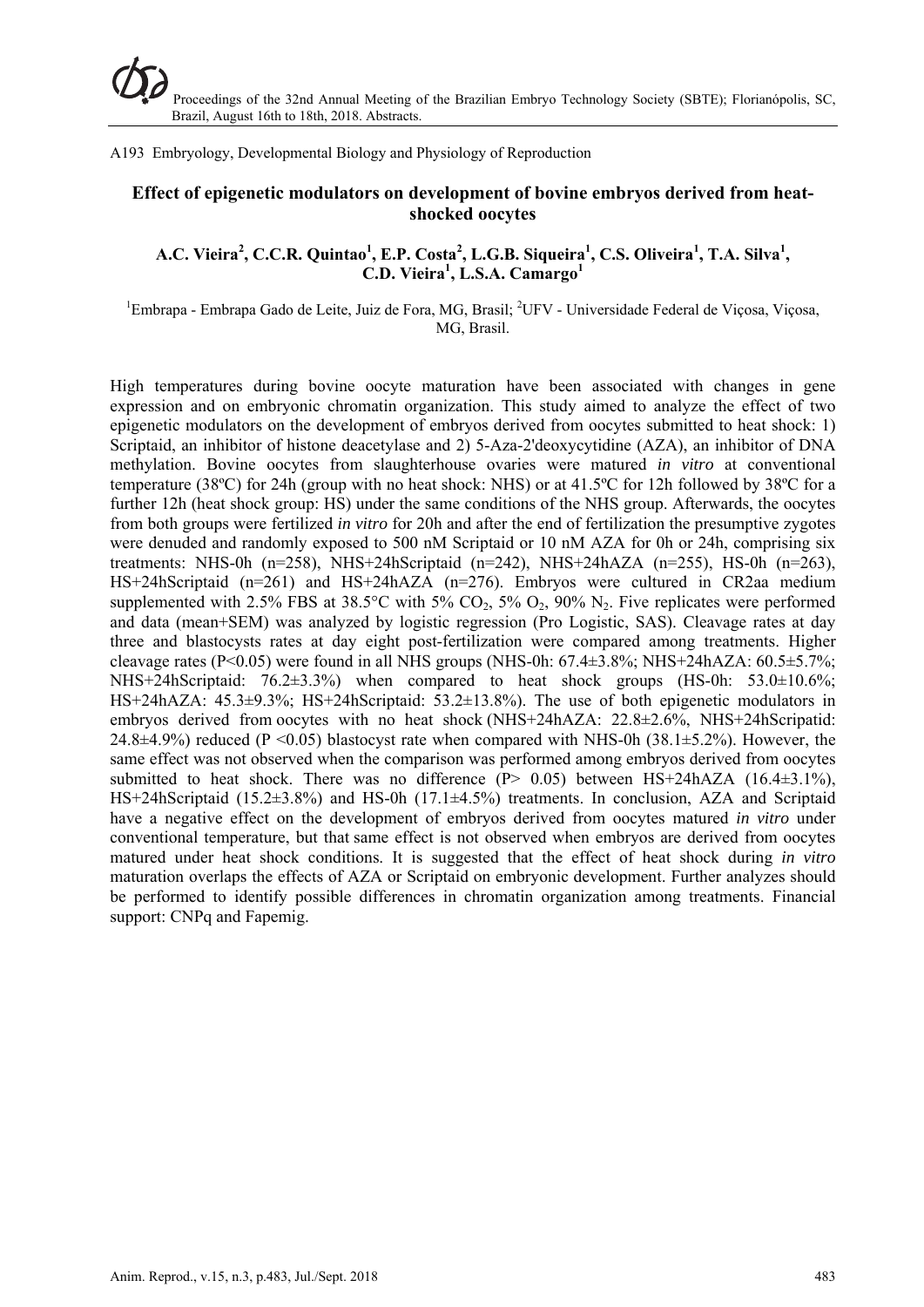A194 Embryology, Developmental Biology and Physiology of Reproduction

## **Association of two epigenetic modulators on the initial development of female bovine embryos**

## **P.M.S. Rosa<sup>1,4</sup>, C.A.S. Monteiro<sup>2,4</sup>, G.R. Leal<sup>2,1</sup>, P.H.E. Guedes<sup>2,4</sup>, A.J.R. Camargo<sup>3</sup>, R.V. Serapião<sup>3</sup>, M.R. Lima<sup>1</sup> , J.M. Garcia<sup>1</sup> , C.S. Oliveira<sup>4</sup>**

<sup>1</sup>UNESP - Universidade Estadual Paulista Campus Jaboticabal, Jaboticabal, SP, Brasil; <sup>2</sup>UFF - Universidade Federal Fluminense, Niterói, RJ, Brasil; <sup>3</sup>PESAGRO-RIO - Empresa Brasileira de Pesquisa Agropecuária, Niterói, RJ, Brasil; <sup>4</sup>EMBRAPA Gado de Leite - Empresa Brasileira De Pesquisa Agropecuária, Juiz de Fora, MG, Brasil.

Female embryos are more sensitive to embryo culture *in vitro* and X-chromosome inactivation seems to be one of the epigenetic events related to this fragility. The supplementation of the culture medium with agents that aim to align this process is presented as an alternative to stimulate the embryonic development. The present study aimed to identify the influence of the association of two epigenetic modulators (Tricostatin A and Folic Acid - TSA + AF, at concentrations of  $10\mu$ M and 5 nM, respectively) in the initial development of female bovine embryos, since the use of these separately showed no influence on embryonic development and blastocyst rate (unpublished data). Oocytes were obtained from slaughtered ovaries, matured, fertilized *in vitro* (d0) with sexed semen (X chromosome) and cultivated (d1) in embryo culture system in pools, allowing individual monitoring of structures during development (*homemade chamber*). Two groups according to the time of development (4 days -Gd4 and 5 days -Gd5) were used for the time of supplementation. The percentages of cleavage and blastocysts were compared using Fisher's Exact Test, and the embryonic development analyzes were submitted to the normality test and evaluated using the Mann-Whitney U Test (5%, Graphpad Instat Demo). The number of cells estimated for analysis was established based on previous results produced in our laboratory, in which embryos smaller than 16 cells were categorized containing 14.3 cells, 30 morulae and d10 blastocysts 101.1. In Gd4, the cleavage rate did not differ (TSA + AF: 74% -n = 47; C: 63% -n = 48) between groups. The blastocyst rate was significantly higher ( $p = 0.048$ ) in the control group (TSA + AF: 17% -n = 13; C:  $31\%$  -n = 20<sup>\*\*</sup>), and the modulators did not influence in the number of cells blastocysts recovered at d7  $(TSA + AF: 21.14 \pm 4.69; C: 41.22 \pm 6.70)$ . At time d5, the cleavage rate did not differ  $(TSA + AF: 59\%$  $-n = 82$ ; C: 59% -n = 66). The blastocyst rate was significantly higher (p = 0.0125) in the control group (TSA + AF: 18% -n = 26; C: 33% -n = 37 \*\*), and the supplement showed (p = 0496) a negative influence on the number of blastocyst cells recovered at d7 (TSA + AF: 18.61  $\pm$  5.77; C: 29.99  $\pm$  8.617 \*\*). Thus, we concluded that in the concentrations used, the association between folic acid and Trichostatin A was not beneficial for delayed female embryos, and the time of treatment did not seem to influence the effects caused by supplementation in the medium. Acknowledgments: FAPEMIG, EMBRAPA, CAPES, CNPq.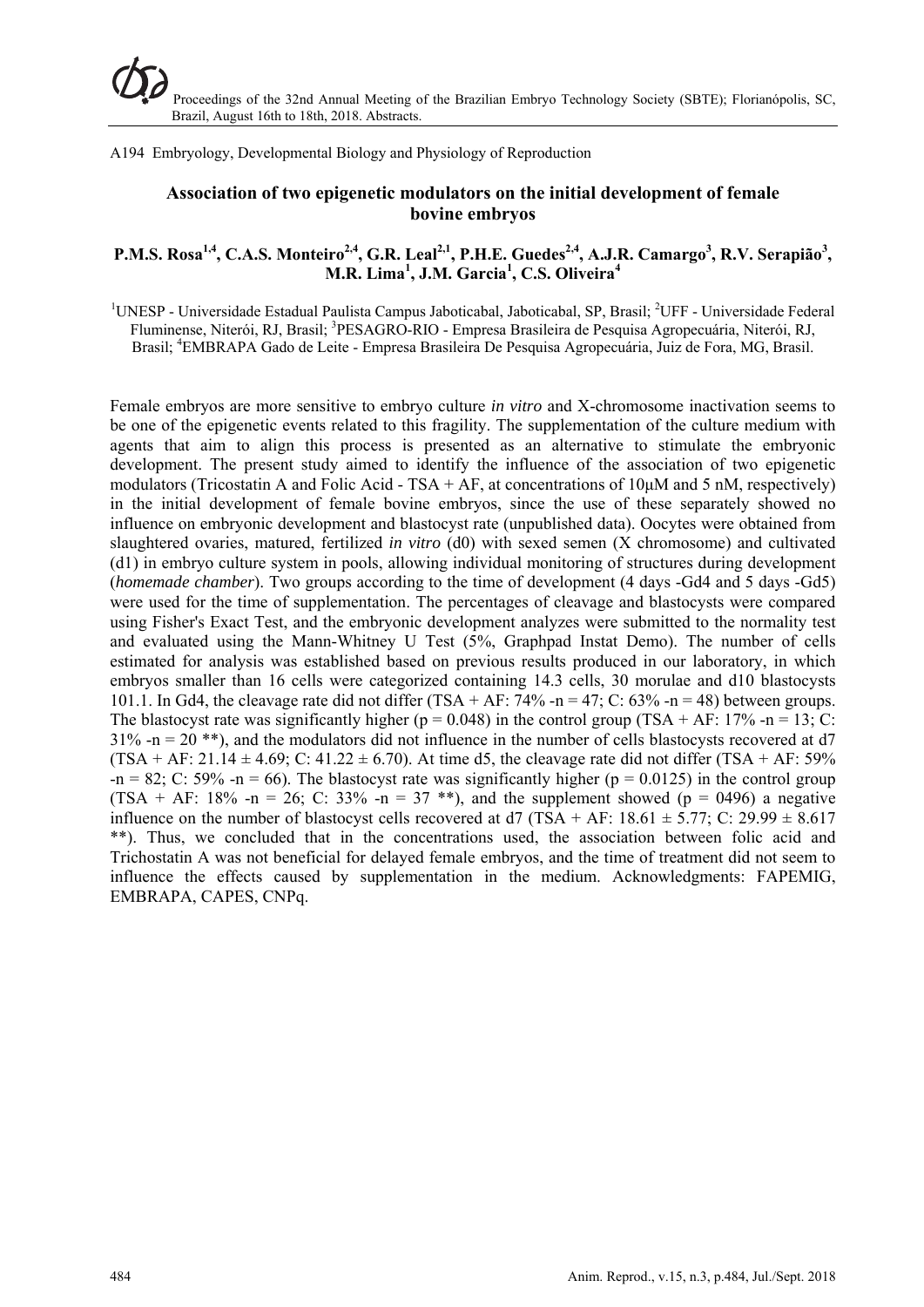A195 Embryology, Developmental Biology and Physiology of Reproduction

#### **Transcriptome of isolated bovine Inner cell mass and trophectoderm from single embryos**

## $R.P.$  Nociti<sup>1,3</sup>, R.V. Sampaio<sup>2,3</sup>, K. Takahashi<sup>3</sup>, A. Islas-Trejo<sup>3</sup>, R. Torrieri<sup>4</sup>, C.A.O. Biagi Júnior<sup>4</sup>, **W.A. Silva Junior<sup>4</sup>, F.V. Meirelles<sup>2</sup>, V.F.M.H. Lima<sup>1</sup>, P.J. Ross<sup>3</sup>**

<sup>1</sup>FCAV-UNESP - São Paulo State University, School of Agricultural and Veterinarian Sciences, Jaboticabal, SP, Brasil; <sup>2</sup>FZEA-USP - Faculty of Animal Science and Food Engineering - University of São Paulo, Pirassununga, SP, Brasil; <sup>3</sup>UCDavis - University of California, Davis, CA; <sup>4</sup>FMRP - USP - Ribeirão Preto Medical School - University of São Paulo, Ribeirão Preto, SP, Brasil.

In cattle, sex selection has economic and genetic value in systems in which productivity is favored by the progeny of one sex. Due to this fact in the *in vitro* embryo production (IVP), were developed methods to separate populations of X and Y bearing sperm. Sex can influence embryo development as early as blastocyst stage, moreover sperm sexing process by flow cytometry can lead to DNA damage and changes on the transcription profile of embryos produced with this type of sperm. Furthermore, it could impair blastocyst development in the IVP. In this study we aimed to identify those transcript changes on Trofectoderm (TE) or inner cell mass (ICM) of male and female embryos from blastocysts produced *in vitro* with either conventional or sorted spermatozoa by flow cytometry. We used sorted (X and Y) and conventional semen on IVP from the same bull, known for fertility. Cleavage rate at 48 hours and blastocyst rate and embryos were collected on day 7.5. TE were isolated from embryos by microsurgery, immunosurgery were applied on ICM from the same embryo to remove the remaining TE cells. Immunosurgery-removed TE cells were them used to verify and confirm the embryo sex by PCR. We evaluate the cell isolation process with immunostaining for SOX2 (for ICM) and CDX2 (for TE). ICM viability were analyzed by culturing *in vitro* on TeSR1 modified media. We than used four paired TE and ICM a total of 32 samples, male and female, produced by sorted and conventional semen for RNA-seq. There was no difference on cleavage rate and embryo production. Immunostaining showed that was possible to accurately isolate ICM and TE cells, maintaining cell viability on *in vitro* culture. In this work, we were able to identify embryo sex using the remaining TE cells. For conventional semen, we had 60% male and 40% female, for sorted semen we had an accuracy of 80% for both sex. Furthermore, using R package DESeq2 (adjusted p value>0.05 and log2foldchange>2 or<-2), were identified 2065 differential expressed genes between ICM (1101 genes) and TE (964 genes). Important genes for the maintenance of cellular pluripotency (NANOG) and the development of inner cell mass (SOX2) were identified. Enrichment analysis showed that, for ICM, the most enriched pathways belong to biological process with 134 genes, when compared with TE. For TE, were found that the most enriched pathways belong to cellular components with 230 genes. Using SRY gene and Y chromosome homologous genes (EIF1AY, UTY, ZRSR2y, DDX3Y, EIF2S3Y) we were able to confirm embryo sex. However, it was not possible to accurately identify transcription differences between the embryos produced with or without sorted semen, nor between the male and female ICM and TEs, although it was possible to accurately isolate these factors. These results contribute with robust information about cell differentiation during bovine blastocyst stage.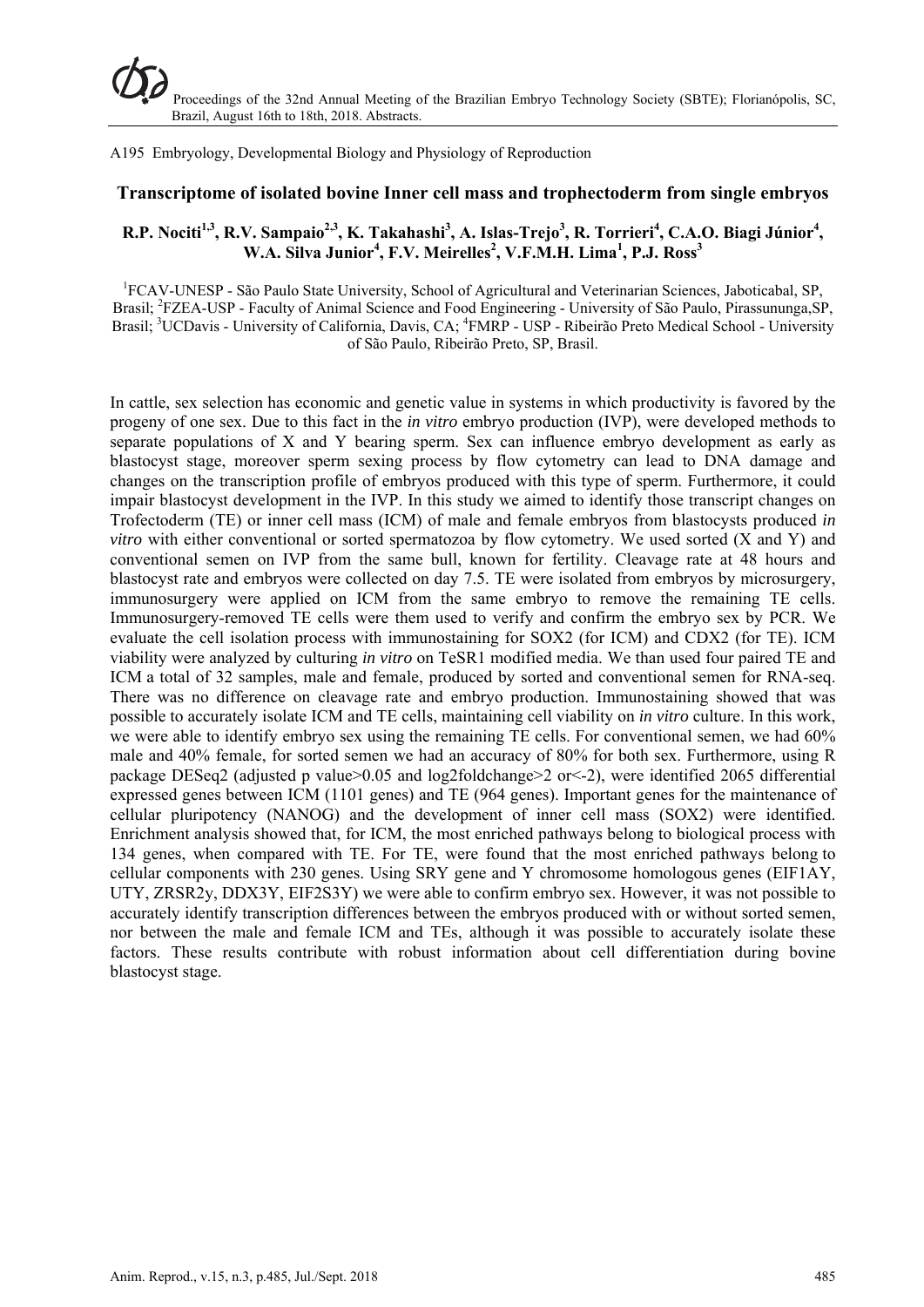A196 Embryology, Developmental Biology and Physiology of Reproduction

#### **Bacterial prevalence in mares with subclinical endometritis**

#### **J.C.F. Jacob, R.C.L. Moraes, G. Stefani, V.L.T. Jesus, D.R. Gomes, G.A. Dutra, M.F. Souza, C.F.P.M. Carvalho**

UFRRJ - Universidade Federal Rural do Rio de Janeiro, Seropédica, RJ, Brasil.

The objective of this study was to observe the prevalence of bacteria isolated from uterus of mares and to associate this prevalence with cytology results. The study was carried out in an equine breeding farm, located in Seropédica-RJ (Brazil), during the breeding season of 2017/2018. Sixteen cyclic recipient mares (Mangalarga Marchador breed), with absence of apparent abnormalities of reproductive tract verified by ultrasonography (US) during estrus, with recent history of one or more negative pregnancy diagnoses, were used. Mares estrus cycle were monitored every 48 hours, through US in B-mode using Mindray Medical International Limited, model Z5 VET, with 7.5 Mhz rectal linear transducer. Sample collection for microbiological culture and endometrial cytology were performed when a follicle  $\geq$  35 mm of diameter and uterine ecotexture classified as  $\geq$  3 was observed. The method for collection, storage, and inoculation in petri dish for microbiological culture were performed as previously described by Oliveira et al. (Veterinária e Zootecnia, 17 (1): 43-46, 2010). Sample collection, preparation and endometrial cytological slide reading were followed as described by Alvarenga, et al. (Medical Journal of Minas Gerais, 5: 132, 1995). Cytologies were classified according to degree of inflammation as absent, moderate and severe, when 0-2,  $3-5$ ,  $>5$  neutrophils per field were found, respectively (Leblanc&Causey, Reproduction of Domestic Animals, 44: 10-22, 2009). Out of 16 cytologies performed, 43.75% were negative and 56.25% were positive, 50% with moderate inflammation and 6.25% with severe inflammation. Out of 16 microbiological cultures, 12.5% were negative and 87.5% were positive for one or two bacteria. We found a prevalence of 37.5%, 6.25%, and 6.25% when the cultures were positive for only Escherichia coli, Streptococcus spp, and Proteus spp, respectively. We also found a prevalence of 12.5%, 12.5%, 6.25% and 6.25% when cultures were positive for E. coli/Klesibiella pneumonia, E. coli/Staphylococcus spp, Proteus spp/Klesibiella pneumoniae and E. coli/Streptococcus spp, respectively. Out of nine mares, 11.11% were positive for endometrial cytology and negative for microbiological culture and 85.71% were negative for endometrial cytology and positive for microbiological culture. Out of 16 mares without clinical symptoms for endometritis, 14 (87.5%) presented bacterial presence in the endometrium and 56.25% (9/16) with positive cytology, possibly confirming bacterial endometritis. The most isolated bacteria was E. coli with 68.75% (11/16) of frequency. Considering that, some mares were positive for cytology and negative for culture and vice versa, and a high number of positive for cytology and culture, we concluded that the use of uterine cytology associated with bacterial culture is crucial for a more effective diagnosis of subclinical endometritis in mares during breeding season.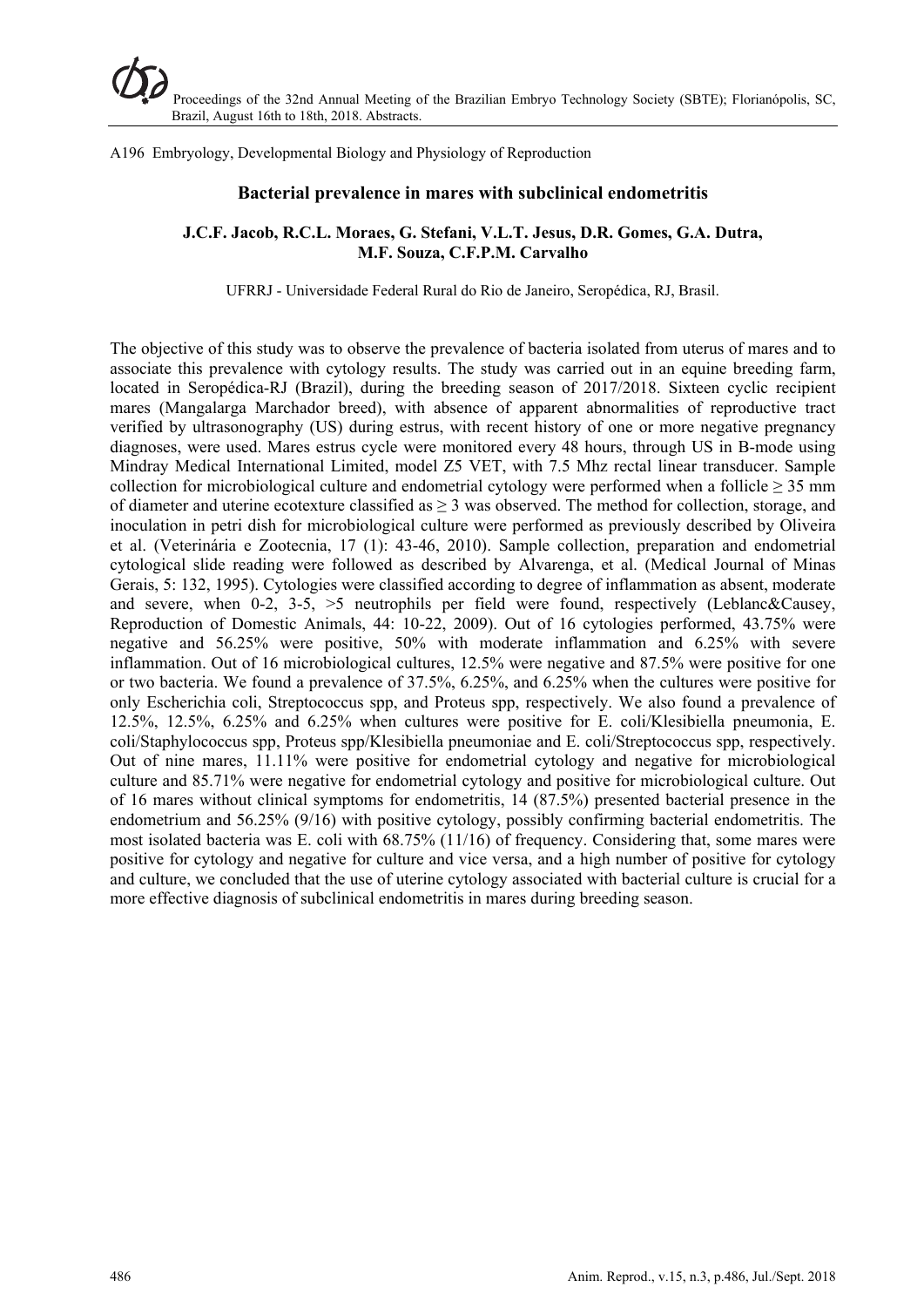A197 Embryology, Developmental Biology and Physiology of Reproduction

# **Effect of heat stress at the beginning of gestation of dairy cows on reproductive indexes of daughters**

## **E.A. Lima<sup>1</sup>, R.E. Orlandi<sup>1</sup>, L.M.S. Simões<sup>1</sup>, M.P. Bottino<sup>1</sup>, A.P.C. Santos<sup>1</sup>, F.O. Scarpa<sup>2</sup> , J.N.S. Sales1**

<sup>1</sup>UFLA - Universidade Federal de Lavras, Lavras, MG, Brasil; <sup>2</sup>FBR - Fazenda Bom Retiro, Pouso Alto, MG, Brasil.

The objective was to evaluate the effect of heat stress at the beginning of gestation on reproductive index of offspring in dairy cows. Retrospective data related to reproductive indexes of daughters of Holsteins cows that conceived during summer (December to February) or winter (June to August) were analyzed (n=318 and n=642 respectively). Conception dates for inclusion of the animals in the Summer or Winter groups were estimated by subtracting 280 days from the date of birth of the daughters. In a subgroup of animals, ultrasound evaluations were performed to count antral follicles (Summer - n=36 and Winter n=39). The study was carried out in three commercial dairy farms located in the south region of Minas Gerais state, with cows born between 2007 and 2015, kept in a free-stall system, voluntary waiting period of 42 days and inseminated after ovulation synchronization protocol. Based on weather data from the nearest weather station available on the website of the National Meteorological Institute (INMET), it was verified that the mean temperature-humidity index (THI) from 2010 to 2017 calculated by the formula: [THI = temperature of the dry bulb +  $(0.36 *$  dew point temperature) + 41.2] in the Summer group was 70.1 and in the Winter group was 60.6. All data were analyzed by GLIMMIX procedure of SAS and continuous variables were presented by mean  $\pm$  standard error. Variation factors for daughters were included in the statistical model and multivariate analysis was used to verify the effect of heat stress on the studied variables. There was no interaction between farms and heat stress for the studied variables. It was verified that daughters of cows conceived in winter presented greater age at first insemination (Winter - 475.3  $\pm$  4.1 days and Summer - 469.3  $\pm$  8.1 days, P=0.01) and at first calving (Winter - 798.8  $\pm$ 5.1 days and Summer - 789.1  $\pm$  8.8 days, P=0.02). However, daughters of cows conceived during winter period presented lower interval calving/first insemination (Winter - 66.7  $\pm$  1.3 days and Summer - 75, 5  $\pm$ 2.8 days; P=0.01). There was no difference between groups for pregnancy rates at first insemination [Winter - 50.3% (323/642) and Summer - 54.4% (173/318); P=0.15], number of services per conception at first (Winter -  $1.9 \pm 0.1$  services and Summer -1.9  $\pm$  0.1 services, P=0.41), and second calving (winter - $3.2 \pm 0.1$  services and summer -  $3.0 \pm 0.2$  services, P=0.82), interval between first and second calving (Winter - 507.8  $\pm$  10.4 and Summer - 484.5  $\pm$  13.3 days, P=0.13), calving numbers (Winter - 2.3  $\pm$  0.1) and Summer -  $2.3 \pm 0.1$ , P=0.43) and antral follicles counting (Winter -  $31.5 \pm 2.8$  follicles and Summer - $37.0\pm2.9$  follicles; P=0,14). It is concluded that daughters of cows conceived during winter are older at first insemination and at first calving, but are inseminated sooner after first calving. Support: FAPEMIG.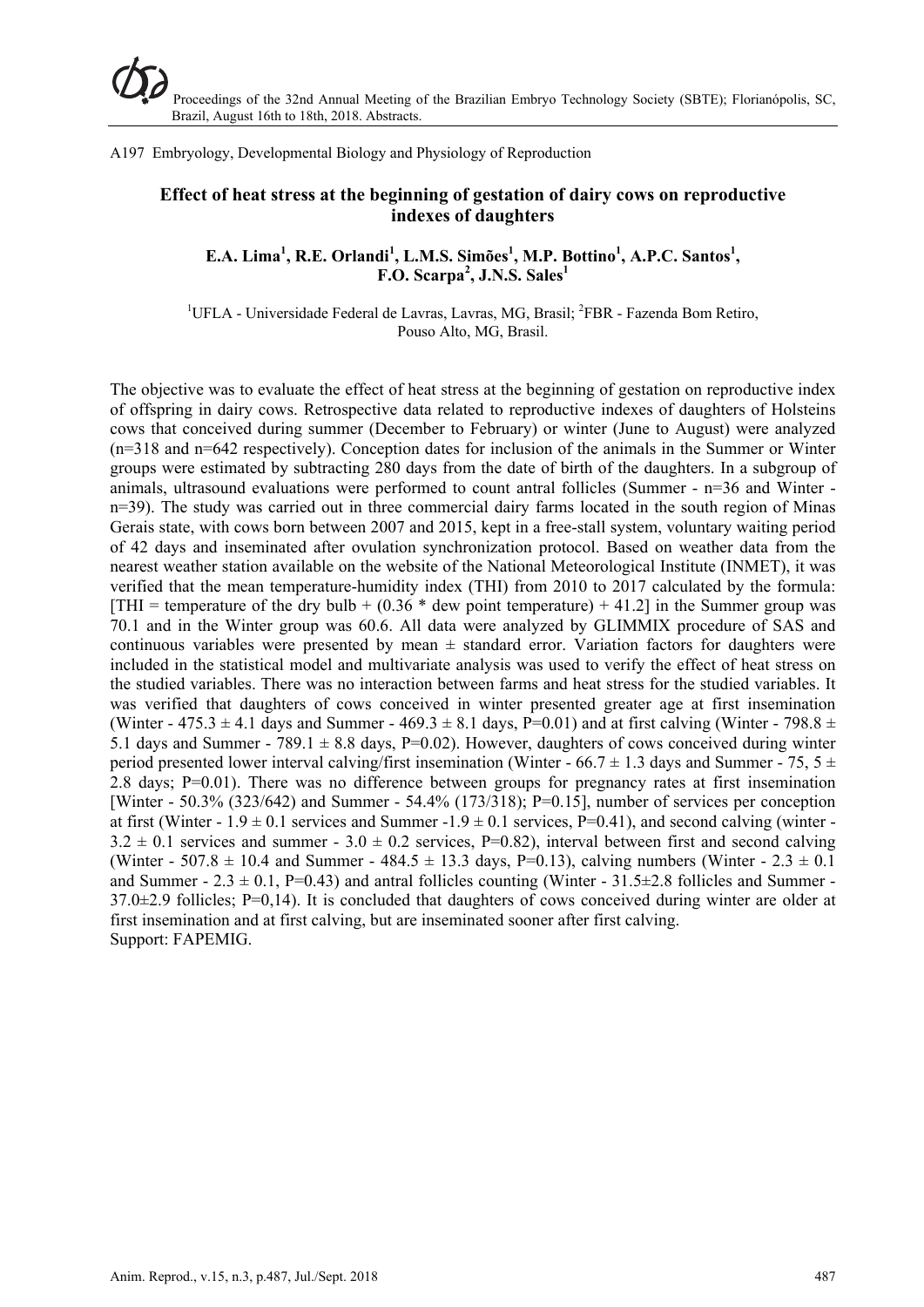A198 Embryology, Developmental Biology and Physiology of Reproduction

# **Promoter-specific expression of the imprinted IGF2 gene in bovine oocytes and preimplantation embryos**

## B.R. Willhelm<sup>1,2</sup>, G.B. Oliveira<sup>1,2</sup>, C.P. Bello<sup>1,2</sup>, K. Mattos<sup>1,2</sup>, E. Ticiani<sup>1,2</sup>, K. Campagnolo<sup>1</sup>, F.L. Ongaratto<sup>1</sup>, P. Rodriguez-Villamil<sup>1,2</sup>, J.P.M. Alves<sup>3</sup>, J.L. Rodrigues<sup>1</sup>, **M. Bertolini1 , L.R. Bertolini<sup>2</sup>**

<sup>1</sup>UFRGS - Universidade Federal do Rio Grande do Sul, Porto Alegre, RS, Brasol; <sup>2</sup>PUCRS - Pontifícia Universidade Católica do Rio Grande do Sul, Porto Alegre, RS, Brasil; <sup>3</sup>UECE - Universidade Estadual do Ceará, Fortaleza, CE, Brasil.

The splicing of messenger RNA precursors to mature mRNA is a critical component of the gene regulation process that can encode distinct proteins or affect mRNA stability, localization, storage, and translation. Correlations between higher embryonic mortality with embryonic and fetal growth retardation, reduced placental IGF2 expression patterns and fetal abnormalities have already been described in *in vitro*-produced (IVP) conceptus. The IGF2 *locus* is a complex genomic region with multiple alternative splicing transcripts from several leader exons controlled by four distinct promoters (P1, P2, P3, and P4). The present study aimed to evaluate the IGF2 promoter-specific expression pattern in bovine oocytes and in preimplantation embryos as a means of unraveling some aspects of the developmental physiology of bovine embryos produced *in vitro*. For that, immature and matured oocytes, and preimplantation embryos at distinct stages of development (1-, 2-, 4-, 8-, 16-cell stage embryos; morula, compact morula, blastocyst and expanded blastocyst stage embryos) were collected in pools of five structures per stage, after three IVP procedures. Total RNA was extracted from each pool and reverse transcribed into cDNA, which was subjected to qPCR, using a series of IGF2 promoter-specific primers for the four known bovine isoforms. Amplified fragments were sequenced for confirmation. Data on expression of the IGF2 isoforms were analyzed by ANCOVA, using the β-actin endogenous control gene as co-variate, with pairwise comparisons between stages done by LSM, for P<0.05. The expression of the IGF2 driven by the P2 and P4 promoters followed patterns similar as previously reported for bovine embryos. An initial expression peak was detected in early development, between matured oocytes and 2 cell stage embryos, mostly from transcript accumulation prior to fertilization, followed by a decrease in transcript abundance until embryo genome activation (EGA), at the 8-cell stage embryo. The P2- and P4 derived IGF2 splicing variants were also detected at compaction and cavitation. IGF2 expression driven by the P1 promoter was negligible at the initial stages, increasing after EGA, especially during compaction, prior to cavitation. The P3 activity was not detected at any stage. Our findings provide some further understanding of bovine *in vitro* embryo development, with the P1 and P2 promoters likely having secondary roles during early stages of development, whereas the P3 promoter could be relevant later on, as shown by others. The P4-driven IGF2 expression seems to be the main pathway for IGF2 synthesis during fetal development in most species, and our results corroborate with such concept. We suggest that promoter P4, if genetic manipulated, could be used to influence *in vitro* embryo production in studies for the modulation of embryo growth and development.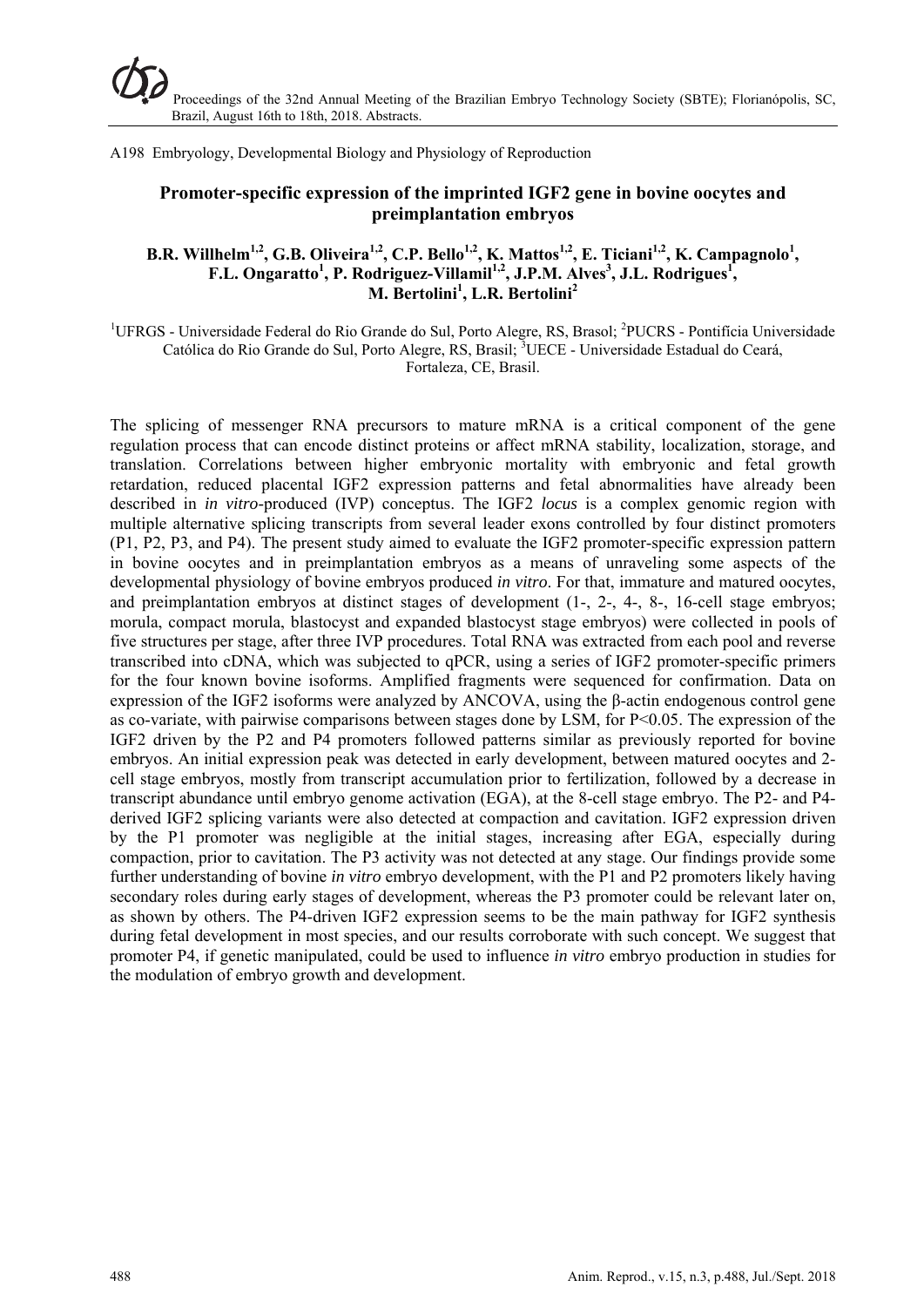A199 Embryology, Developmental Biology and Physiology of Reproduction

## **Morfofunctional and endocrine aspects related to cloprostenol-induced luteolysis in bovine females**

## C.A. Fernandes<sup>1,2</sup>, A.C.S. Figueiredo<sup>1,2</sup>, H. Neri<sup>1</sup>, J.R. Pereira<sup>1</sup>, G.H.S. Pereira<sup>1</sup>, J.P. Neves<sup>2</sup>,  $J.P. Guimarães<sup>2</sup>, M.F. Sena<sup>1</sup>$

<sup>1</sup>Biotran - Biotran LTDA, Alfenas, MG, Brasil; <sup>2</sup>UNIFENAS - Universidade José do Rosário Velano, Alfenas, MG, Brasil.

The objective of this study was to evaluate variables related to morphological, functional and endocrinological alterations related to cloprostenol sodium induced luteolysis in bovine females. Twentyfive crossbred (*Bos taurus x Bos indicus*) non-lactating females, heifers (12) and cows (13), weighing between 318 and 457 kg, aged between 26 and 54 months, between days 7 and 16 of the estrous cycle were used. After selection, (0h) the animals' blood was collected using vacuum collection tubes without anticoagulant. On the same day, ultrasound evaluation of the ovaries was performed using B-mode and color Doppler technology (Mindray-M5™). They were recorded from each ovary that had the corpus luteum (CL), a sequence of 252 frames in B mode and 150 frames in Doppler mode. Immediately after the evaluations, 0.5mg of Cloprostenol sodium (Estron®-Agener União, Brazil) was applied IM. Blood samples and the same ultrasonographic evaluations were done 24, 48 and 72 hours after luteolytic application. Mode B images were used to measure the perimeter and area of the corpus luteum (CL). The color Doppler images were used to determine the vascularization score on a scale of 1 to 4. Serum obtained from the blood samples were used for the measurement of progesterone (P4) via Electrochemiluminescence (ECL) using Cobas E411 equipment and commercial Elecsys  $TM$  kits Progesterone III (Roche™). The B mode CL measurements and P4 concentrations were accessed by Anova and compared between the days using Tukey's test. Vascularization scores between the different days were compared by the Kruskal Wallis test. Significant probabilities less than 5% were considered. The intra-assay coefficient of P4 dosages was 1.67%. The mean P4 concentrations were 7.65 $\pm$ 2.80<sup>a</sup>; 4.12 $\pm$ 1.49<sup>b</sup>; 0.53 $\pm$ 0.29<sup>c</sup> and 1.04 $\pm$ 0.21c ng/mL for times 0, 24, 48 and 72 hours (P> 0.05). The mean CL circumferences were 5.78 $\pm$ 1.23<sup>a</sup>; 5.24 $\pm$ 1.09<sup>a</sup>; 3.98 $\pm$ 0.94<sup>b</sup> and 2.20+0.59<sup>c</sup> cm and area 2.43 $\pm$ 0.80<sup>a</sup>; 1.97 $\pm$ 0.64<sup>ab</sup>; 1.29+0.44<sup>b</sup> and 0.61+0.24<sup>c</sup> cm<sup>2</sup> for the times 0, 24, 48 and 72 hours (P<0.05). The mean values of CL vascularization score were  $3.7^{\circ}$ ;  $1.3^{\circ}$ ;  $0.8b^{\circ}$  and  $0.5^{\circ}$  for 0, 24, 48 and 72 hours, respectively (P<0.05). The efficiency of luteolysis was 100%. The reduction of vascularization and concentration of P4 was observed at 24 hours, that is, at the  $1<sup>st</sup>$  evaluation after the application of the product. On the other hand, the morphological regression of CL occurred only in the  $2<sup>nd</sup>$  evaluation, at 48 hours, one day later than the functional and endocrinological regression. It is concluded that the product used is efficient in causing luteolysis in bovine females. Functional regression and reduction of P4 concentrations precede morphological changes in CL.

Supported by: Agener União, Biotran, Fapemig, Capes and CNPq.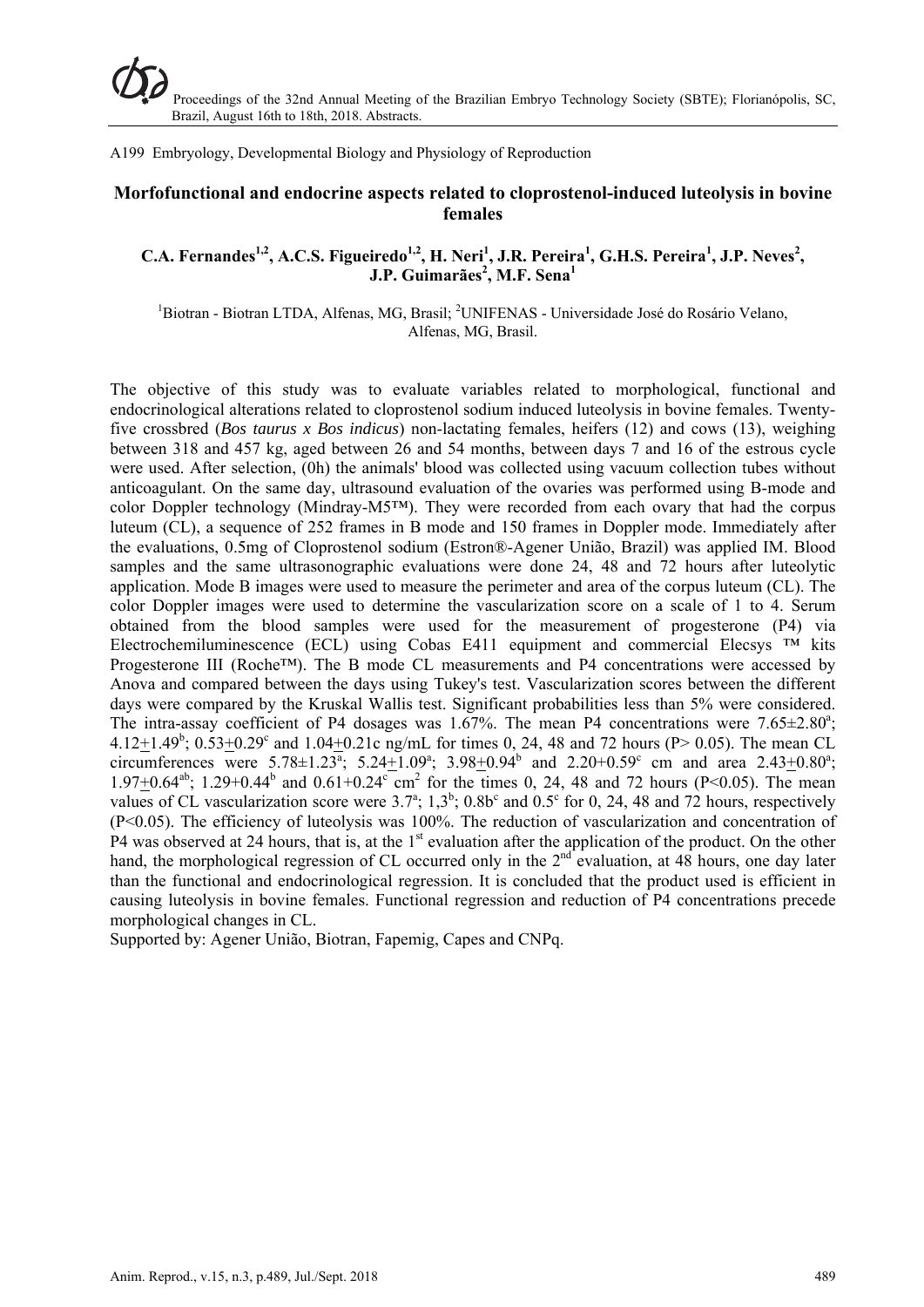A200 Embryology, Developmental Biology and Physiology of Reproduction

#### **Association between serum paraoxonase-1 activity, ovarian dynamics and steroid hormone concentration in cattle**

# **B. Mion<sup>1</sup> , N.Á. Castro<sup>1</sup> , J.A.A. Rincón<sup>1</sup> , P.C. Gindri<sup>1</sup> , J. Pradiee<sup>1</sup> , L.M.C. Pegoraro<sup>2</sup> , A. Schneider1**

<sup>1</sup>UFPEL - Universidade Federal de Pelotas, Pelotas, RS, Brasil; <sup>2</sup>EMBRAPA Clima Temperado - Empresa Brasileira de Pesquisa Agropecuária Clima Temperado, Pelotas, RS, Brasil.

Paraoxonase-1 (PON1) is an enzyme synthesized by the liver and found in serum and follicular fluid in cows. PON1 has antioxidant activity and it is positively related to fertility. The objective of this study was to evaluate the association between PON1, serum estradiol concentration and follicular diameter, as well as luteal size and serum progesterone concentration in cows submitted to an E2/P4-based FTAI protocol. Fourteen Aberdeen Angus cows (*Bos taurus,* BCS: 2.9 ± 0.2, 48 months, 450 kg, non-lactating and nonpregnant) received an intravaginal progesterone-releasing device (1g, Primer®, Agener União, São Paulo) plus 2 mg i.m. of estradiol benzoate (RIC-BE®, Agener União) on Day 0. On Day 8, device was removal and it was administered 0.150 mg i.m. of *d*-cloprostenol (Prolise®, Agener União) and 1 mg i.m. of estradiol cypionate (ECP®, Zoetis, NJ, USA). Cows were evaluated by ultrasonography each 12 hours to measure follicular size and to detect the ovulation, seven days after ovulation was performed luteal size mensuration. Blood samples were collected after device removal, ovulation and seven days after ovulation to evaluate serum estradiol and progesterone concentration and PON1 activity. Steroid hormones were evaluated by chemiluminescence method. Activity of PON1 was evaluated by spectrophotometry. Cows were classified in two groups according serum PON1 activity: higher activity  $(HA; >105.0 \text{ U/mL})$  or lower activity  $(LA; <105.0 \text{ U/mL})$ . Results were evaluated by software GraphPad® 6.01 (GraphPad software, Inc., CA, USA). Groups were compared by T test. In addition, PON1 levels were correlated by simple linear regression with the variables. PON1 activity was higher on ovulation moment than 7 days after ovulation. Estradiol concentration was not different between groups on day 8 (LA:  $32.8\pm4.9$  pg/mL; HA:  $35.8\pm6.0$  pg/mL; R<sup>2=0.06</sup>) and on ovulation time (LA:  $42.0\pm6.0$ pg/mL; HA: 42.9±5.3 pg/mL; R²=0.02). Progesterone concentration was higher in LA group (LA: 4.9±1.5 ng/mL; HA: 3.2±0.3 ng/mL, *P*=0.0022; Linear regression: R²=0.3, *P*=0.05) on day 8, however did not differ on ovulation moment (LA:  $0.37\pm0.05$  ng/mL; HA:  $0.41\pm0.06$  ng/mL; R<sup>2</sup>=0.002) and 7 days after ovulation (LA:  $7.7\pm0.8$  ng/mL; HA:  $8.2\pm0.4$  ng/Ml; R<sup>2</sup>=0.14). Follicular size on day 8 (LA:  $8.8\pm0.5$  mm; HÁ:  $9.4\pm0.4$  mm; R<sup>2</sup>=0.07) and on ovulation moment (LA: 12.19 $\pm$ 0.49 mm; HA: 12.9 $\pm$ 0.3 mm;  $R^2=0.001$ ); and luteal size (LA: 5.75±0.99 cm<sup>3</sup>; HA: 6.86±1.3 cm<sup>3</sup>; R<sup>2=0.0007</sup>) did not differ between groups. In conclusion, PON1 activity was associated with serum progesterone concentration at device removal, however more studies are needed to clarify the interaction between these factors.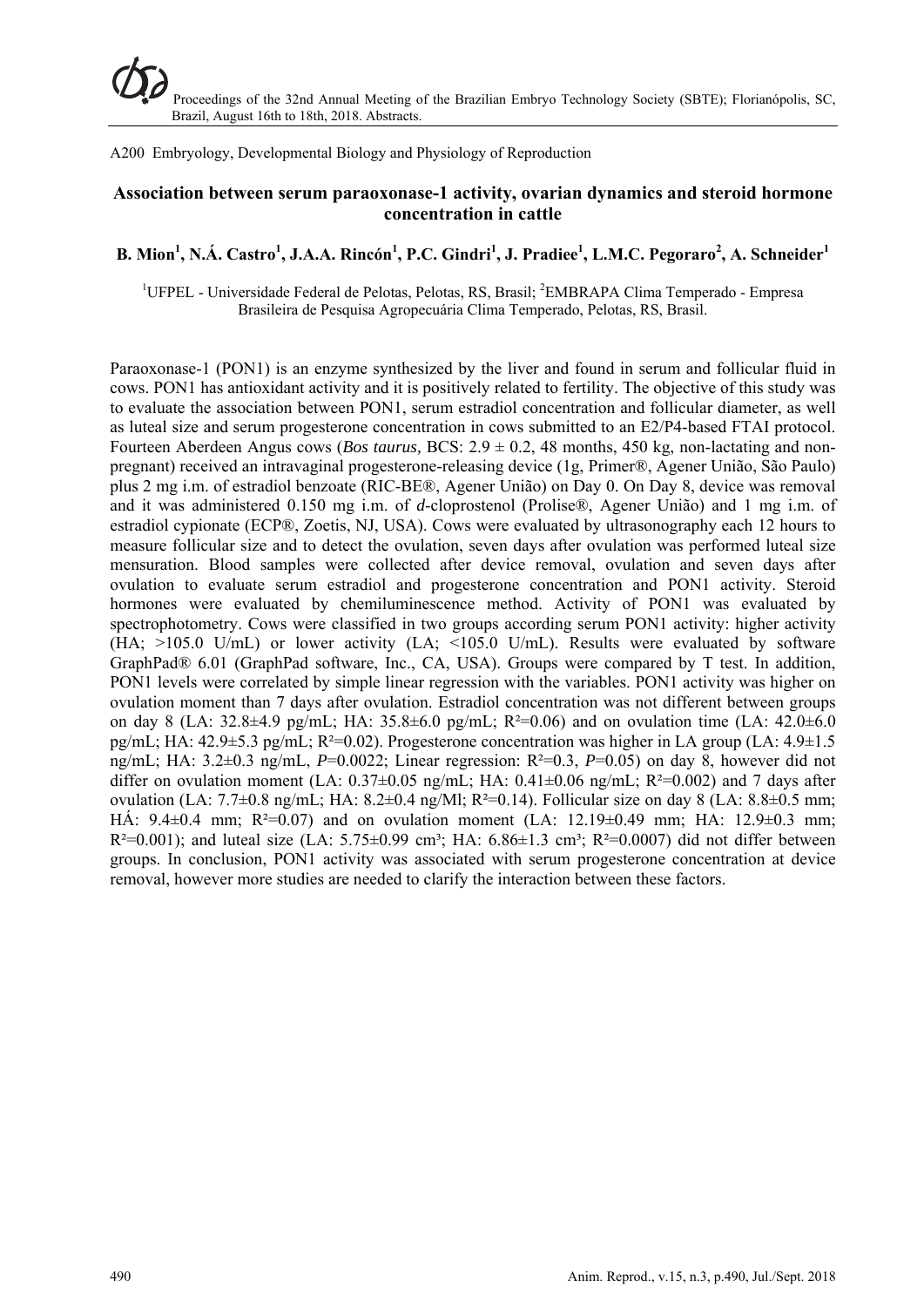A201 Embryology, Developmental Biology and Physiology of Reproduction

## **Heat stress model decreases cleavage and development rates in bovine embryos produced** *in vitro*

#### **C.S. Amaral, E.E. Correa Júnior, G.R.E. Correa, J. Koch, M.F. Fiorenza, L.K.S. Mujica, K. Bertolin, F.V. Comim, P.B.D. Gonçalves, W. Schoenau, A.Q. Antoniazzi**

UFSM - Universidade Federal de Santa Maria, Santa Maria, RS, Brasil.

Heat stress (HS) represents one of the most important causes of bovine productive and reproductive losses, especially in dairy farms. Our hypothesis is that heat stress alters *in vitro* embryo development. Therefore, the aim of this study was to evaluate induced heat stress effects on early embryo development. The experiment was divided into five groups: (1) Control; (2) Oocytes matured under HS conditions (IVM HS); (3) Oocytes fertilized under HS conditions (IVF HS); (4) Zygotes cultured on the first day under HS conditions (IVC HS); and (5) Embryos submitted to HS during 3 days of embryo production (IVM, IVF and IVC HS). For HS treatments, the temperature was gradually increased until 40.5ºC, and remained for 6h. Bovine ovaries were obtained from slaughterhouse. Oocytes were aspirated from follicles 3-8mm in diameter and matured (50 oocytes per group) for 22h under  $5\%$  CO<sub>2</sub> atmosphere. Matured oocytes were fertilized using spermatozoa selected with Percoll® gradient. Spermatozoa and matured oocytes were co-cultured in Fert medium for 18h under 5% CO<sub>2</sub> atmosphere. IVF day was considered as day 0 of embryo production. After 18h of IVF, zygotes had cumulus cells removed by 2 minutes of vortex. Then, zygotes were cultured in SOF medium under  $5\%$  CO<sub>2</sub>,  $5\%$  O<sub>2</sub> and  $90\%$  N<sub>2</sub> at 38.5ºC up to blastocyst stage (day 7). The study was completed in four replicates. Data were statistically analyzed using JMP Software (13.1.0; SAS Institute Inc.). Cleavage and developmental rates of bovine embryos of different treatment groups were analyzed by multiple pairwise comparison (Tukey test). Results are presented as means  $\pm$  S.E.M., and they were considered significant at P $\leq$  0.05. Cleavage rates were determined 2 days after IVF. The cleavage rate was significantly greater (P<0.05) in control group  $(89.3\% \pm 0.91)$  than in HS groups: IVM HS  $(63.3\% \pm 8.34)$ , IVF HS  $(63.3\% \pm 5.77)$ , IVC  $(62\% \pm 1.93)$ and IVM, IVF and IVC HS ( $29\% \pm 2.05$ ). IVM HS, IVF HS and IVC HS groups were not different from each other on cleavage rates. The IVM, IVF and IVC HS cleavage rates were significantly lower. Blastocyst rates were evaluated 7 days after IVF. Blastocyst rate (%) was not different (P>0.05) between control (31.6%  $\pm$  1.10) and IVM HS (29%  $\pm$  1.29) groups. However, IVF HS (21.66%  $\pm$  1.37) and IVC HS (18%  $\pm$  0.86) presented a reduced blastocyst rates (%) compared to control. The IMV, IVF and IVC HS group had the smallest blastocyst production  $(12\% \pm 1.31)$ . In conclusion, heat stress during IVP induces cellular detrimental effects confirmed by the reduction of cleavage and blastocyst rates.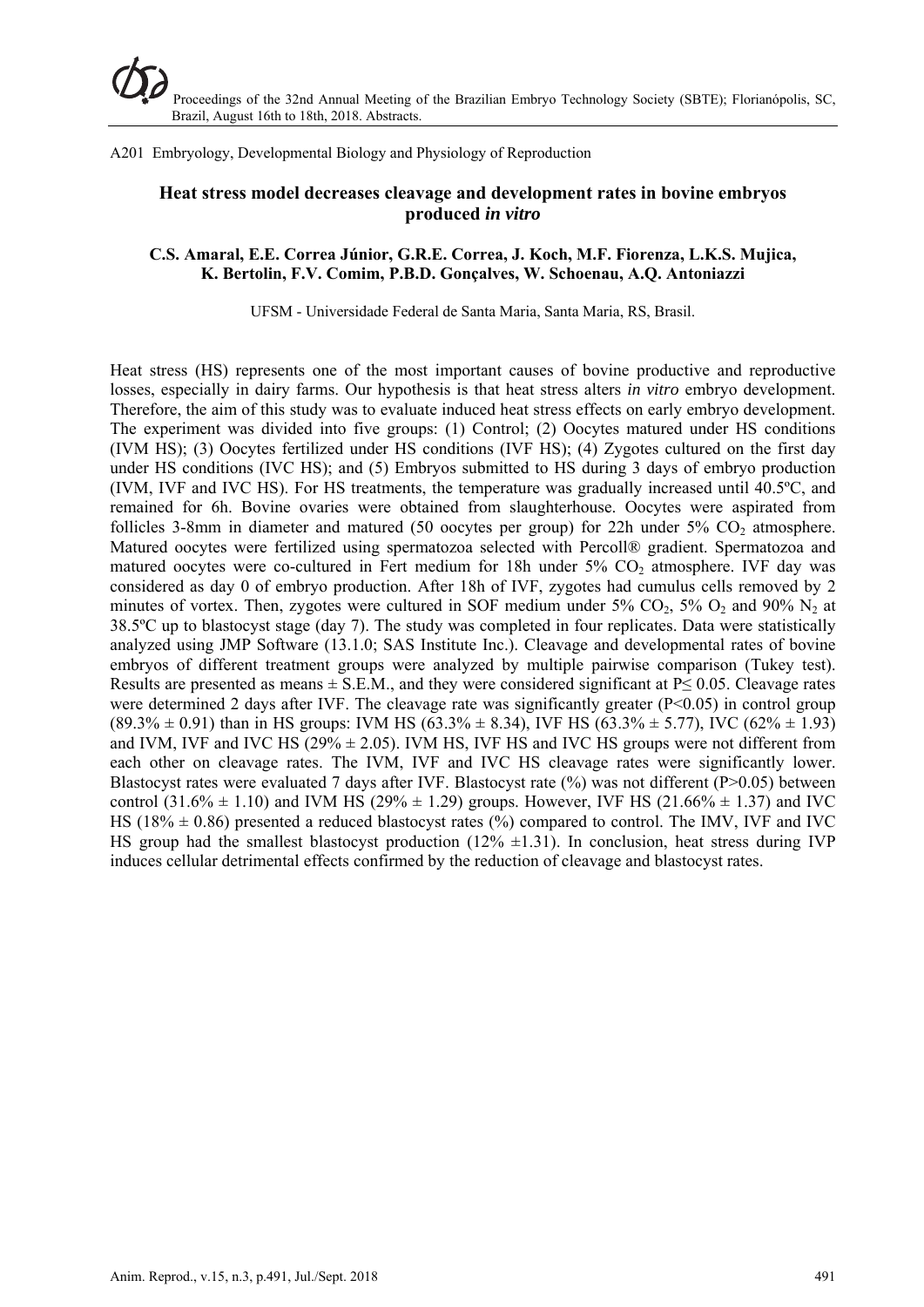A202 Embryology, Developmental Biology and Physiology of Reproduction

#### **Vaginal cytology as a tool to predict the time of ovulation in goats and sheep**

# **V.L. Brair<sup>1,2</sup>, A.P.P. Schmidt<sup>2</sup>, L.M. Figueira<sup>2,3</sup>, G.B. Vergani<sup>4</sup>, Y.P. Diógenes<sup>5</sup>, P.S.C. Rangel<sup>1</sup>, J.M.G. Souza-Fabjan2 , J.F. Fonseca<sup>6</sup>**

<sup>1</sup>UNIGRANRIO - Universidade do Grande Rio, Duque de Caxias, RJ, Brasil; <sup>2</sup>UFF - Universidade Federal Fluminense, Niterói, RJ, Brasil; <sup>3</sup>UFLA - Universidade Federal de Lavras, Lavras, MG, Brasil; <sup>4</sup>UNESP -Universidade Estadual Paulista, Jaboticabal, SP, Brasil; <sup>5</sup>UECE - Universidade Estadual do Ceará, Fortaleza, CE, Brasil; <sup>6</sup>Embrapa Caprinos e Ovinos - Embrapa Caprinos e Ovinos, Sobral, CE, Brasil.

The detection of ovulation is of great importance for the use of reproductive biotechnologies in small ruminants. The ovulation is efficiently determined by ultrasound (US), equipment that is not always available and of relatively high cost. Therefore, the aim of this study was to identify the efficacy of vaginal cytology as a tool to determine the ovulation time in these species. The study was carried out during the non-breeding season, in Coronel Pacheco, Minas Gerais (21°35'S and 43°15'W). Nine goats and 11 ewes (all pluriparous), ageing on average three years old, under intensive system were used. All females received a short-term estrous induction treatment, with  $0.3$  g progesterone (CIDR<sup>®</sup>, Pfizer Aninal Health, São Paulo, Brazil) for six days, and 24 h before its removal, 30 μg d-cloprostenol (Prolise®, Syntex, Buenos Aires, Argentina) and 200 IU eCG (Novormon® 5000, Syntex) i.m. were administered. After CIDR removal, every 12 h until ovulation detection, two procedures were performed: 1) vaginal smear with swab, stained with Fast Panoptic kit (Laborclin Ltda, São Paulo, Brazil), where 100 cells were counted in each moment and 2) transrectal US (7.5 MHz probe; Mindray®, Modelo M5 Vet, Mainland, China). Nonparametric data were analyzed by Mann Whitney, Kruskal Wallis and Dunn test, while parametric data were compared by Student t test and ANOVA. In the comparison between the cytological profile and US, were calculated the negative and positive predictive value, sensitivity and specificity. All analyses were performed by Bioestat 5.0 program and the confidence level was 5%. Ovulation rate was 88% (8/9) in goats and 100% (11/11) in sheep. In order to determine the cell standard to be selected (parabasal, intermediate, superficial and anucleated), analysis of their averages was performed, every 12 h. This analysis aimed to identify which standard differed from the previous one and also from the the other cells at the moment of ovulation. Thus, the chosen cell standard in goats was the superficial (P  $\leq 0.05$ ) and this was characterized by a low coefficient of variation (CV) of 6%. The specificity found at 60 to 48 h before ovulation was 100%; from 36 to 24 h was 88%; and 12 h was 75%. The sensitivity at the moment of ovulation was 88%. The negative predictive value (NPV) was 97%, higher than the 64% found for positive predictive value (PPV), resulting in an accuracy of 89.6%. In sheep, the standard chosen was anucleated, but it had a high CV (23.7%), which led to non-high accuracy (66.7%). Therefore, PPV and NPV were 26% and 88%, respectively; the specificity was 45% and 64% at 24 h and 12 h before ovulation respectively; and finally, the sensitivity at the moment of ovulation was 55%. It can be concluded that the vaginal cytology may be an efficient tool to determine the moment of ovulation in goats, however it is less accurate in sheep. Financial support: CNPq e AGIR/UFF.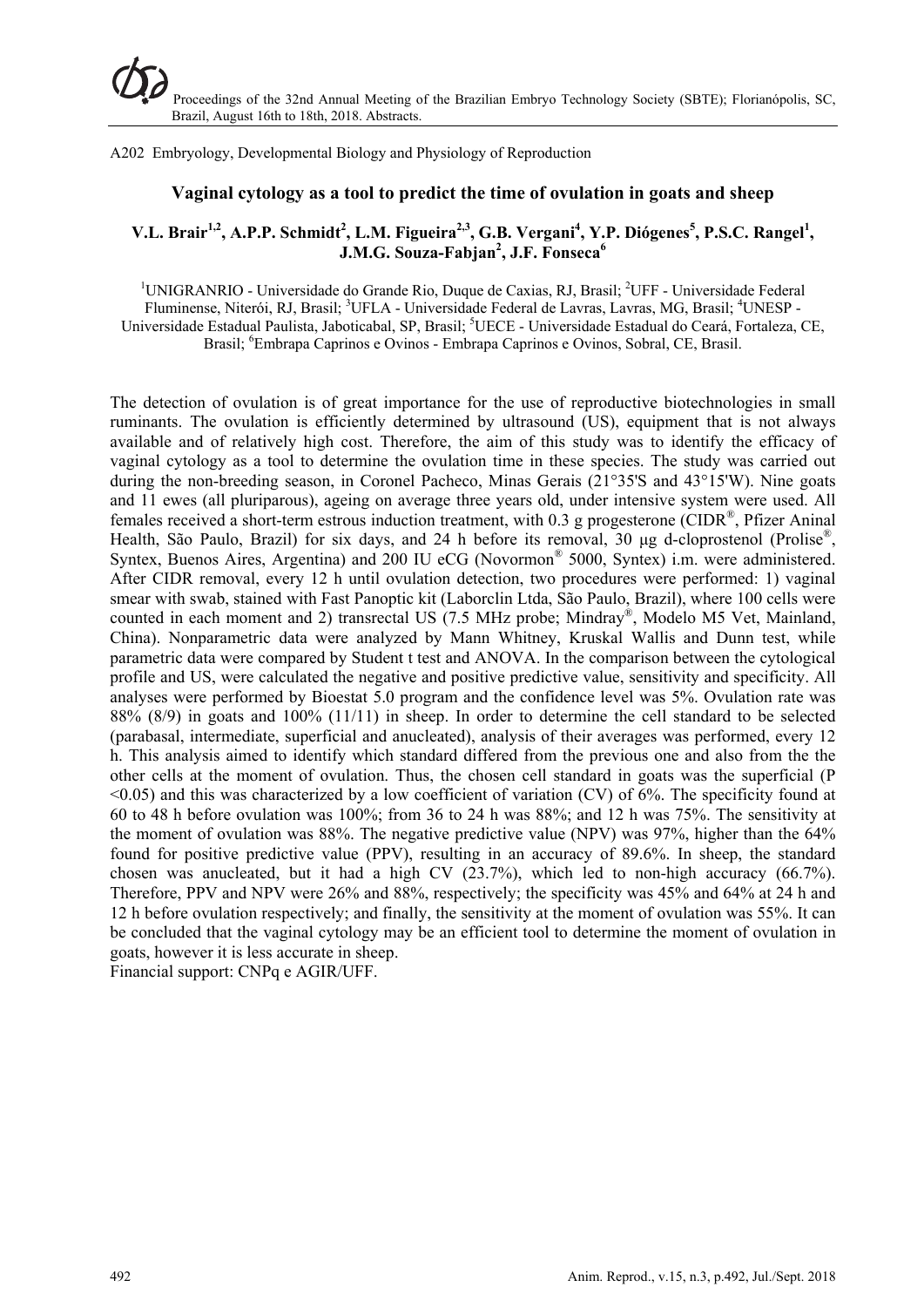A203 Embryology, Developmental Biology and Physiology of Reproduction

#### **Evaluation of cell death type of canine luteal cells in cyclic and gestational diestrus**

# **A.A.P. Derussi<sup>2</sup> , A.C.T. Neves<sup>1</sup> , M.J.Sudano3 , M.D. Lopes<sup>1</sup>**

<sup>1</sup>UNESP - Universidade Estadual Paulista Julio de Mesquita Filho, Botucatu, SP, Brasil; <sup>2</sup>UNIFENAS -Universidade José do Rosário Vellano, Alfenas, MG; <sup>3</sup>UNIPAMPA - Universidade Federal do Pampa, Uruguaiana, RS, Brasil.

The estral cycle of bitches is distinct of other domestic animals, especially regarding luteal phase, because cyclic and gestacional corpora lutea (C.L) have similarities acting for long periods in both cases and is the only structure responsible for maintenance of gestation. The aim of this research was to investigate the mechanism of cell death (apoptosis / necrosis) in cyclic and gestational luteal cells on final third of diestrus, after cell culture, being the proposal approved by CEUA- UNESP: 168/2013. Twenty healthy mixed breed bitches were used, with age and weight equivalents, which were divided in 02 groups: Cyclic diestrus ( $n = 10$ ), formed by females that were submitted to OSH, 40 and 60 days after LH pre-ovulatory surge and pregnant (n=10), formed by females inseminated artificially and submitted to OSH, 40 and 60 days after LH preovulatory surge. The ovulations was estimated based on serum progesterone concentration, (4 to 5 ng /ml) and percentage of superficial cells ( $\geq 90\%$ ) in vaginal cytology (Hase et al.,Theriogenology, 62:243-48. 2000). After OSH, the ovaries were collected and the C.Ls were dissected. The cell culture included steps of C.L processing, enzymatic digestion with collagenase type I (1mg/ml, C0130, Sigma Aldrich, USA), serial centrifugation (3x), 220G/10 minutes at 20°C for obtaining cellular and plating. The culture medium used was constituted by DMEN high glucose (41965-039, Sigma, Aldrich USA), 5% fetal bovine serum (Gibco, USA), plus L-glutamine (G7513, Sigma), 10,000 IU of penicillin, 10 mg of streptomycin, 25 μg of amphotericin B and 0,25 mg of amikacin and this was changed 24 hours after culture. After 60 hours of cell culture the trypsinization step (12604021, TrypLE™ Express Enzyme, Thermo fisher, USA) was performed to obtain luteal cells, which were cryopreserved at -80°C. The cells were thawed slowly and resuspended in nucleotide releasing buffer (Biovision, CA) at 37°C, resulting in a final solution containing on average 6000 cells/well. Evaluation of cell death type was performed by measuring the ADP: ATP ratio using the ADP/ATP Ratio Bioluminescent Assay Kit (K255-200, Biovision, CA), which classifies cells in proliferation, growth arrest, necrosis or cell apoptosis phase. For luminescence reading, Biotek Synergy 4 equipment (Bio-tec, USA) with sensitivity adjustment for 135 was used. For statistical analysis was used GLM program of the SAS, applying ANOVA and student  $t$  Test, considering significant when  $p \le 0.05$ . The ADP/ATP ratio showed no significant difference between evaluated groups (cyclic X pregnant, P= 0.6670) and timepoints evaluated (40 x 60 days,  $P=0.2316$ ). In the cyclic diestrus group, at the time of 40 days, the luteal cells were in a growth arrest, presenting apoptosis only at 60 days, whereas in the pregnant group in both 40 and 60 days luteal cells presented apoptosis, suggesting that cell death by apoptosis begins earlier in gestational diestrus.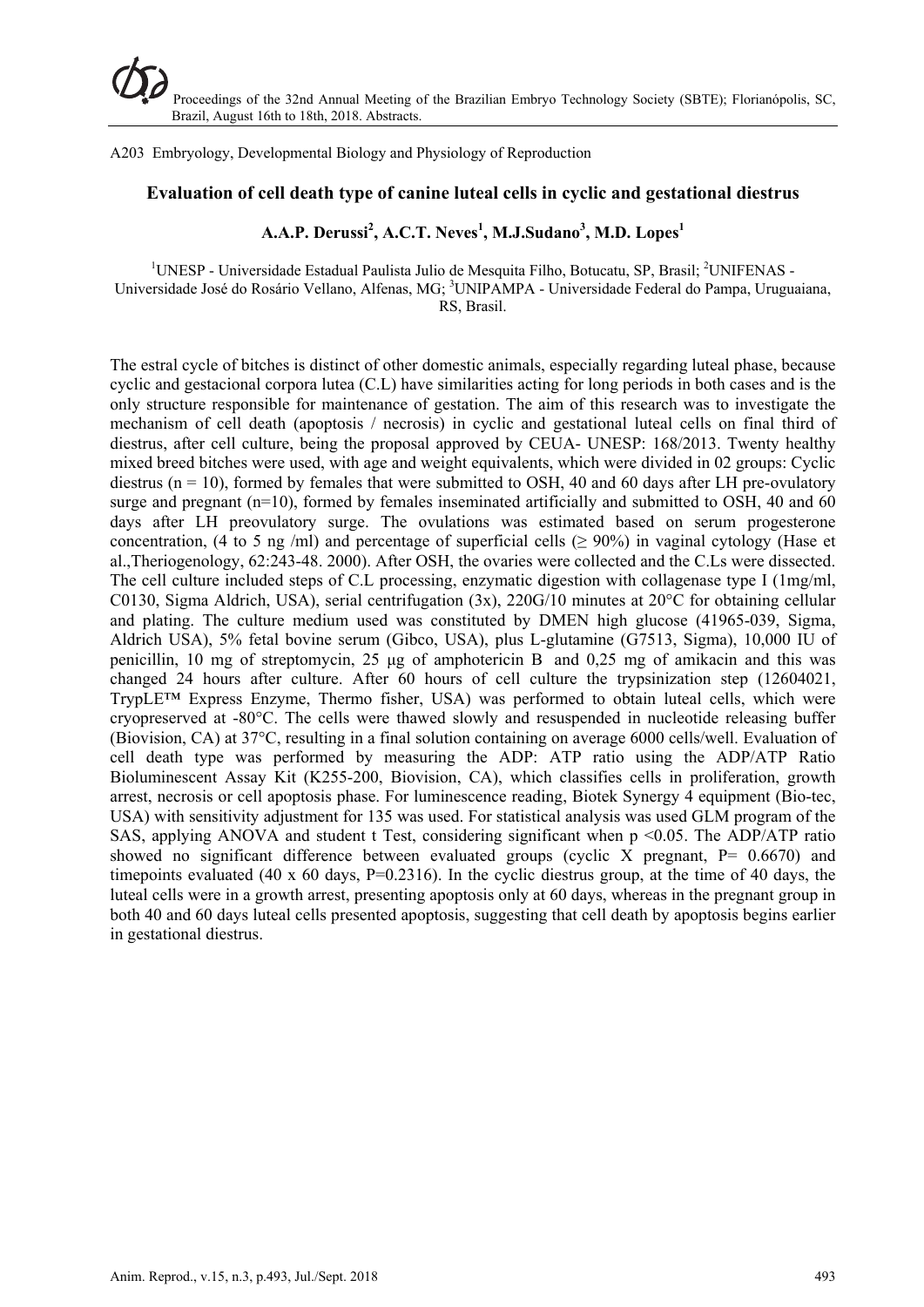A204 Embryology, Developmental Biology and Physiology of Reproduction

## **Effect of caloric restriction and rapamycin on weight gain, insulin sensitivity and ovarian oxidative stress in mice**

#### **D. Garcia, T. Saccon, K. Andrade, E. Rattmann, L. Saraiva, M. Soares, F. Stefanello, C. Barros, A. Schneider**

#### UFPel - Universidade Federal de Pelotas, Pelotas, RS, Brasil.

Caloric restriction (CR), a method known to increase longevity in several species, has also been associated with preservation of the ovarian reserve (Xiang et al., Gene, 1: 77-82, 2012). Similarly, the drug rapamycin has been shown to have effects similar to those of CR, including preservation of the ovarian reserve (Li et al., Reproduction Science, 1:60-7, 2015). The objective of this study was to evaluate the effect of CR and rapamycin on weight gain, feed intake, insulin resistance and ovarian oxidative stress in female mice. For this, 36 female C57BL/6 mice maintained with standard diet and water *ad libitum* were used, kept under controlled conditions of light and temperature. The mice were divided in 3 groups of 12 animals each (control group, group treated with intraperitoneal rapamycin every 2 days at a dose of 2mg/kg of body weight and the group submitted to CR of 30% in relation to the control group). Weight data were collected weekly and food intake data daily. At 85 days of treatment, peripheral insulin sensitivity was assessed through the insulin tolerance test (ITT) and insulin resistance through the glucose tolerance test (GTT). At 93 days of treatment the mice were anesthetized and euthanized, and the ovaries were collected. The formation of reactive oxygen species (ROS) of the ovaries was evaluated through a method already described and adapted (Ali, et al., Neurotoxicology, 13: 637-648, 1992). Statistical analyzes were performed using Graphpad Prism 7 software. ITT and GTT were compared by repeated measures ANOVA and ROS were compared by one-way ANOVA. Values of P<0.05 were considered significant. Lower weight gain was observed in CR females (P<0.05), but there was no difference in weight between the control and rapamycin groups (P>0.05). Regarding dietary intake, there was no difference between the rapamycin and control groups, but there was lower intake in the CR group  $(P<0.05)$ . In the ITT the females of the rapamycin group were more resistant to insulin whereas those of the CR showed higher insulin sensitivity  $(P=0.003)$ . In the GTT the females of the rapamycin were more intolerant to the glucose when compared with the ones of the RC and control (P=0.04). In the quantification of ROS the females of the rapamycin (174  $\pm$  50) group had higher levels of ovarian ROS when compared to the CR (142  $\pm$  20) and control group (110  $\pm$  10P<0.05). Therefore, the females treated with rapamycin were more resistant to insulin and had more oxidative stress at the ovarian level, whereas the CR females of CR had lower weight gain, greater insulin sensitivity, without any changes at the ovarian level.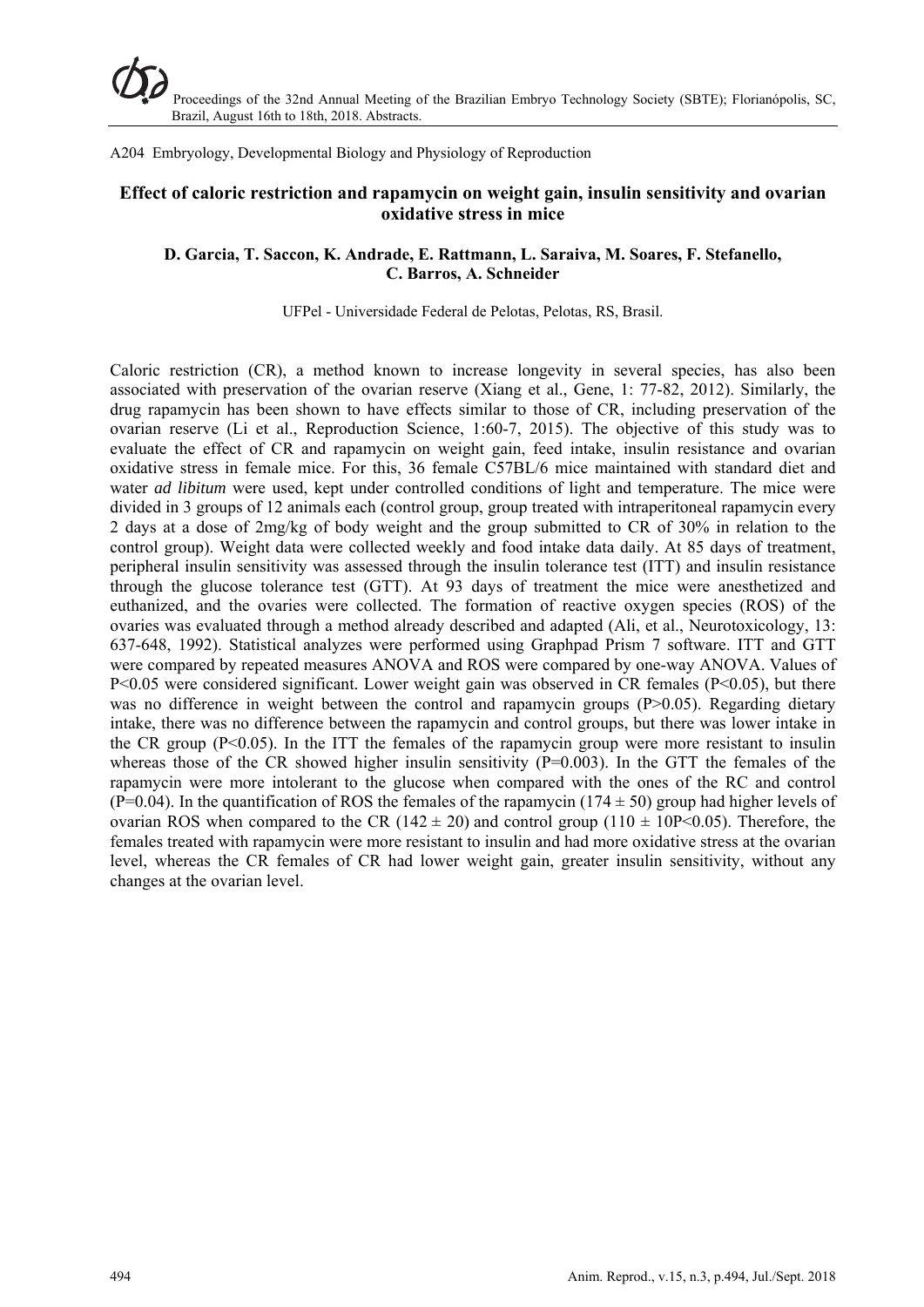A205 Embryology, Developmental Biology and Physiology of Reproduction

# **Presence of bovine conceptus modulates interferon-tau stimulated genes expression in peripheral blood polymorphonuclear cells at the beginning of pregnancy**

## $G.D. Melo<sup>1</sup>, C.C. Rocha<sup>1</sup>, I.G. Motta<sup>1</sup>, G.A. Ataide Junior<sup>1</sup>, B. Lafuente<sup>1</sup>, C.C. Vieira<sup>2</sup>,$ **D.Z. Bisinotto<sup>1</sup> , J.C. Silveira<sup>3</sup> , M.F. Sá Filho<sup>4</sup> , A.M. Gonella-Diaza<sup>1</sup> , G. Pugliesi<sup>1</sup>**

<sup>1</sup>FMVZ - Departamento de Reprodução Animal, Universidade de São Paulo, SP, Brasil; <sup>2</sup>Unipampa - Departamento de Ciência Animal, Universidade Federal do Pampa, Uruguaiana, RS, Brasil; <sup>3</sup>FZEA - Departamento de Medicina Veterinária, Universidade de São Paulo, Pirassununga, SP, Brasil; <sup>4</sup> Alta Genetics, Uberaba, MG, Brasil.

We aimed to compare the expression of type I interferon stimulated genes (ISGs) in peripheral blood polymorphonuclear cells (PMNs) between pregnant and non-pregnant heifers on days 14 and 18 after FTAI. Twenty-six Nelore heifers were synchronized by pharmacological treatment based on P4 and E2, and the day of FTAI was designated as D0. Pregnancy diagnosis was made by ultrasonography on days 25 and 28 through the detection of the embryonic vesicle and heartbeats. On days 14 and 18, 25mL of blood was collected in heparinized tubes by puncture of the jugular vein for the isolation of PMNs. The isolation was made by Ficoll<sup>®</sup>Paque Plus gradient (GE Healthcare  $-$  São Paulo, Brazil), in an adapted methodology from that described by Jiemtaweeboon et al. (Reproductive Biology and Endocrinology, 9: 79-89; 2011). PMNs samples from 5 pregnant and 6 non-pregnant heifers were subjected to total RNA extraction using the Direct-Zol RNA Miniprep kit (Zymo Research- Irvine, USA) according to the manufacturer's instructions. Five reference genes (GAPDH, PPIA, 18S, RPL30 and ACTB) were quantified by real-time polymerase chain reaction (qPCR), and through the NormFinder software, the two genes with most stable expression (GAPDH and ACTB) were selected. The expression of the target genes (OAS-1, MX2 and ISG15) evaluated by qPCR was normalized in relation to the two reference genes by the comparative Ct method (Pfaffl, Nucleic Acids Research, 29:2001-2007, 2001). The abundance of transcripts was evaluated by analysis of variance (ANOVA) with repeated measures of time, considering the random effect of the heifer and the fixed effects of the group (pregnant or non-pregnant), day and group by day interaction using the PROC MIXED SAS software (Version 9.2; SAS Institute). For the OAS-1 gene, effects of time  $(P=0.03)$ , group  $(P=0.03)$  and interaction between time and group  $(P=0.0002)$  were detected. The abundance of this transcript did not differ  $(P=0.88)$  between pregnant  $(1.43\pm0.76)$  and non-pregnant  $(1.09\pm0.32)$  females on D14, but it was higher in pregnant heifers on D18  $(P=0.0003; 7.11\pm3.24 \text{ vs. } 0.30\pm0.07)$ . There was a 7-fold increase  $(P=0.02)$  in the expression of this transcript between D14 and D18 in the pregnant heifer group, while in non-pregnant, there was a 0.57 fold decrease (P=0.05). A group effect (P=0.03) was observed for the MX2 and ISG15 genes, indicating a 3 and 7-fold increase, respectively, in the abundance of these transcripts in pregnant females. It is possible to conclude that a viable bovine conceptus stimulates the greater abundance of transcripts for the evaluated ISGs in circulating PMNs, with a most evident effect on D18 for the OAS-1 gene. Further studies are needed to elucidate the expression profile of ISGs in PMNs aiming the use of these genes as possible markers of gestation and as a form of early pregnancy diagnosis.

Acknowledgment: FAPESP (processes nº 2015/10606-9 and 2017/13472-9), Ourofino Saúde Animal and Alta Genetics.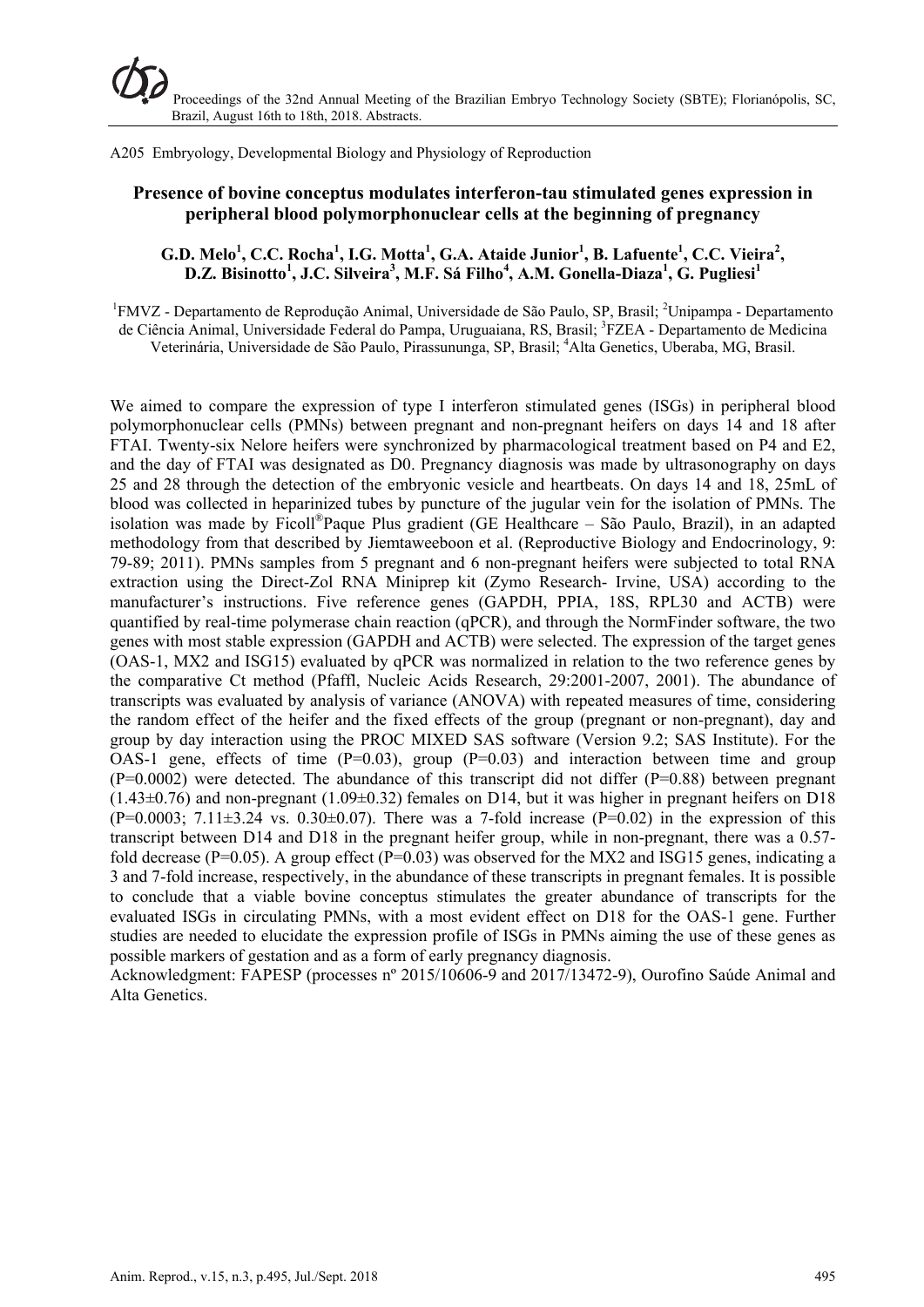A206 Embryology, Developmental Biology and Physiology of Reproduction

#### **Induction of cyclicity in equine embryos recipients**

#### **A.C.F.A. Botelho, M.F.Z. Zamai, D.A.B. Moreski, A.H.B. Colombo, I.P. Emanuelli, M.A. Andreazzi, F.L.B. Cavalieri**

UNICESUMAR - Centro Universitário de Maringá, Maringá, PR, Brasil.

The aim of the study was to investigate the effect of an intravaginal progesterone device in the first ovulation of mares on seasonal anestrous at the begining of reproductive season. The experiment was carried out at Fazenda Escola / BIOTEC, from Unicesumar, Maringá, Paraná, in the period from 08/20/2017 to 10/20/2017. Nineteen crossbred mares, evaluated by ultrasound examination (Aloka SSD-500 ™) twice, with a 10-day interval, were used to verify the conditions of the uterus and ovaries, as well as to observe the presence or absence of corpus luteum, characterizing or not the anestrous. The diameter of the follicles was measured through the mean of their horizontal and vertical measurements, which allowed to classify the animals in the two treatments studied: group 1 (T1), composed of 11 animals, with the presence of follicles less than or equal to 20 mm, and group 2 (T2), with 8 animals with follicles greater than or equal to 20 mm in diameter. All animals received bovine intravaginal device (DIB ® - Zoetis, São Paulo - SP, Brazil) containing 1g of progesterone. After seven days, the two groups underwent daily sonographic examinations to verify follicular growth. Implants were removed when the animals had a follicle greater than or equal to 35 mm. Thus, the animals remained implanted for different times according to their follicular growth, and one day after implant withdrawal, all animals had their ovulation induced by an association of 1500 IU of hCG (Vetecor®, Hertape, Juatuba - MG, Brazil) applied intravenously with 750 μg of deslorelin (GnRH - Sincrorrelin ®, Ourofino, Cravinhos - SP, Brazil), administered intramuscularly. The data were tabulated and the statistical analyzes of the variables were performed using the procedure PROC GENMOD of the statistical program SAS (2000), version 8.01, and showed that the percentage of animals that responded to the treatment and had a dominant follicle greater than 35 mm was significantly ( $P \le 0.05$ ) in T2 animals, totaling 62.5% (5/8) than in T1, which presented 36.3% of animals with dominant follicle (4/11). The mean time, in days, for the appearance of the dominant follicle was also higher ( $P<0.05$ ) for the T2 group when compared to T1 (8.0)  $\pm$  2.23 and 9.50  $\pm$  0.57, respectively). The ovulation rate of the females in this study was calculated in relation to the number of mares that presented a follicle of 35 mm in diameter and was not altered  $(P>0.05)$  by the use of the P4 implant, 80.0% ovulation  $(4/5)$  and in T2, 100,0% (5/5). According to the results obtained in this research, it is concluded that the use of progesterone devices did not contribute to the anticipation of the first ovulation in the studied animals, but they helped induce the cyclicity of the recipients, showing that this technique can make the management of females equines more efficient, productive and sustainable from the economic and environmental point of view.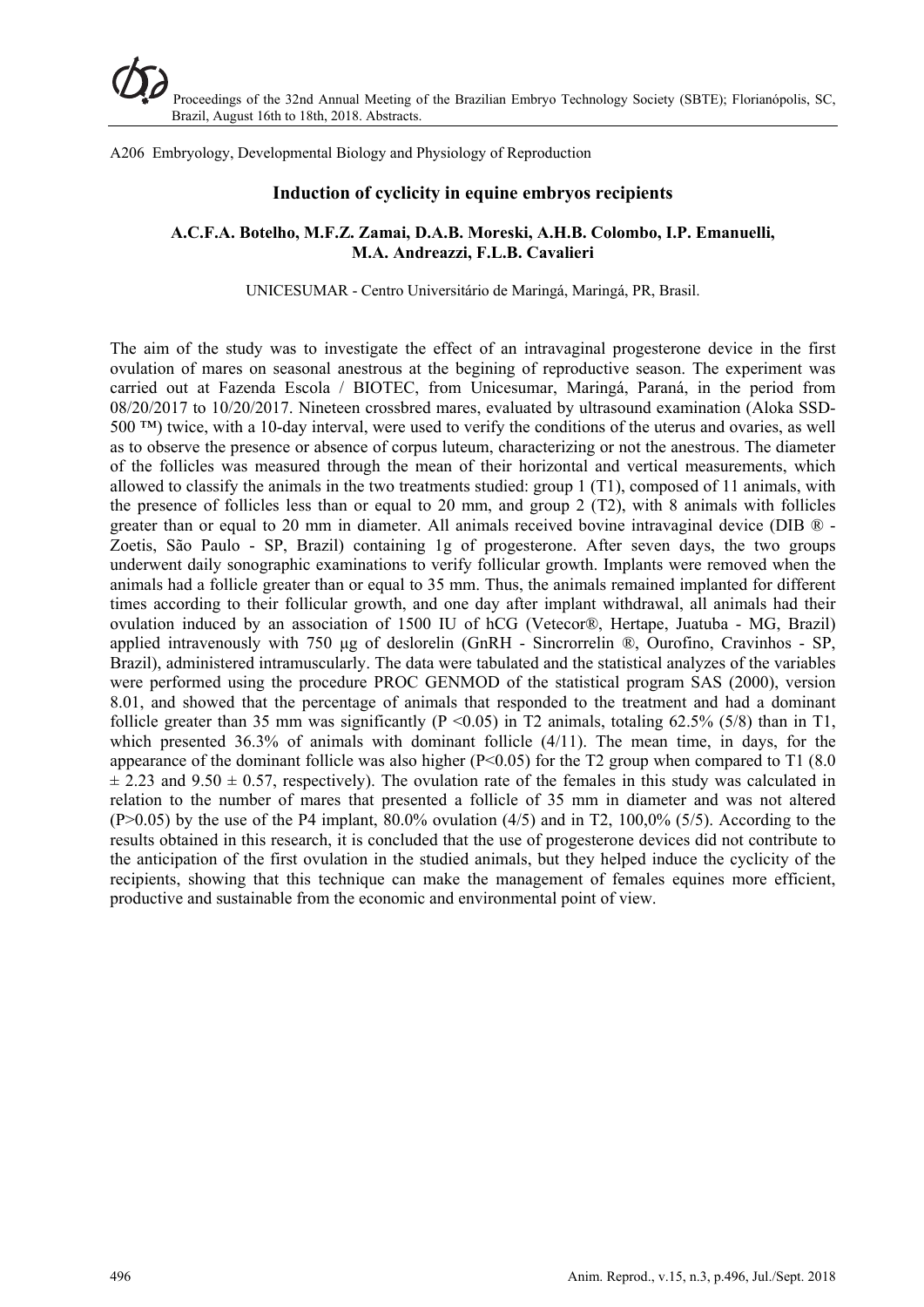A207 Embryology, Developmental Biology and Physiology of Reproduction

## **Transcriptional evaluation of bovine embryos submitted to long chain Acil-CoA synthetase modulators**

## **R.S. Valente<sup>1</sup>, T.G. Almeida<sup>5</sup>, M.F. Alves<sup>2</sup>, P.K. Fontes<sup>4</sup>, F.C. Landim<sup>4</sup>, A.C. Basso<sup>2</sup>, M.F.G. Nogueira<sup>3</sup> , M.J. Sudano1**

<sup>1</sup>Unipampa - Universidade Federal do Pampa, Uruguaiana, RS, Brasil; <sup>2</sup>IVB - In Vitro Brasil, Mogi Mirim, SP, Brasil; <sup>3</sup>UNESP - Universidade Estadual Paulista, Assis, SP, Brasil; <sup>4</sup>UNESP - Universidade Estadual Paulista, Botucatu, SP, Brasil; <sup>5</sup>USP - Universidade de São Paulo, São Paulo, SP, Brasil.

The long-chain acyl-coa synthetase (ACSL) is composed by a family of enzymes that activate fatty acids and participate in virtually all pathways of lipid synthesis. Triacsin C is a metabolic regulator that acts as a competitive selective inhibitor of ACLS 1, 3 and 4 inhibiting triacylglycerol and phospholipid synthesis. GW3965 is an agonist capable of inducing increased expression of ACSL3. We have evaluated the effect of a stimulator (GW3965 / ACS +) and an inhibitor (Triacsin C / ACS-) of ACSL in the development of *in vitro* produced bovine embryos and on the mRNA transcripts abundance for genes associated with lipid metabolism and embryo quality. Oocytes containing homogeneous cytoplasm and more than three layers of cumulus cells were matured and fertilized (Day 0). Presumptive zygotes were cultured in SOFaaci containing 2.5% FCS. On day 4, embryos were randomly distributed on four groups: control, ACS- (0,1 uM), ACS+ (10 uM), and association of both modulators (ACS $\pm$ ). The concentrations used were predetermined in a pilot study. Expanded blastocysts were collected in pools of 5 embryos for RNA extraction with the PicoPure RNA kit (Life Technologies). Complementary DNA was prepared using High Capacity cDNA Reverse transcription Kit (Applied Biosystems). Samples were preamplified and transferred to an integrated fluidic circuit board. A panel of genes on the 96.96 Dynamic Array ™ Integrated Fluid Circuits (Fluidigm) chip was used for data collection. The thermal cycling qPCR was performed in the Biomark HD System (Fluidigm) with TaqMan GE 96x96 Standard protocol. To analyze the relative expression of the target genes, the Pfaffl method (Pfaffl, 2001) was used, with the logarithmic transformation of the relative frequencies of gene expression. The GLIMMIX procedure of SAS was used for analysis of variance (ANOVA) by the least squares method. Expression of 36 genes was significantly affected by at least one of the treatments. Of these, 18 genes were differentially ( $P \le 0.05$ ) expressed only in the ACS± group, a result that still needs to be better explored. In general, no remarkable number of differentially expressed genes was identified comparing control group with ACS+ (4 genes) and ACS- (1 gene) treatments. It was observed an increase  $(P \le 0.05)$  of the mRNA transcript abundance for ACSL3 in ACS+ and its reduction in ACS-, validating the modulatory effect of the drugs used. In addition, the ACSL6 mRNA level was reduced ( $P \le 0.05$ ) in the ACS- and ACS $\pm$  groups, whereas the abundance of mRNA for HSP90AA1 was increase ( $P \le 0.05$ ) in the ACS+, compared to control. In conclusion, the use of Triacsin C and GW3965 was effective for modulating ASCL3 transcript levels on embryonic cells; however, further analysis investigating the effect of ACSL3 modulation and its reflects on embryo phenotype are essential.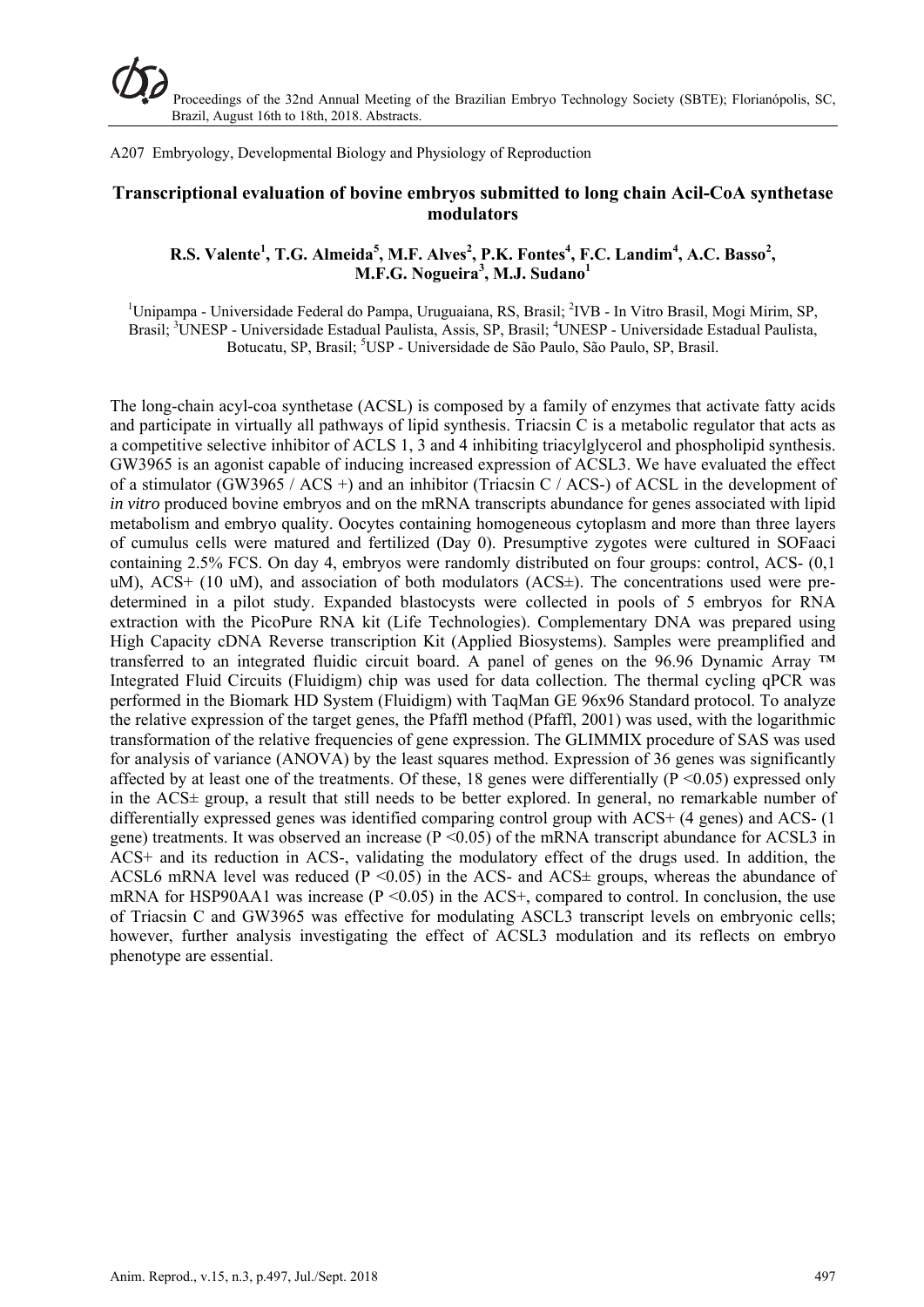A208 Embryology, Developmental Biology and Physiology of Reproduction

# **Knockdown of the histone lysine demethylase 7A mRNA impairs cell differentiation and development of porcine embryos**

## $V.B. Rissi<sup>1,2</sup>, W.G. Glanzner<sup>2</sup>, K. Gutierrez<sup>2</sup>, M.P. Macedo<sup>2</sup>, L.C.S. Mujica<sup>1</sup>, H. Baldassare<sup>2</sup>,$ **P.B.D. Gonçalves<sup>1</sup> , V. Bordignon2**

<sup>1</sup>UFSM - Universidade Federal de Santa Maria, Santa Maria, RS, Brasil; <sup>2</sup>McGill University, Sainte Anne de Bellevue, QC, Canada.

Epigenetic modifications regulate important mechanisms during early embryo development including embryo genome activation (EGA) and cell differentiation. Although several lysine demethylases (KDMs) were shown to be implicated in these processes, the role of many other KDMs remains to be characterized. The KDM7A, which regulates mono- and di-methylation of H3K9 and H3K27, was shown to have a peak of expression during the EGA transition in bovine and porcine embryos (Glanzner et al., 2018. Biol. Repro. doi: 10.1093/biolre/ioy054). However, no previous studies have evaluated if the KDM7A regulates normal embryo development. In this study, two Dicer-substrate interference RNAs (DsiRNAs) targeting KDM7A mRNA or Control (Scrambled sequences) were microinjected (~10 pl of 25 mM diluted) in pig oocytes (~450 oocytes/treatment/method) and effects on embryo development (~90 embryos/treatment), cell differentiation and gene expression (10 embryos x 3 replicates) were evaluated. Statistical differences between treatments were tested by LSMeans student *t test* and considered significant when *P*<0.05. The knockdown efficiency, evaluated by RT-qPCR, in parthenogenetically activated (PA) embryos was 72.1% (D3), 79.2% (D5) and 35% (D7) compared with controls. Embryos produced by *in vitro* fertilization (IVF), somatic cell nuclear transfer (SCNT) and PA were used to test the effect of KDM7A knockdown on development. Microinjections were performed at MII stage, after fertilization (5-6h after the beginning of sperm/oocyte co-incubation), or after activation (5-6h after cell fusion) for PA, IVF and SCNT embryos, respectively. Cleavage rates (D2) were similar, but development to the blastocyst stage (D7) was significantly decreased by  $48.4\%$  in PA (29.7 $\pm$ 3.3% vs. 57.3 $\pm$ 3.6%), 69.2% in IVF (9.3±6.3% vs. 30.3±10.2%), and 48.1% in SCNT (13.6±1.3% vs. 26.3±3.4%) KDM7A knockdown compared to control embryos. KDM7A knockdown reduced total number of cells in blastocysts in PA (32.1±4.4 vs. 52.2±4.1), IVF (19.7±2.3 vs. 38.3±5), and SCNT (19.4±6 vs. 29.7±3.4) compared to control embryos. Moreover, the ratio ICM/total number of cells was reduced 45.5%  $(8.4\pm1.9\%$  vs. 15.5 $\pm1.3\%$ ) in KDM7A knockdown compared to control blastocysts, as determined by SOX-2/DAPI counterstaining. The average number of cells on D3 and D5 of development and the relative mRNA expression of *eIF1A* (an important EGA marker), were not affected by KDM7A knockdown. Higher immunofluorescence signal for H3K27me2 on D3 and D5, and for H3K27me1 on D7 was detected in KDM7A knockdown compared to control embryos. KDM7A knockdown decreased H3K9me1, H3K9me2 and H3K9me3 on D3 embryos, which was correlated with the upregulation of *KDM3C* and *KDM4B* mRNA expression. The relative mRNA expression of NANOG (D5 and D7) and OCT4 (D7) was decreased, and CDX2 (D3) increased in KDM7A knockdown compared to control embryos. Together, these findings revealed that KDM7A regulates cell differentiation and development of porcine embryos.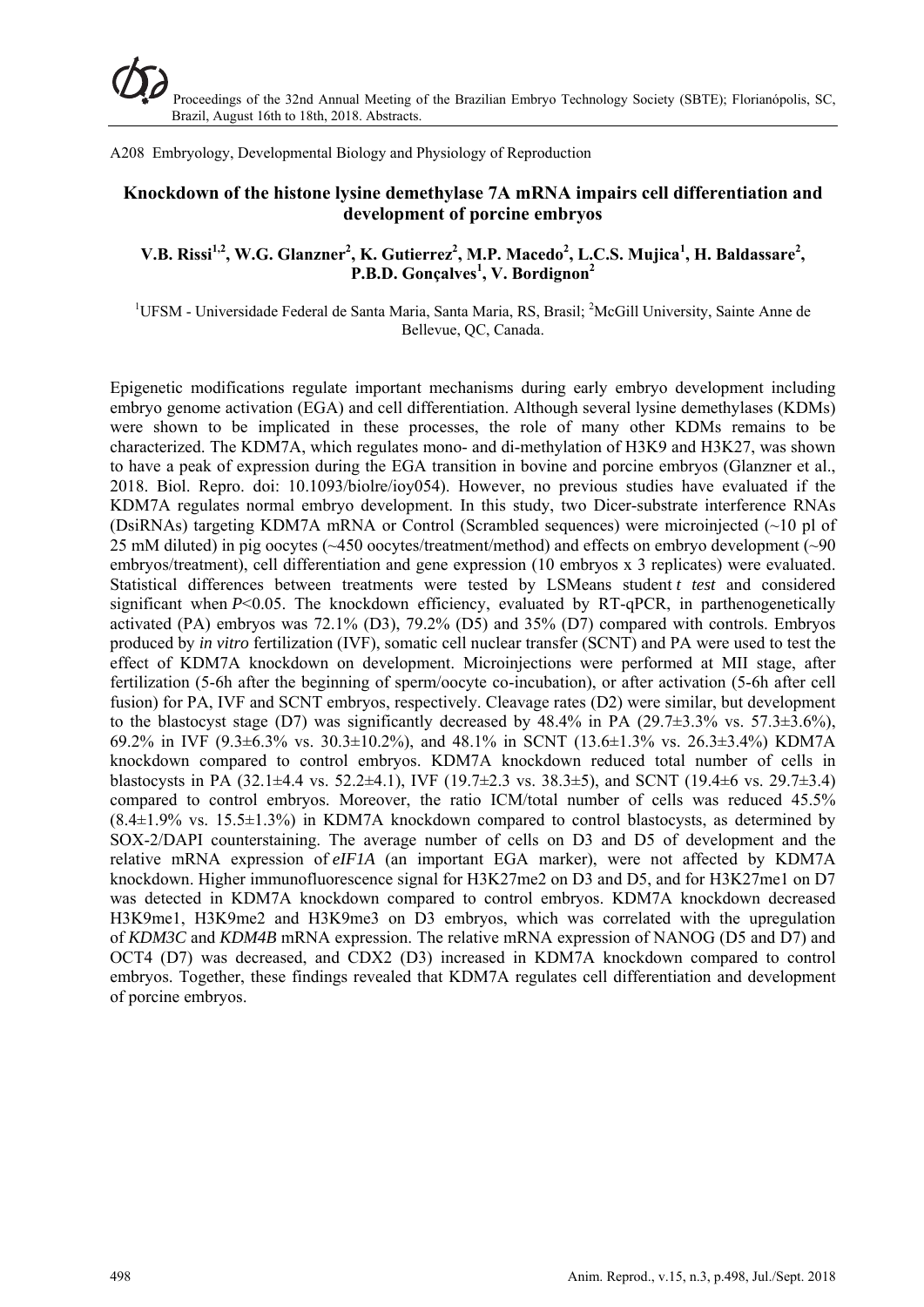A209 Embryology, Developmental Biology and Physiology of Reproduction

# **MiRNA contents in small extracellular vesicles are modified according to ovarian follicular progesterone levels in bovine**

#### **A.C.F.C.M. Ávila, G.M. Andrade, A. Bridi, M. del Collado, F. Perecin, F.V. Meirelles, J.C. Silveira**

FZEA - USP - Faculdade de Zootecnia e Engenharia de Alimentos, Universidade de São Paulo, Pirassununga, SP, Brasil.

Small extracellular vesicles (EVs) are nanoparticles that carry bioactive molecules such as microRNAs (miRNAs). Extracellular vesicles participate of intercellular communication and are capable of modulating biological processes, such as follicular cells communication as well as oocytes and the follicular environment. During estrous cycle the ovarian follicle environment is influenced by the stage of corpus luteum (CL) development, leading to low and high intrafollicular progesterone (P4) levels. These changes in hormonal levels significantly impact transcription of different genes in the organism as well as within the follicular environment. Thus, the hypothesis of this study is that miRNAs content in extracellular vesicles present in ovarian follicular fluid (FF) is modulated by intrafollicular progesterone levels. To test this hypothesis, slaughterhouse ovaries were collected in pairs and classified according to the appearance of the CL and P4 concentration in low P4 (early CL;  $n=4$  repetitions) and high P4 (late CL; n=5 repetitions) groups. Follicles between 3-6 mm in diameter of each group were punctured to obtain FF. The progesterone concentration in FF was  $63.62 \pm 6.79$  ng/ml in low P4 group and 158.8  $\pm$ 17.47 ng/ml in high P4 group (P=0.002). To isolate EVs the FF was centrifuged and filtered (0.22 $\mu$ M) to eliminate larger particles followed by ultracentrifugation (120.000xg, 70 minutes, twice). After EVs isolation, total RNA was isolated and used for the relative expression analysis of 384 miRNAs precursor/mature or just mature forms by RT-PCR. The data were submitted to Student's T-test considering significance level of 5%. We detected a total of 161 precursor/mature miRNAs up-regulated in low P4 group compared to high P4 group  $(P<0.05)$ . This result suggests greater post-transcriptional modulation by miRNAs found in EVs of growing follicles during low P4 levels compared to high P4. Mature miRNA analysis demonstrated nine differently expressed miRNAs between groups; three miRNAs were up-regulated in low P4 group while six were up-regulated in high P4 group. The comparative analysis between precursors/matures and just matures miRNAs within each group demonstrated higher levels of precursor/mature forms in EVs from low P4 group: 98.59% as well as in high P4 group: 95.86% (P<0.05). Bioinformatics analysis of the up-regulated miRNAs suggested possible regulation of pathways like RNA transport, PI3K-Akt, oocyte meiosis and oocyte maturation mediated by progesterone. In conclusion, the EVs content is modified according to intrafollicular progesterone levels, which was confirmed by the majority of the miRNAs identified in the precursor form. Therefore, this study suggests that EVs present within FF contains different miRNAs that could modulate follicular development, possibly influenced by different endocrine environment, as well as affecting oocyte maturation and quality. Supported by FAPESP (2014/22887-0; 2015/21829-9; 2017/02037-0).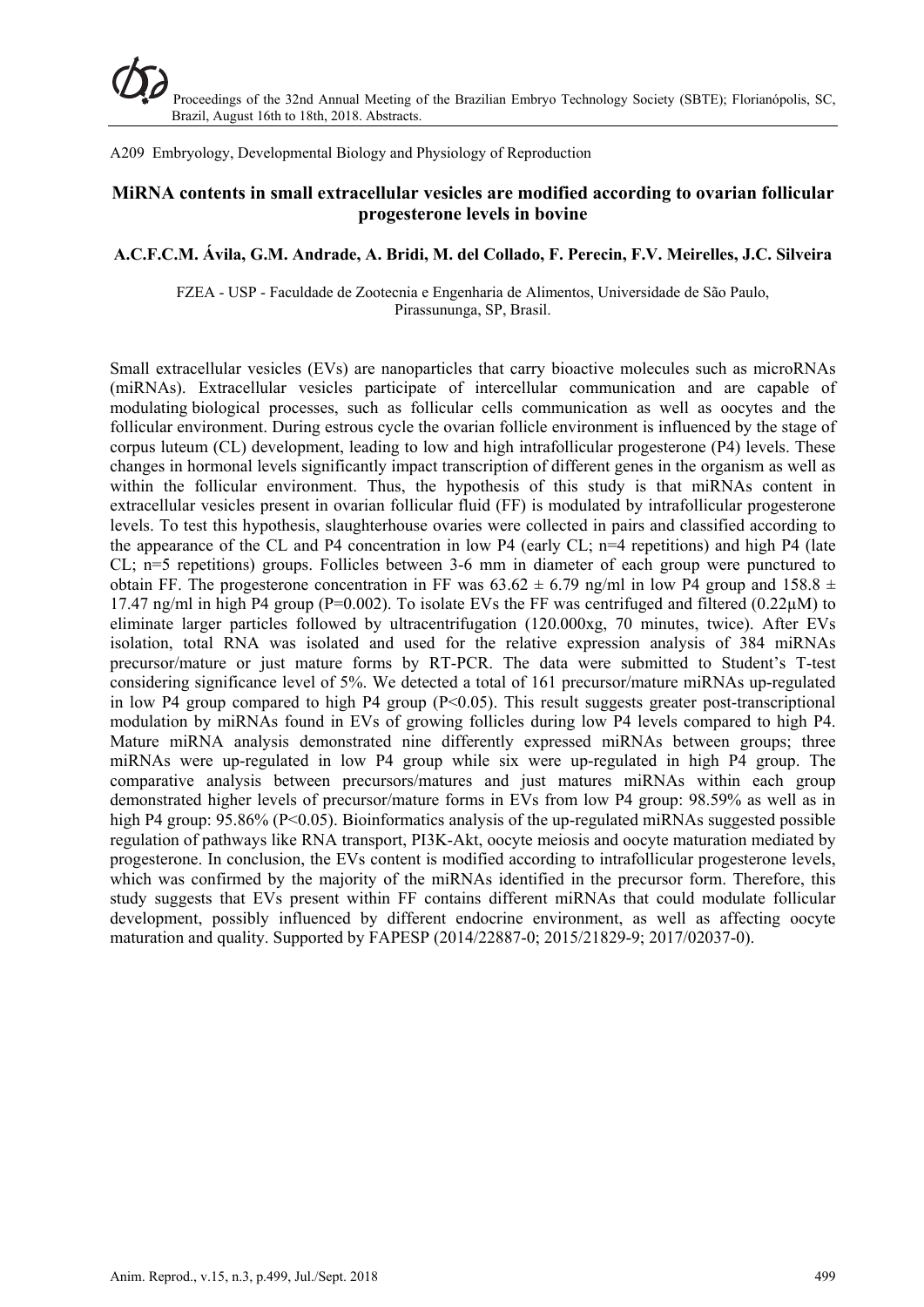A210 Embryology, Developmental Biology and Physiology of Reproduction

# **ISG15 expression in peripheral blood polymorphonuclear cells as an indicator of embryonic signaling in beef heifers on Day 16 after fixed-time artificial insemination**

#### **B.M. Pasqual, F.A. Machado, E.E. Correa Junior, E.K. Dotto, G.R.E. Correa, M.T. Rovani, K. Bertolini, A.Q. Antoniazzi**

UFSM - BioRep - Federal University of Santa Maria, Biotechnology and Animal Reproduction Laboratory, Santa Maria, RS, Brazil.

In ruminants, maternal recognition of pregnancy is characterized by secretion of a protein called interferon tau (IFNT) produced by trophoblast cells. The endocrine action of IFNT on blood cells elevates the expression of interferon-stimulated genes (ISGs), such as Interferon stimulated gene 15 (ISG15). The objective of this study was to evaluate the expression of *ISG15* in peripheral blood polymorphonuclear cells in beef heifers subjected to fixed-time artificial insemination (FTAI). FTAI protocol was performed on 12 beef heifers. Following FTAI, an ultrasonographic evaluation was performed to allocate the animals in 03 groups: pregnant (P), non-pregnant (NP) and non-bred (NB) On Day -10, estradiol benzoate (2mg / IM) was injected and a progesterone intravaginal device (IVD) (1g) was inserted. On Day -2 the IVD was removed and prostaglandin and estradiol cypionate analog were injected. FTAI occurred 48 hours after IVD withdrawal (Day 0). On the 16th day after FTAI, blood from the coccygeal vein was collected to isolate blood cells using 4mL tubes containing EDTA, where blood was diluted in 0.9% NaCl. In a 15 mL tube containing Ficoll-Paque PREMIUM® was slowly added the blood solution. Centrifugation was performed at 400XG for 15 minutes at room temperature. Thereafter, the following fractions were identified and separated: plasma, erythrocytes, mononuclear and polymorphonuclear cells. Next to the separation of the fractions, polymorphonuclear cells (PMN) was collected and stored at -80°C in a cryotube. Subsequently, mRNA extraction, cDNA and qPCR were performed. After isolation of PMN fraction, a glass-slide fraction-film was prepared to determine the purity of the fraction. The purity was accessed based on cell morphology. The percentage of PMN present was determined and samples above 95% were included in the study. On the 29th and 60th days following FTAI, the pregnancy diagnosis was performed by ultrasonography, in order to allocate them in two groups: pregnant  $(P, n=4)$ and non-pregnant (NP,  $n=4$ ). The results revealed that in the 16th day after FTAI, there was no difference in *ISG15* expression in PMN between P (6.85±0.9) and NP heifers (4.53±0.82), however it shows significant difference between pregnant  $(6.85 \pm 0.9)$  and non-inseminated heifers  $(1.65 \pm SE 0.41)$  (p <0.05). The expression of ISG15 can be used as a tool to identify embryonic signaling at 16 days of gestation in beef heifers. This research was funded by CNPq and CAPES.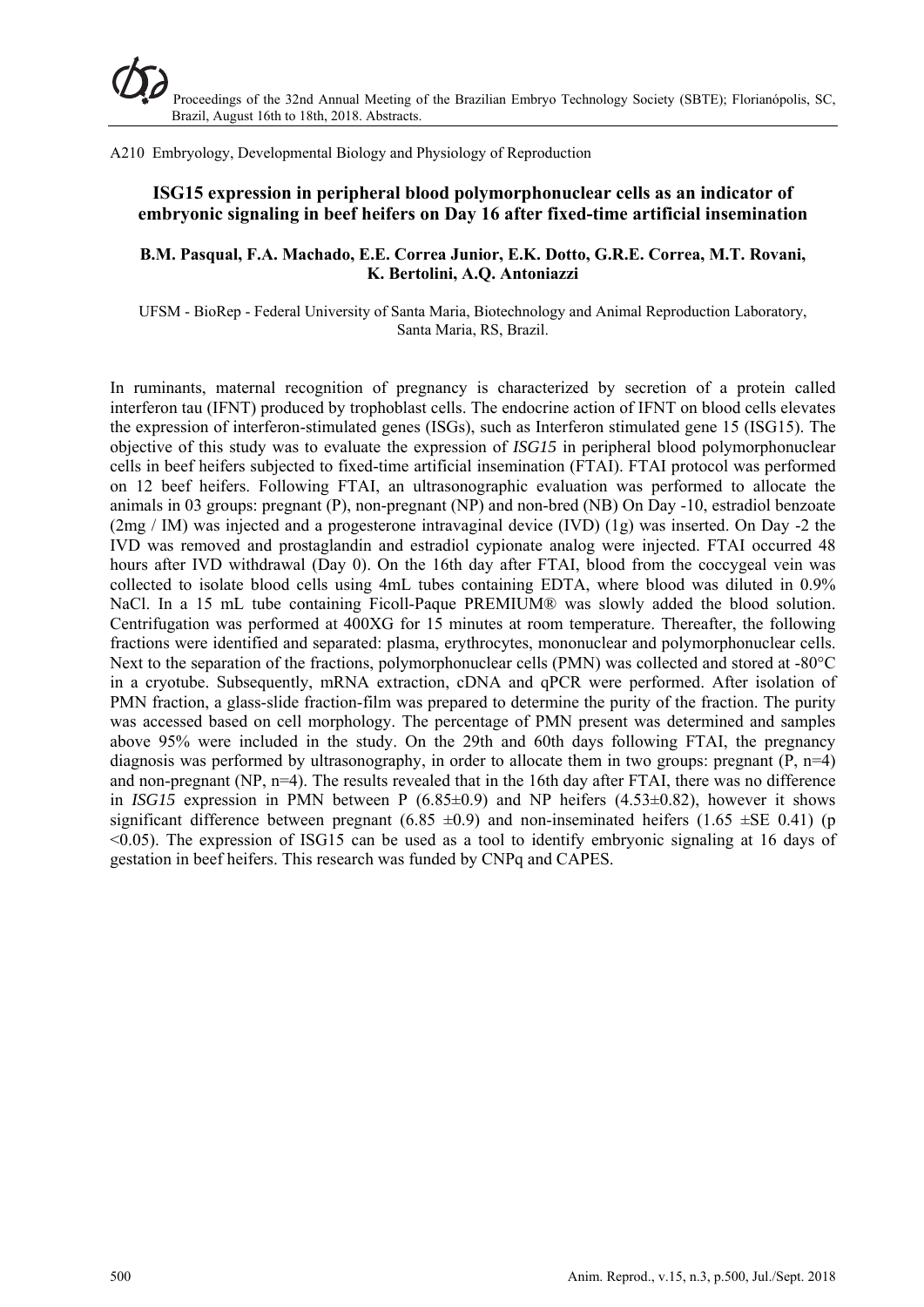A211 Embryology, Developmental Biology and Physiology of Reproduction

# **Dysregulation of histone lysine demethylases KDM5B and KDM5C impairs embryo genome activation and stability, and development in pigs**

# $W.G. Glanzner<sup>1</sup>, K. Gutierrrez<sup>1</sup>, V.B. Rissi<sup>2</sup>, M.P. Macedo<sup>1</sup>, R. Lopez<sup>1</sup>, L. Agellon<sup>3</sup>, V. Bordignon<sup>1</sup>$

<sup>1</sup>McGill University, Department of Animal Science, Ste Anne de Bellevue, QC, Canada; <sup>2</sup>UFSM - Universidade Federal de Santa Maria, Laboratório de Biotecnologia e Reprodução Animal - BioRep, Hospital Veterinário, UFSM, Santa Maria, Brasil; <sup>3</sup>McGill University, Scholl of Dietetics and Human Nutrition, Macdonald Campus, Ste Anne de Bellevue, QC, Canada.

In a recent study, we observed that the mRNA expression of the histone 3 lysine 4- (H3K4) related histone demethylases *KDM5B* and *KDM5C* was dramatically increased in bovine and porcine embryos during the period when the embryo genome is activated (EGA), i.e. D3 and D4 for porcine and bovine embryos, respectively (Glanzner et al., 2018. Biol. Repro.doi: 10.1093/biolre/ioy054). In somatic cells, KDM5B is recruited to sites of DNA double strand breaks (DSBs) and contributes to regulate DNA damage response. However, the role of KDM5B and KDM5C during embryo development has not been elucidated. In this study, Dicer-substrate interference RNAs (DsiRNAs) were used to investigate KDM5B and KDM5C roles on development of porcine embryos. Two DsiRNAs targeting each KDM5B or KDM5C mRNA, or Control DsiRNA (scrambled sequence) were microinjected  $(\sim]0$  pl of 25 mM diluted) into porcine oocytes (~800 oocytes/treatment/method) after fertilization (IVF), parthenogenetic activation (PA) or somatic cell nuclear transfer (SCNT). Injected embryos were cultured in PZM-3 medium and used to evaluate transcriptional activity (15 embryos/treatment), gene expression (10 embryos/treatment/replicate), DNA damage (15 embryos/treatment) and embryo development (30 embryos/treatment/replicate). Statistical differences between treatments were tested by LSMeans student t test and considered significant when P<0.05. Knockdown efficiency in PA embryos, evaluated by RTqPCR, was 75% and 75% on D3, and 61% and 59% on D5, for KDM5B and KDM5C, respectively. Embryo cleavage (D2) was not affected by treatment, but blastocyst rates (D7) were decreased in PA: 55.1%, 19.0%, 29.8%, and 31.2%; IVF: 30.7%, 4.3%, 8.2% and 3.9%; and SCNT: 23%, 5.2%, 12.1% and 3.4% embryos injected with Control, KDM5B, KDM5C or KDM5B+KDM5C DsiRNAs, respectively. Total cell number in D7 blastocysts was not affected by KDM5B, KDM5C or KDM5B+KDM5C knockdown. The mRNA expression of *Eif1ax* (an important EGA marker) was ~3-fold decreased on D3 embryos injected with KDM5B or KDM5C compared with Control DsiRNAs. The proportion of cells presenting a positive signal for mRNA synthesis, as assessed using the Click-iT® EU RNA Imaging Kit (Life Technologies), was ~4-fold decreased on D4 embryos injected with KDM5B or KDM5C compared with Control DsiRNAs. Levels of H3K4m2 and H3K4m3, as assessed by immunofluorescence, were increased in KDM5B knockdown, but not in KDM5C knockdown embryos on D3 and D5 of development. KDM5C knockdown increased H3K9m1 on D3 and D5 embryos, and H3K9m3 on D3 embryos. The incidence of DSBs, as assessed by the number of immunofluorescent foci for H2AX139ph, was ~2-fold increased in KDM5B and KDM5C knockdown compared with control embryos, which was correlated with a significant decrease in the mRNA levels of genes involved in DNA repair (e.g., *ATM*, *Brca*1). Together, these findings revealed that KDM5B and KDM5C are important for EGA transition, genome stability and development of porcine embryos.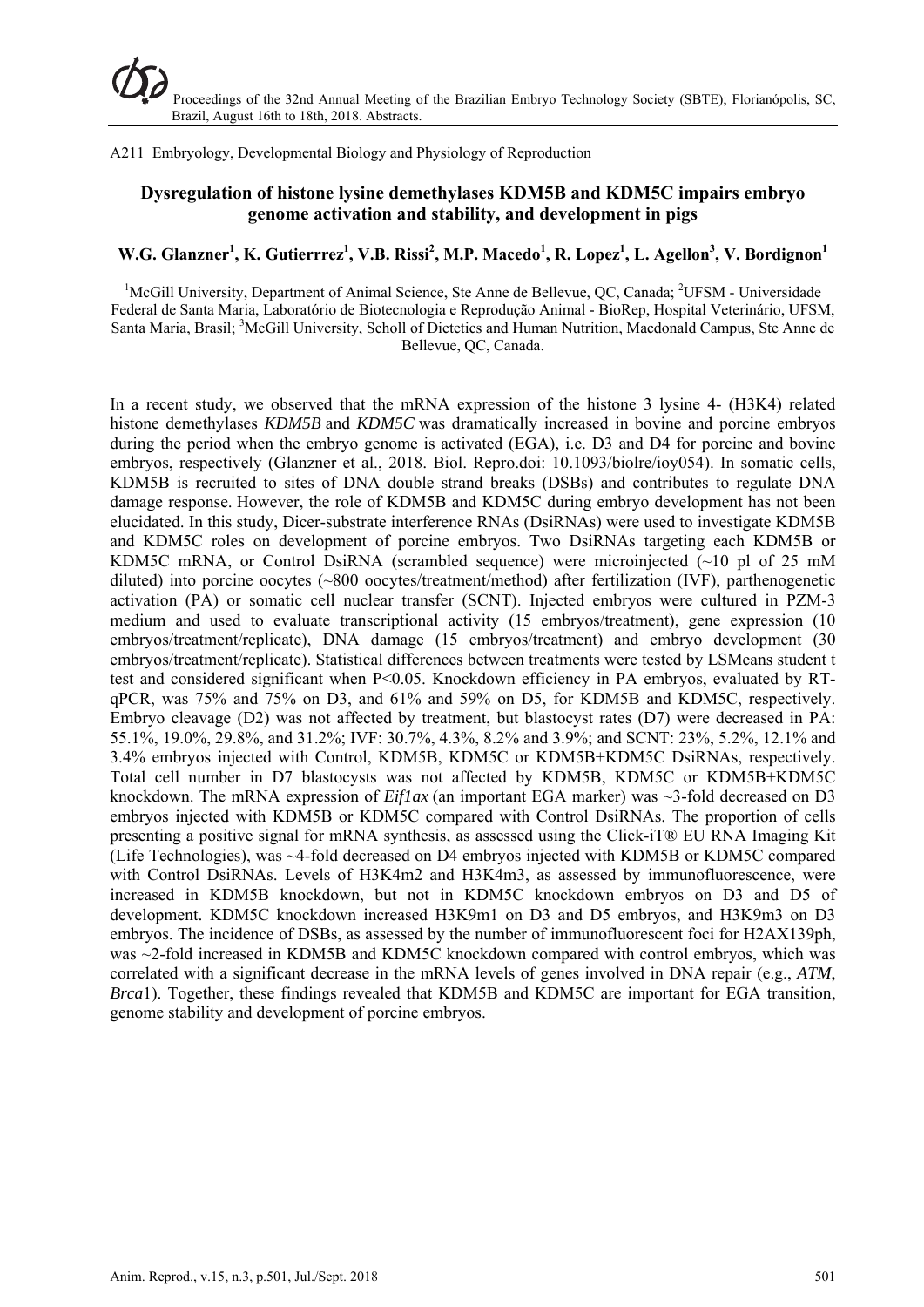A212 Embryology, Developmental Biology and Physiology of Reproduction

#### *In vitro* **viability of bovine IVP blastocysts after exposure to high gaseous pressure**

#### **C.R. Freitas, P.V. Marchioretto, D.A. Mentz, A.V. Gonsioroski, B.S. Becker, M. Bertolini, J.L.R. Rodrigues**

UFRGS - Universidade Federal do Rio Grande do Sul - Laboratório de Embriologia e Biotécnicas de Reprodução, Porto Alegre, RS, Brasil.

The use of stressor agents may be an alternative to increase the viability of cryopreserved IVP bovine embryos. Embryo exposure to sublethal stress causes a genomic cellular response, conferring cellular resistance to a subsequent stress, such as cryopreservation. The aim of this study was to evaluate the *in vitro* survival rate after exposure of bovine IVP blastocyst to high gaseous pressure (HGP) (for review see Gonsioroski., 2018: http://hdl.handle.net/10183/179278). Cumulus-oocyte complexes (COC) obtained from slaughterhouse ovaries were morphologically selected based on the cytoplasm and cell vestment, with only grades I and II COCs submitted to IVM for 24 h at  $38.5^{\circ}$ C and  $5\%$  CO<sub>2</sub> in humidified air. Then, IVF was performed using cryopreserved semen of a tested bull. Sperm cells were selected by descontinuous Percoll® gradient (90/45%). At 22 h post-insemination, presumptive zygotes were denuded and cultured *in vitro* during 7 days. On Day 5, cleavage rate was evaluated and embryo feeding was performed. On Day 7, morphologically viable blastocysts were randomly distributed into two experimental groups: Controls, with blastocysts transferred to the IVC medium; and HGP, with embryos exposed to 27.6 MPa HGP for 2 h. Then, all blastocysts were maintained under similar IVC conditions during 48 h. Embryo hatching rate was evaluated on Day 9, and data after eight replicates were analized by the Chi-square test (P<0.05). The blastocyst hatching rate was higher in the HGP group (79.6%, 82/103) compared to the Control group (54.6%, 65/119). Bovine IVP blastocysts survived well to the 2-h exposure to HGP at 27.6 Mpa, improving hatching rates on Day 9 of development.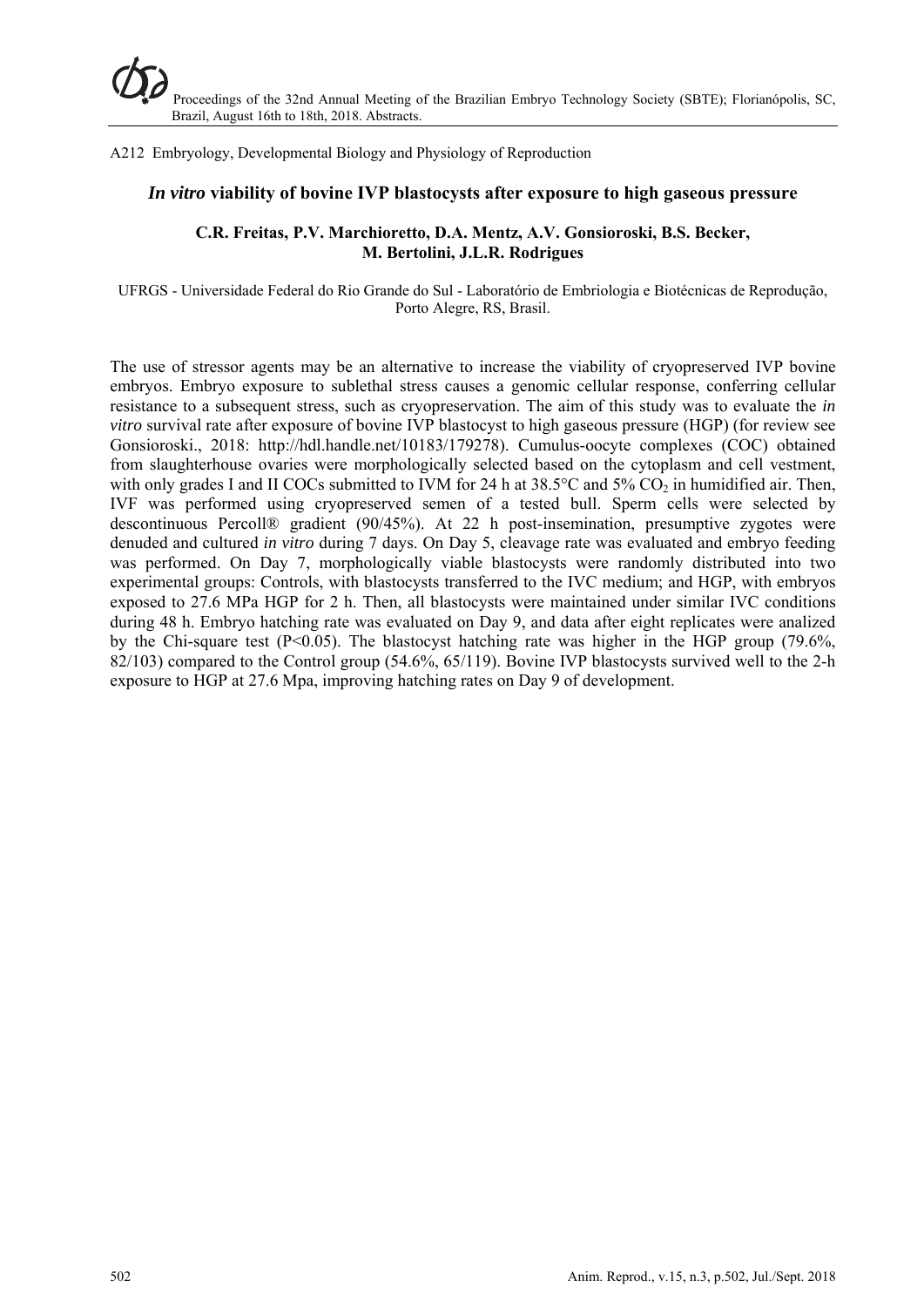A213 Embryology, Developmental Biology and Physiology of Reproduction

# **Antral follicles cout during gestation of Holstein cows**

R.G. Dröher<sup>1,2</sup>, F. Morotti<sup>1,2</sup>, A.F. Zangirolamo<sup>1,2</sup>, M.M. Seneda<sup>1,2</sup>

<sup>1</sup>INCT–LEITE - Instituto Nacional de Ciência e Tecnologia para a Cadeia Produtiva do Leite Universidade Estadual de Londrina, Londrina, PR, Brasil; <sup>2</sup>ReproA - Laboratório de Reprodução Animal, DCV-CCA, Universidade Estadual de Londrina, PR, Brasil.

The population of antral follicles or antral follicles counting (AFC) has been identified as one of the main factors that influence the efficiency of reproductive biotechniques. AFC is described as being a variable parameter among different cows but with high repeatability in the same animal. However, there are no studies reporting of the AFC during pregnancy. Thus, the present study aimed to compare the AFC of Holstein cows at the time of AI and at two momentos of gestation (30 and 60 days) to investigate whether the number of antral follicles is altered during this period. For this, 54 Holstein females (*Bos taurus taurus*) were selected, with an average of 5 years, confined in a free stall system, were submitted to the same handling and feeding conditions. The same technician performed AI of the females, after detection of natural or induced estrus with 25 mg of Dinoprost (Lutalyse®, Zoetis, Brazil) intramuscularly (IM). AFC (antral follicles  $\geq 2$  mm in diameter) was established using a convex intravaginal transducer of 7.5 mHz (Aquila PRO, Pie Medical, Maastricht, The Netherlands) at the time of AI at 30 and 60 days of pregnancy. Systematically, the same females were evaluated at three different times by the same veterinarian. For statistical analysis, the number of antral follicles was analyzed by repeated measurements employing the generalized linear model. In the presence of a significant effect, the means were compared by the Tukey test. A P-value  $\leq 0.05$  was used to indicate a significant effect and their interactions. We found that AFC increased during pregnancy, from 55.1  $\pm$  3.1 ° at AI, to 82.6  $\pm$  4.2 <sup>b</sup> at 30 days, and 115.2  $\pm$  5.1<sup>a</sup> at 60 days of pregnancy (P = 0.0001). It was possible to conclude that AFC is higher during pregnancy than at AI moment. Thus, we can suggest the initial third of gestation as an alternative to produce embryos due to increased AFC, perhaps to increase the efficiency of OPU / PIV in low AFC animals, since the antral follicle population is quantitatively related to production of embryos.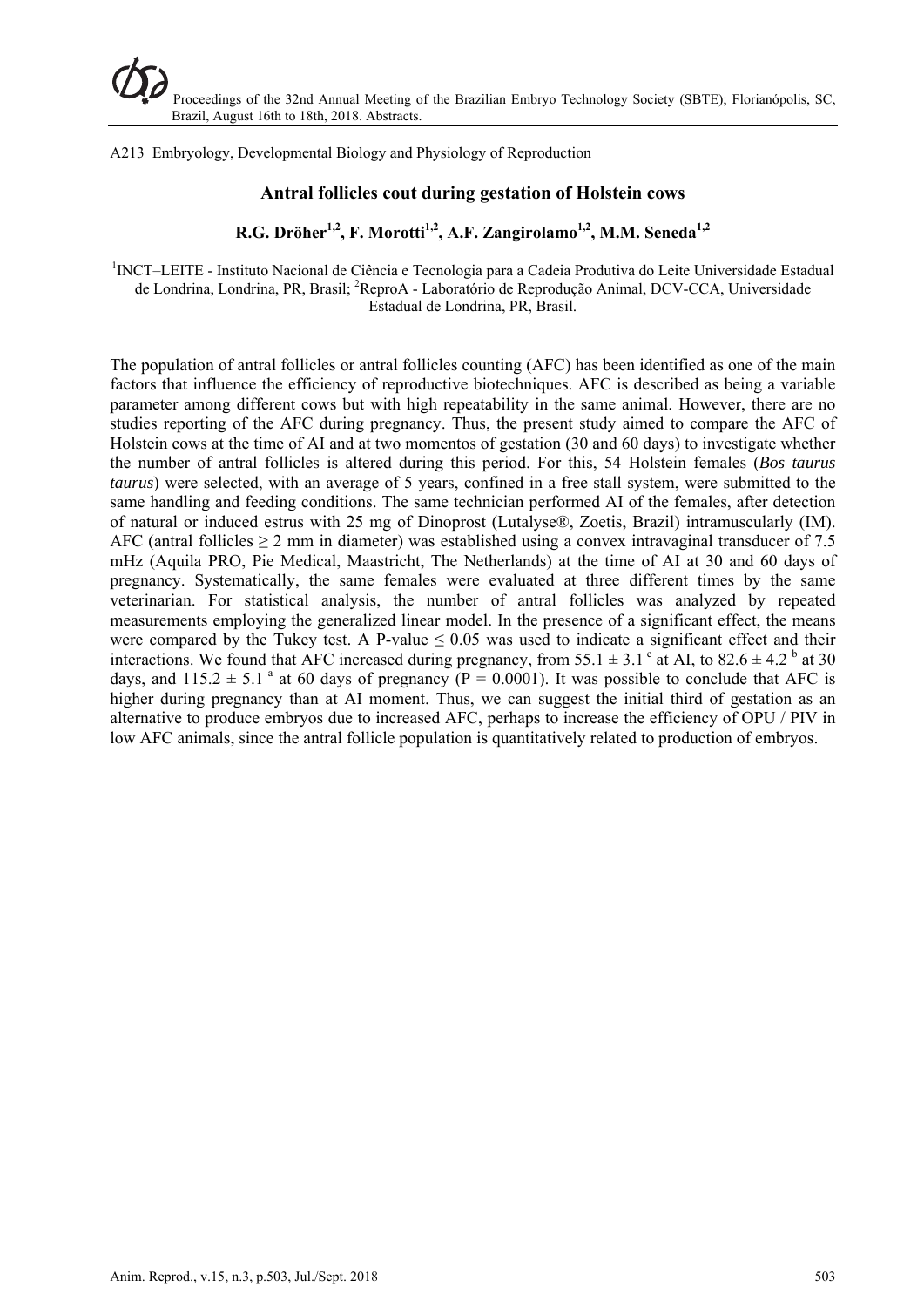A214 Embryology, Developmental Biology and Physiology of Reproduction

# **Intravaginal progesterone treatment suppresses follicular growth in a hormonal protocol for estrus synchronization and fixed-time ovulation in mares**

#### A.P. Reway<sup>2</sup>, V.M.R. Godoy<sup>1</sup>, J.V.C.C. Vasconcellos<sup>1</sup>, M.A.D. Graciola<sup>1</sup>, **Ed H. Madureira<sup>2</sup> , L.A. Silva1**

<sup>1</sup>FZEA USP - Universidade de São Paulo, Pirassununga, SP, Brasil; <sup>2</sup>FMVZ USP - Universidade de São Paulo, Faculdade de Medicina Veterinária e Zootecnia, São Paulo, SP, Brasil.

Previous studies have shown that estrus synchronization protocols in mares have presented satisfactory results, nevertheless, a protocol for fixed-time ovulation induction remains a challenge. Our hypothesis suggested treatment with P4 causes suppression of follicular growth and ovulation induction occurs at 42  $\pm$  6 hours after treatment in at least 75% of mares treated with a combination of GnRH and hCG. This study aimed to develop a hormonal protocol to synchronize estrus and induce ovulation in mares. Four experiments were conducted using 20 non-defined cyclic mares, aged 6 to 14 years. In experiment I, animals were distributed in two groups and progesterone device removal on day 7 and not on day 9 was justified due to greater suppression of follicular growth by the action of P4. Experiment II tested whether the efficiency of hormone treatment depends on the estrus cycle stage of the mare and established the best time for ovulation induction. Ovulation day detection was performed and hormonal treatments were initiated on days 5, 10 or 15 (G1, G2 and G3, respectively) after ovulation, representing different phases of the estrous cycle. The difference in follicular growth rates between the animals was calculated during maintenance of the intravaginal device and after removal until the day before ovulation. Differences in follicular growth rates were similar ( $P > 0.05$ ) between G1, G2 and G3 and mean values were respectively 1.4; 1.02 and 1.3 mm/day. Most ovulations occurred between days 10 and 13 (62%, 36/58) with only two spontaneous ovulations before predicted (3%, 2/58) and ovulation induction was defined on days 10 and 12. In experiments III and IV, hormone treatment started simulating a field condition. On Day 0, mares received 0.25mg IM of PGF2α (Sincrocio, Animal Ouro Fino Saúde) and 1.44g P4 with the intravaginal device (Inovare Biotecnologia e Saúde Animal). On days 6 and 8, mares received 0.25 mg IM PGF2α. At day 7, the P4 device was removed. On day 10, ovulation was induced with 1000UI of hCG (Chorulon, MSD Agroline) combined with 0.75mg of GnRH (Sincrorrelin, Fine Animal Health Gold) in mares displaying a follicle  $\geq 35$ mm in diameter. The remaining mares had the same hormonal treatment at day 12, regardless follicular size. This protocol proved to be effective in suppressing follicular growth during the reproductive season; however, follicular atresia did not occur. The efficiency of this protocol was 81.1%, considering the 53 ovulation inductions, 43 (81.1%) occurred between D10 and D12 and only 10 (18.9%) did not ovulate in the predicted period. Further studies should be performed on a larger number of animals to confirm our results. In conclusion, 1.44g of the intravaginal P4 device suppressed follicular growth during the reproductive season.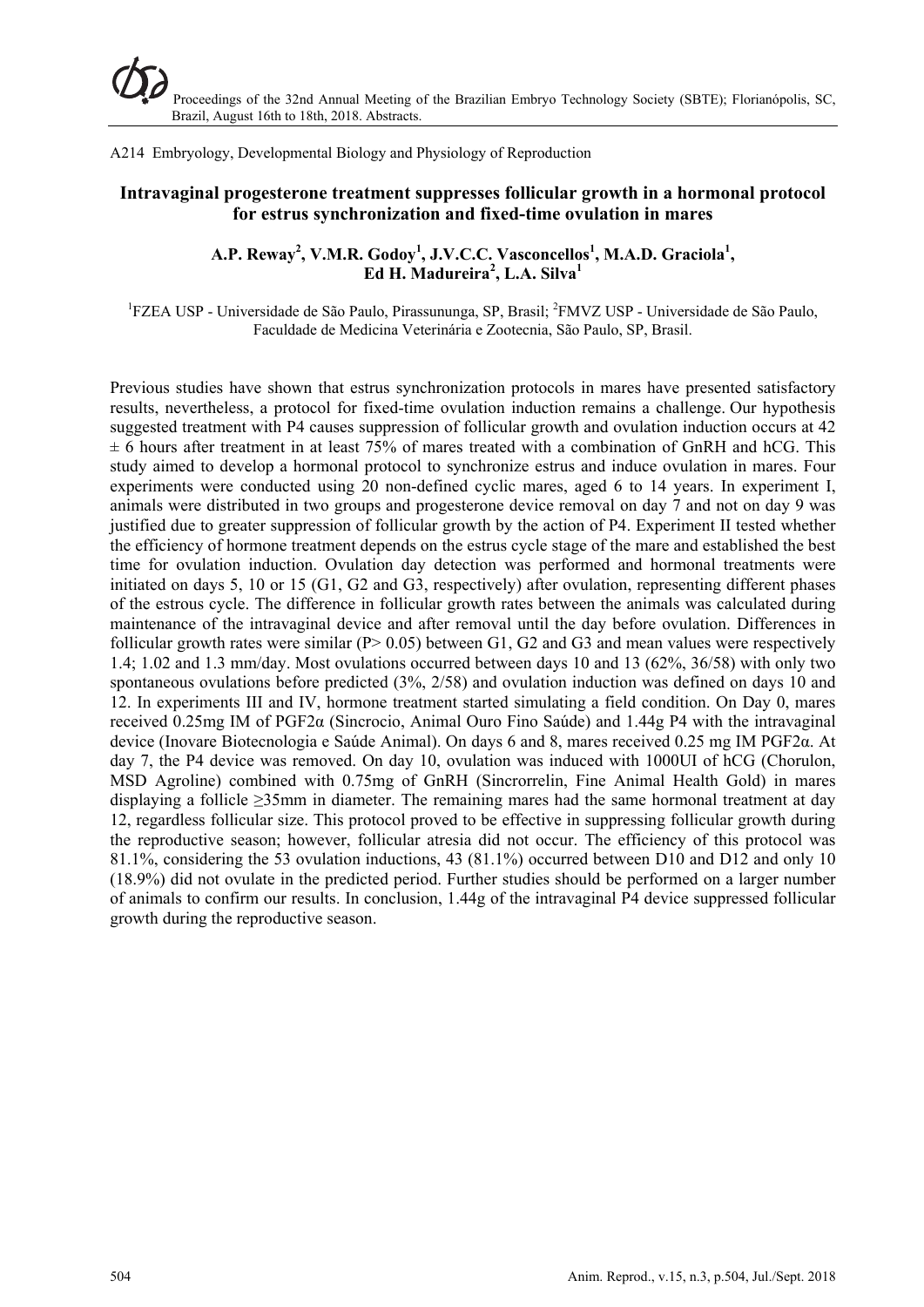A215 Embryology, Developmental Biology and Physiology of Reproduction

# **Effect of downregulating ZSCAN4 transcript on early development and gene expression of bovine embryos**

# $K$ . Takahashi<sup>1,2</sup>, P.J. Ross<sup>2</sup>, K. Sawai<sup>1</sup>

<sup>1</sup>UGAS - The United Graduate School of Agricultural Science, Iwate University, Morioka, Japan; <sup>2</sup>LICD, University of Colifornia, Davis, Colifornia, USA <sup>2</sup>UCD - University of California, Davis, California, USA.

The Zinc finger and SCAN domain containing 4 (*ZSCAN4*) gene encodes a protein that defies cellular senescence and maintains normal karyotype for many cell divisions in mouse embryonic stem cells, markedly enhancing the generation of induced pluripotent stem cells (iPSCs). ZSCAN4 may play an important role in iPSCs generation through epigenetic regulation, but underlying molecular mechanisms are still unclear. In mice, *Zscan4* is enriched in 2-cell stage embryos, and reduction of transcript produces blastocysts that fail to implant or proliferate in outgrowth culture. While ZSCAN4 plays a potentially important role in mammalian embryo development, its expression and role in the preimplantation stages of bovine embryos is unknown. Therefore, the aims of this study were investigating the expression status and role of ZSCAN4 in bovine preimplantation development. *ZSCAN4* transcript expression levels in unfertilized oocytes and early embryos at 1-cell to blastocyst stages were first evaluated. Then, the effects of ZSCAN4 suppression on developmental competencies were assessed after attempted downregulation by short interfering RNA (siRNA). *In vitro* matured oocytes were inseminated for 6 h, after which some embryos were injected with either 10 pl of 50 µM specific ZSCAN4-siRNA or nonsilencing siRNA (Control-siRNA) duplexes, while some were not injected (Uninjected). Embryos siRNA injected or uninjected were cultured in modified TALP medium by day 7 (IVF=day 0). *HDAC1* transcript levels were measured at the 2-, 4-, 8- and 16-cell stages. The level of *ZSCAN4* mRNA was low throughout the oocyte to 4-cell stage embryos, increased at 8-cell, then significantly decreased at Morula stage of embryos. At the 16-cell stage, gene expression in embryos injected with ZSCAN4-siRNA significantly reduced (P<0.05) compared to controls (Control-siRNA injected and Uninjected). No difference in developmental rates for the 2- to 8-cell stages was observed. Although 40.5% of ZSCAN4-siRNA injected embryos developed to the 16-cell stage, 32-cell developmental rate was significantly lower (P<0.01) than controls at day 4. Moreover, the day 5 Morula and day 7 blastocyst developmental rates of ZSCAN4-siRNA injected embryos  $(3.4 \text{ and } 2.7\%$ , respectively) were significantly lower  $(P<0.01)$  than those of Uninjected (40.3 and 45.0%, respectively) and Control-siRNA injected embryos (36.9 and 46.0%, respectively). The ZSCAN4 downregulation by specific siRNA injection resulted in a significant increase (P<0.05) of *HDAC1* expression at the 4-cell stage, but not in 8- and 16-cell stages. Our results indicate the critical importance of ZSCAN4 for early development of bovine embryos, highlighting it as a pivotal factor for regulation of gene expression through epigenetic modification.